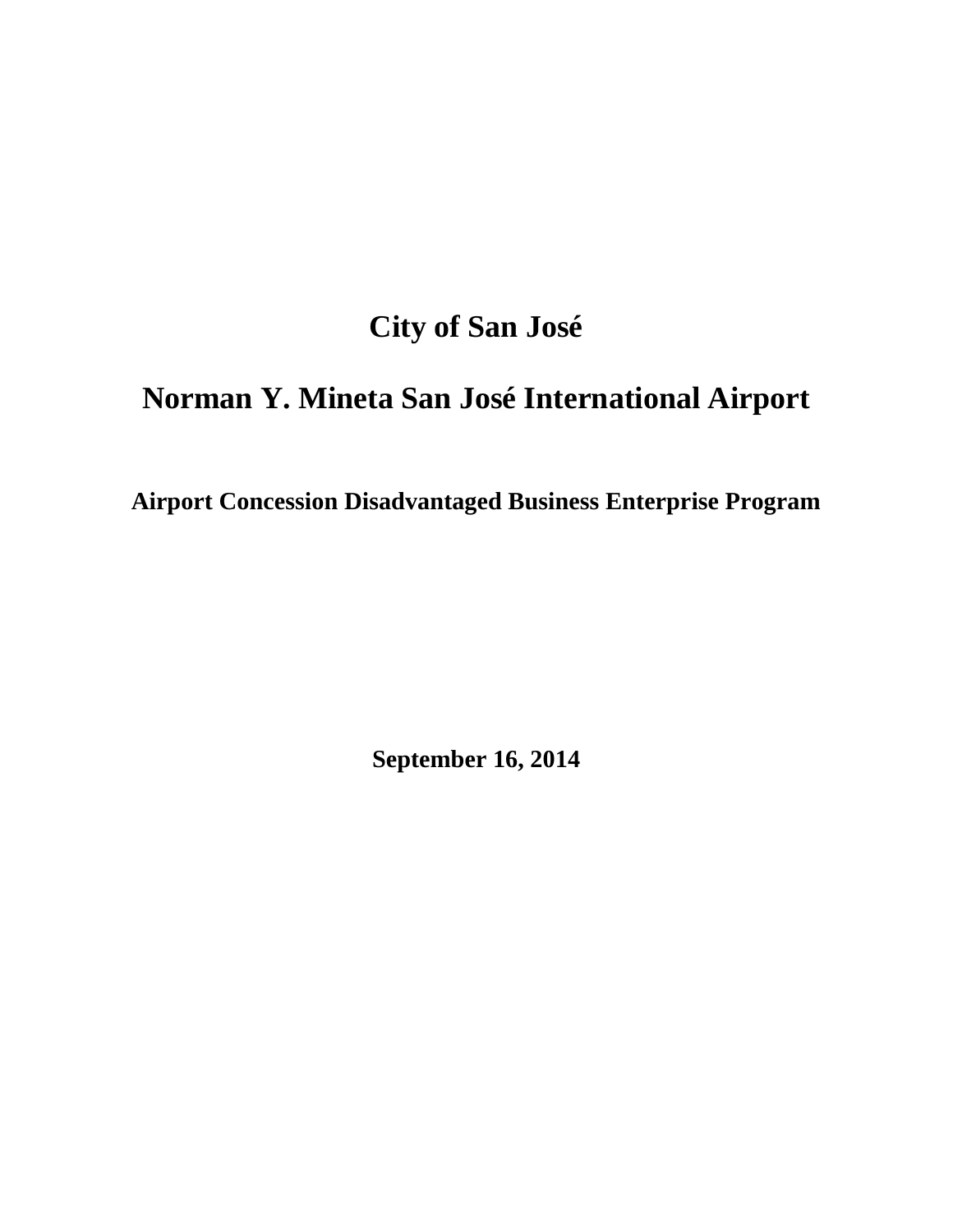#### **POLICY STATEMENT**

#### Section 23.1, 23.23 **Objectives/Policy Statement**

The City of San José (City)) has established an Airport Concession Disadvantaged Business Enterprise (ACDBE) Program for Norman Y. Mineta San José International Airport (Airport) in accordance with regulations of the U.S. Department of Transportation (DOT), 49 CFR Part 23. Norman Y. Mineta San José International Airport (Airport) is a primary airport and has received federal funds authorized for airport development after January 1988 (authorized under title 49 of the United States Code). The City has signed airport grant assurances that it will comply with Part 23.

It is the policy of the City to ensure that ACDBEs as defined in Part 23, have an equal opportunity to receive and participate in concession opportunities. It is also our policy:

- $1.$ To ensure nondiscrimination in the award and administration of opportunities for concessions by airports receiving DOT financial assistance;
- To create a level playing field on which ACDBEs can compete fairly for opportunities for  $\overline{2}$ . concessions:
- To ensure that our ACDBE Program is narrowly tailored in accordance with applicable law; 3.
- To ensure that only firms that fully meet 49 CFR Part 23 eligibility standards are permitted to  $4.$ participate as ACDBEs at our airport;
- 5. To help remove barriers to the participation of ACDBEs in opportunities for concessions at our airport; and
- To provide appropriate flexibility to our airport in establishing and providing opportunities for 6. ACDBEs.

Nina Grayson, Director of the Office of Equality Assurance, has been designated as the ACDBE Liaison Officer (ACDBELO). In that capacity, Ms. Grayson is responsible for implementing all aspects of the ACDBE Program. Implementation of the ACDBE Program is accorded the same priority as compliance with all other legal obligations incurred by the City in its financial assistance agreements with the Department of Transportation.

The City has disseminated this policy statement to the San José City Council and all departments of the City. We have distributed this statement to ACDBE and non-ACDBE concessionaire communities in our area. This distribution is accomplished by posting our policy statement on the Airport's website at www.flysanjose.com.

Kim Becker Aguirre, Director of Aviation Norman Y. Mineta San José International Airport

 $9/16/14$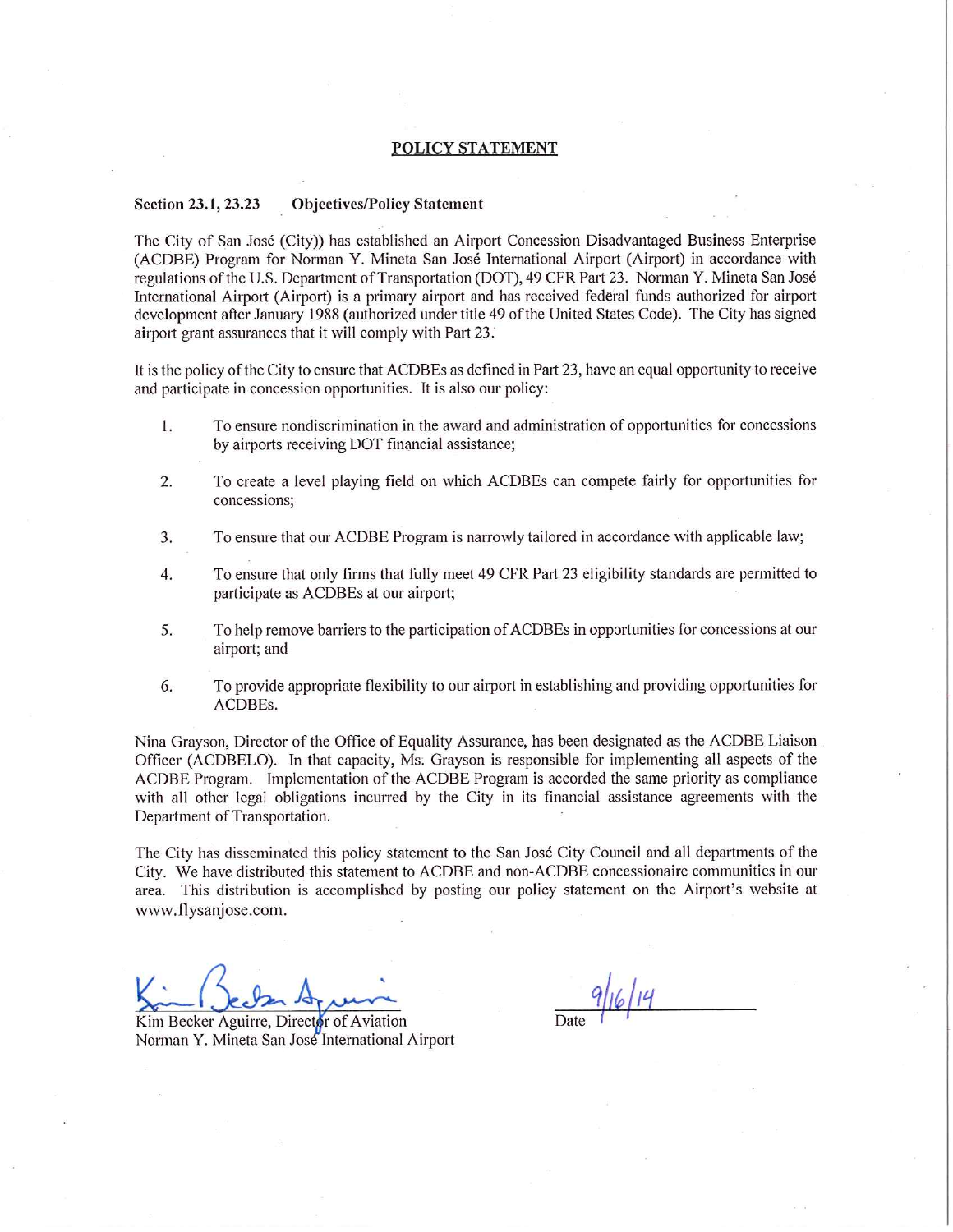# **SUBPART A – GENERAL REQUIREMENTS**

## **Section 23.1 Objectives**

The objectives are found in the Policy Statement on the first page of this Program.

#### **Section 23.3 Definitions**

The City will use terms in this Program that have the same meaning defined in Section 23.3 and Part 26 Section 26.5 where applicable.

#### **Section 23.5 Applicability**

Norman Y. Mineta San José International Airport is a primary airport. The City is the sponsor of federal airport funds authorized for airport development at the Airport after January 1988 that were authorized under Title 49 of the United States Code.

#### **Section 23.9 Non-discrimination Requirements**

As a recipient of DOT financial assistance, the City will meet the non-discrimination requirements provided in Part 26, §26.7 with respect to the award and performance of any concession agreement, management contract or subcontract, purchase or lease agreement, or other agreement covered by Part 23.

The City will never exclude any person from participation in, deny any person the benefits of, or otherwise discriminate against anyone in connection with the award and performance of any concession agreement, management contract or other agreement covered by 49 CFR Part 23 on the basis of race, color, sex or national origin.

In administering its ACDBE Program, the City will not, directly or through contractual or other arrangements, use criteria or methods of administration that have the effect of defeating or substantially impairing accomplishment of the objectives of the ACDBE Program with respect to individuals of a particular race, color, sex or national origin.

The City acknowledges these representations are also in accordance with obligations contained in its Civil Rights, DBE and ACDBE Airport grant assurances.

The City will include the following assurances in all concession agreements and management contracts it executes with any firm:

(1) This agreement is subject to the requirements of the U.S. Department of Transportation's regulations, 49 CFR Part 23**.** The concessionaire or contractor agrees that it will not discriminate against any business owner because of the owner's race, color, national origin, or sex in connection with the award or performance of any concession agreement, management contract, or subcontract, purchase or lease agreement, or other agreement covered by 49 CFR Part 23.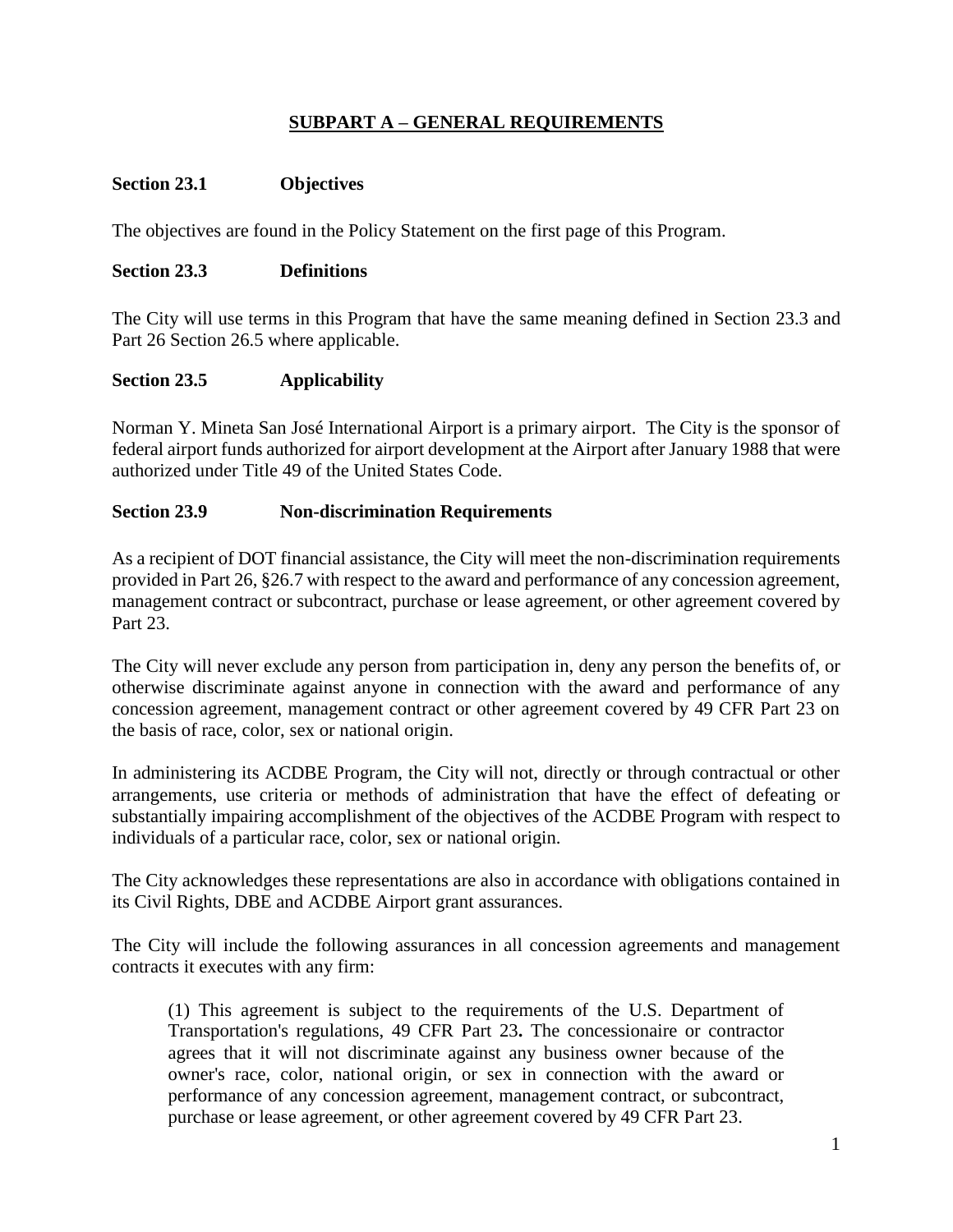(2) The concessionaire or contractor agrees to include the above statements in any subsequent concession agreement or contract covered by 49 CFR Part 23, that it enters and cause those businesses to similarly include the statements in further agreements.

## **Section 23.11 Compliance and Enforcement**

The City will comply with and is subject to the provisions of 49 CFR Part 26 (§§ 26.101, 26.105, 26.107 and 2 CFR parts 180 and 1200).

The City will comply with this part or be subject to formal enforcement action under §26.105 or appropriate program sanctions, such as the suspension or termination of Federal funds, or refusal to approve projects, grants or contracts until deficiencies are remedied. Program sanctions may include actions consistent with 49 U.S.C. 47106(d), 47111(d), and 47122.

2 CFR Part 180, Government-wide Debarment and Suspension (Non-procurement), effective November 15, 2006, adopted and supplemented by DOT at 2 CFR Part 1200, effective June 2, 2008, provides Office of Management and Budget (OMB) guidance for Federal agencies on the government-wide debarment and suspension system for non-procurement transactions, programs and activities. 2 CFR Part 1200 adopts the OMB guidance in subparts A through I of 2 CFR part 180, as supplemented by part 1200, as the Department of Transportation policies and procedures for non-procurement suspension and debarment.

The City's compliance with all requirements of this part is enforced through the procedures of Title 49 of the United States Code, including 49 U.S.C. 47106(d), 47111(d), and 47122, and regulations implementing them.

The following enforcement actions apply to firms participating in the City's ACDBE program:

(a) For a firm that does not meet the eligibility criteria of subpart C of this part and that attempts to participate as an ACDBE on the basis of false, fraudulent, or deceitful statements or representations or under circumstances indicating a serious lack of business integrity or honesty, the Department of Transportation (DOT) or the Federal Aviation Administration (FAA) may initiate suspension or debarment proceedings against the firm under 2 CFR parts 180 and 1200.

(b) For a firm that, in order to meet ACDBE goals or other AC/DBE program requirements, uses or attempts to use, on the basis of false, fraudulent or deceitful statements or representations or under circumstances indicating a serious lack of business integrity or honesty, another firm that does not meet the eligibility criteria of subpart C of this part, DOT or FAA may initiate suspension or debarment proceedings against the firm under 2 CFR parts 180 and 1200.

(c) DOT may take enforcement action under 49 CFR Part 31, Program Fraud and Civil Remedies, against any participant in the ACDBE program whose conduct is subject to such action under 49 CFR part 31.

(d) DOT may refer to the Department of Justice, for prosecution under 18 U.S.C. 1001 or other applicable provisions of law, any person who makes a false or fraudulent statement in connection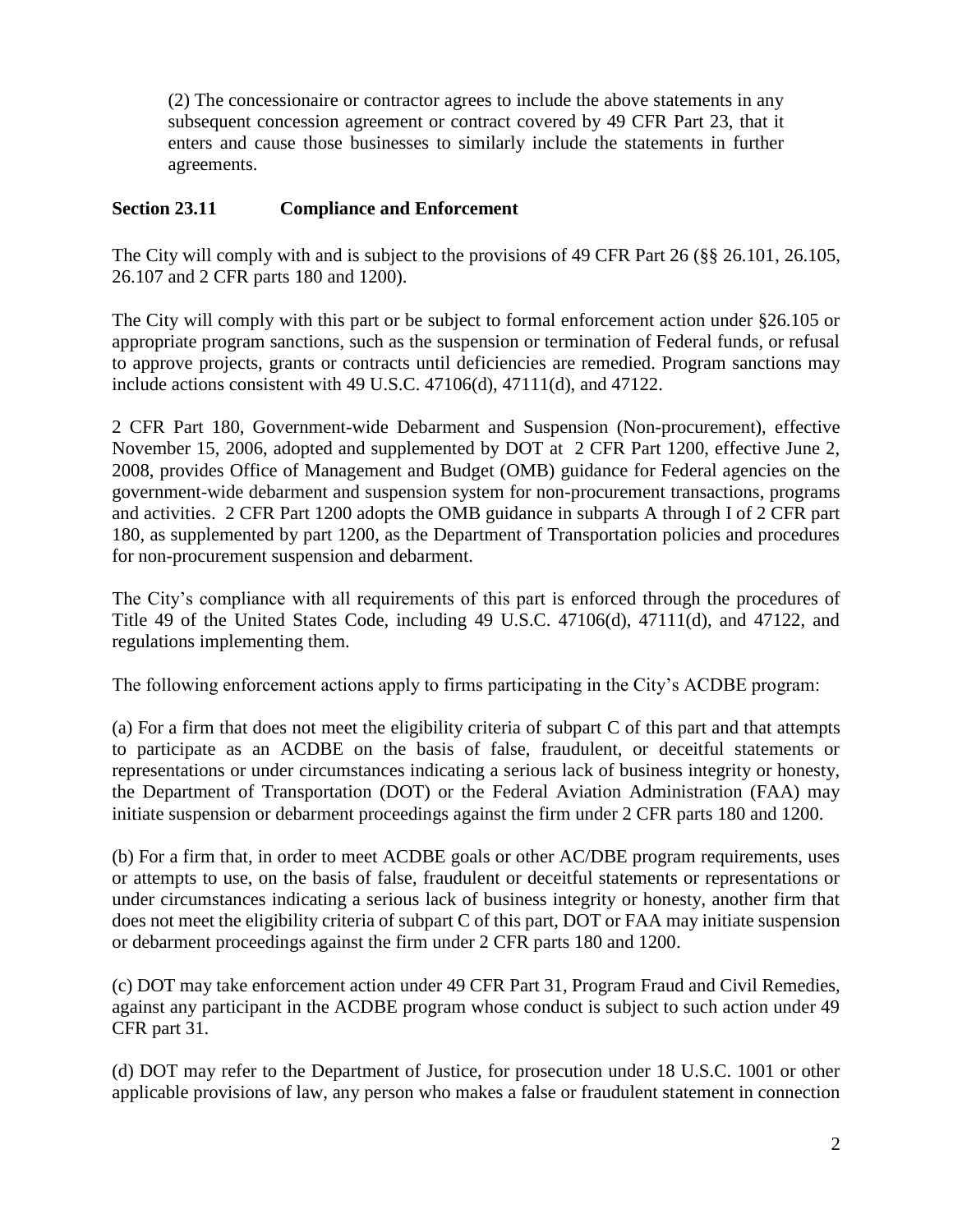with participation of an ACDBE in the City's ACDBE program or otherwise violates applicable Federal statutes.

Compliance reviews: The FAA may review the City's compliance with this part at any time, including but not limited to, reviews of paperwork, on-site reviews, and review of the City's monitoring and enforcement mechanism, as appropriate. The FAA Office of Civil Rights may initiate a compliance review based on complaints received.

Any person who knows of a violation of this part by the City may file a complaint under 14 CFR part 16 with the Federal Aviation Administration Office of Chief Counsel.

# **SUBPART B – ACDBE PROGRAMS**

# **Section 23.21 ACDBE Program Updates**

The Airport is a medium hub primary airport required to have an ACDBE program.

As a condition of eligibility for FAA financial assistance, the City will submit its ACDBE program for the Airport and overall goals to FAA according to Section 23.45(a).

Until the City's new ACDBE program is submitted and approved, we will continue to implement our ACDBE program that was in effect previously, except with respect to any provision that is contrary to 49 CFR Part 23.

This ACDBE program will be implemented at Norman Y. Mineta San José International Airport.

When the City makes significant changes to its ACDBE program, we will provide the amended program to the FAA for approval prior to implementing the changes.

#### **Section 23.23 Administrative Provisions**

**Policy Statement:** The City is committed to operating its ACDBE Program in a nondiscriminatory manner.

The City's Policy Statement is elaborated on the first page of this Program.

#### **ACDBE Liaison Officer (ACDBELO)**: We have designated the following individual as our ACDBELO:

Nina Grayson, Director Office of Equality Assurance City of San Jose 200 East Santa Clara Street - Fifth Floor San Jose, CA 95113 Telephone: (408) 535-8455 Email: [nina.grayson@sanjoseca.gov](mailto:nina.grayson@sanjoseca.gov)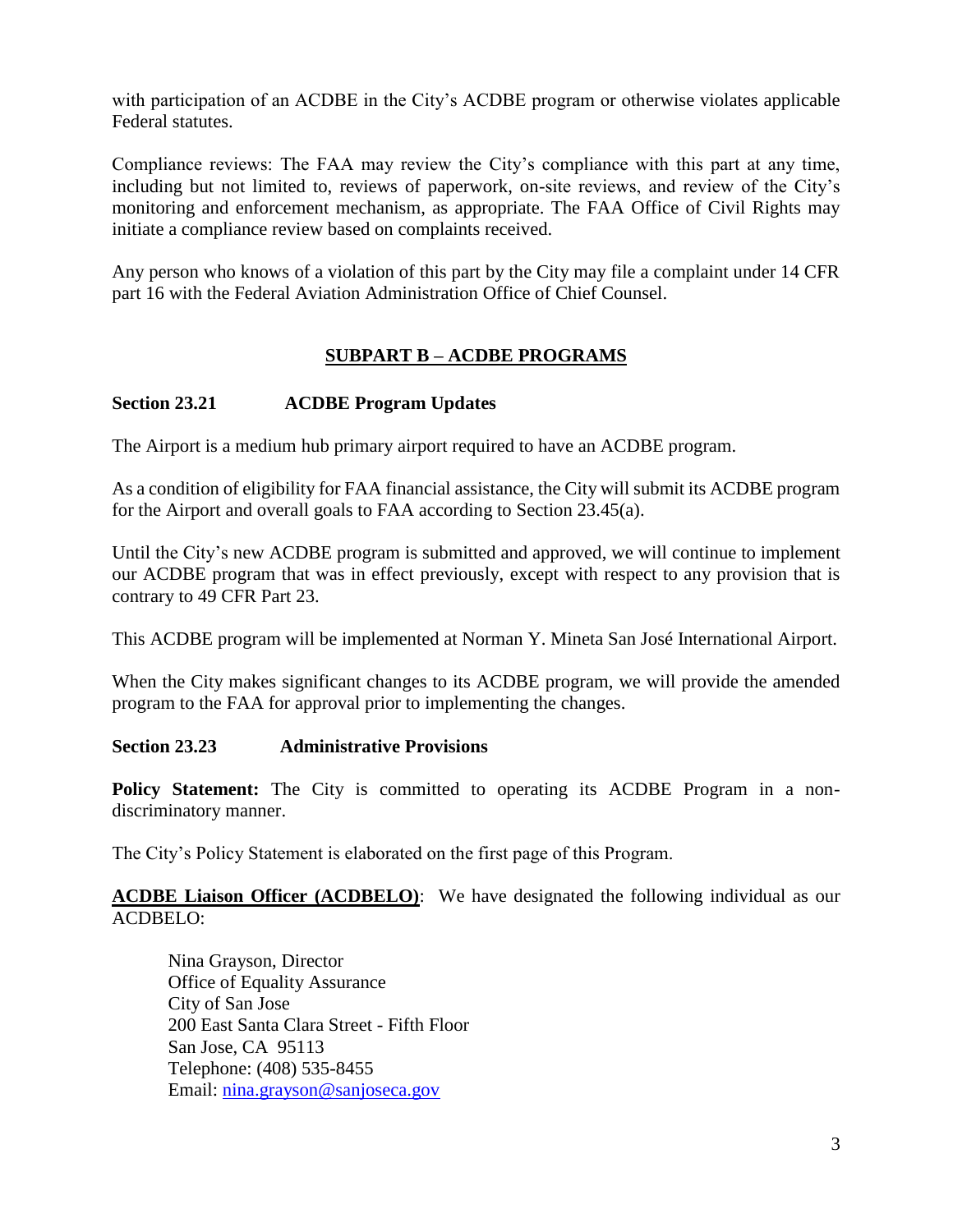In that capacity, the ACDBELO is responsible for implementing all aspects of the ACDBE Program and ensuring that the City complies with all provisions of 49 CFR Part 23. The ACDBELO has direct, independent access to the Director of Aviation concerning ACDBE program matters. An organizational chart displaying the ACDBELO's position in the organization is found in Attachment 1 to this Program.

The ACDBELO is responsible for developing, implementing and monitoring the ACDBE program, in coordination with other appropriate officials. The ACDBELO has a staff of one to assist in the administration of the program. The duties and responsibilities include the following:

1. Gathers and reports statistical data and other information as required by FAA or DOT.

2. Reviews third party contracts and purchase requisitions for compliance with this program.

3. Works with all departments to set overall annual goals.

4. Ensures that bid notices and requests for proposals are available to ACDBEs in a timely manner.

5. Identifies contracts and procurements so that ACDBE goals are included in solicitations (both race-neutral methods and contract specific goals).

6. Analyzes the City's progress toward attainment and identifies ways to improve progress. 7. Participates in pre-bid meetings.

8. Advises the CEO/governing body on ACDBE matters and achievement.

9. Provides ACDBEs with information and assistance in preparing bids, obtaining bonding, financing, and insurance; acts as a liaison to the OSDBU-Minority Resource Center (MRC).

10. Plans and participates in ACDBE training seminars.

11. Acts as liaison to the Uniform Certification Process in the State of California.

12. Provides outreach to ACDBEs and community organizations to advise them of opportunities.

13. Reviews and responds to requests for ACDBE termination or substitution.

Other personnel assigned ACDBE Program responsibilities include the:

A. Airport Managers who will:

1. review concession and management contract and subcontract proposals, advising the ACDBELO regarding ACDBE participation levels offered;

2. provide recommendations on award of concession and management contracts; and

3. review and report on ACDBE participation during the progress of concession and management contracts and subcontracts.

B. The Chief Financial Officer, who is responsible for consulting with the Director of Aviation and ACDBELO on financial requirements, including bonding, licenses, insurance, financial information and other requirements; and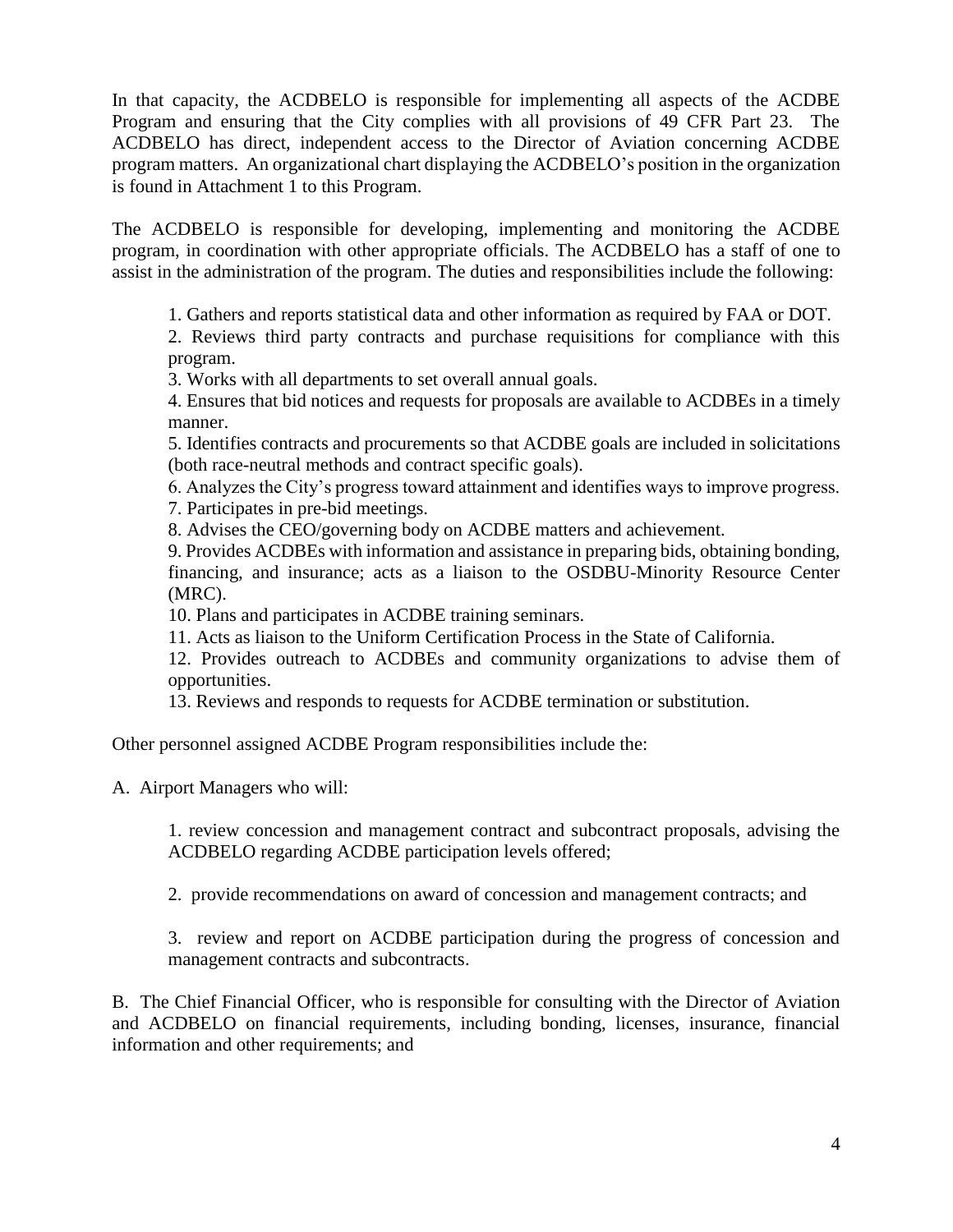C. The Procurement Specialist, who is responsible for:

1. providing advice, guidance, and information to the ACDBELO regarding the City's procurement policies and procedures and requirements, and for reviewing recommendations by the ACDBELO regarding incorporating ACDBE participation language in City request for proposal and concession contract documents;

2. ensuring that ACDBE goals and procedures adopted by the City are properly contained in City concession and management contract advertisements; and

3. advising the ACDBELO of the results of concession and management advertisements for recommendation to the City regarding contract awards.

**Directory:** The City through the California Uniform Certification Program (CUCP), maintains a directory identifying all firms eligible to participate as DBEs and ACDBEs. The Directory lists the firm's name, address, phone number, date of the most recent certification, and the type of work the firm has been certified to perform as an ACDBE.

The CUCP revises the Directory at least annually. We make the Directory available at [www.dot.ca.gov](http://www.dot.ca.gov/) or by contacting the California Department of Transportation/Unified Certification Program at 1-916-324-1700. The website link to the Directory may be found in Attachment 2 to this program document. (26.31)

# **Section 23.25 Ensuring Nondiscriminatory Participation of ACDBEs**

The City will take the following measures to ensure nondiscriminatory participation of ACDBEs in concession, and other covered activities  $(23.25(a))$ :

The City will never exclude any person from participation in, deny any person the benefit of, or otherwise discriminate against anyone in connection with the award and performance of any contract covered by 49 CFR Part 23 on the basis of race, color, sex or national origin.

The City will seek ACDBE participation in all types of concession activities, rather than concentrating participation in one category or a few categories to the exclusion of others (23.25(c)).

The City's overall methodology, a description of the race-neutral measures it will use to meet the goals are described in Section 23.25 and Attachment 4 of this plan. The goals are set consistent with the requirements of Subpart D. (23.25(b), (d)).

If the City projects that race-neutral measures alone, are not sufficient to meet an overall goal, it will use race-conscious measures as described in Section 23.25 (e) (1-2) and Attachments 4 and 5 of this plan. (23.25(e)).

The City will require businesses subject to ACDBE goals at the Airport (except car rental companies) to make good faith efforts to explore all available options to meet goals, to the maximum extent practicable, through direct ownership arrangements with ACDBEs. (23.25(f)).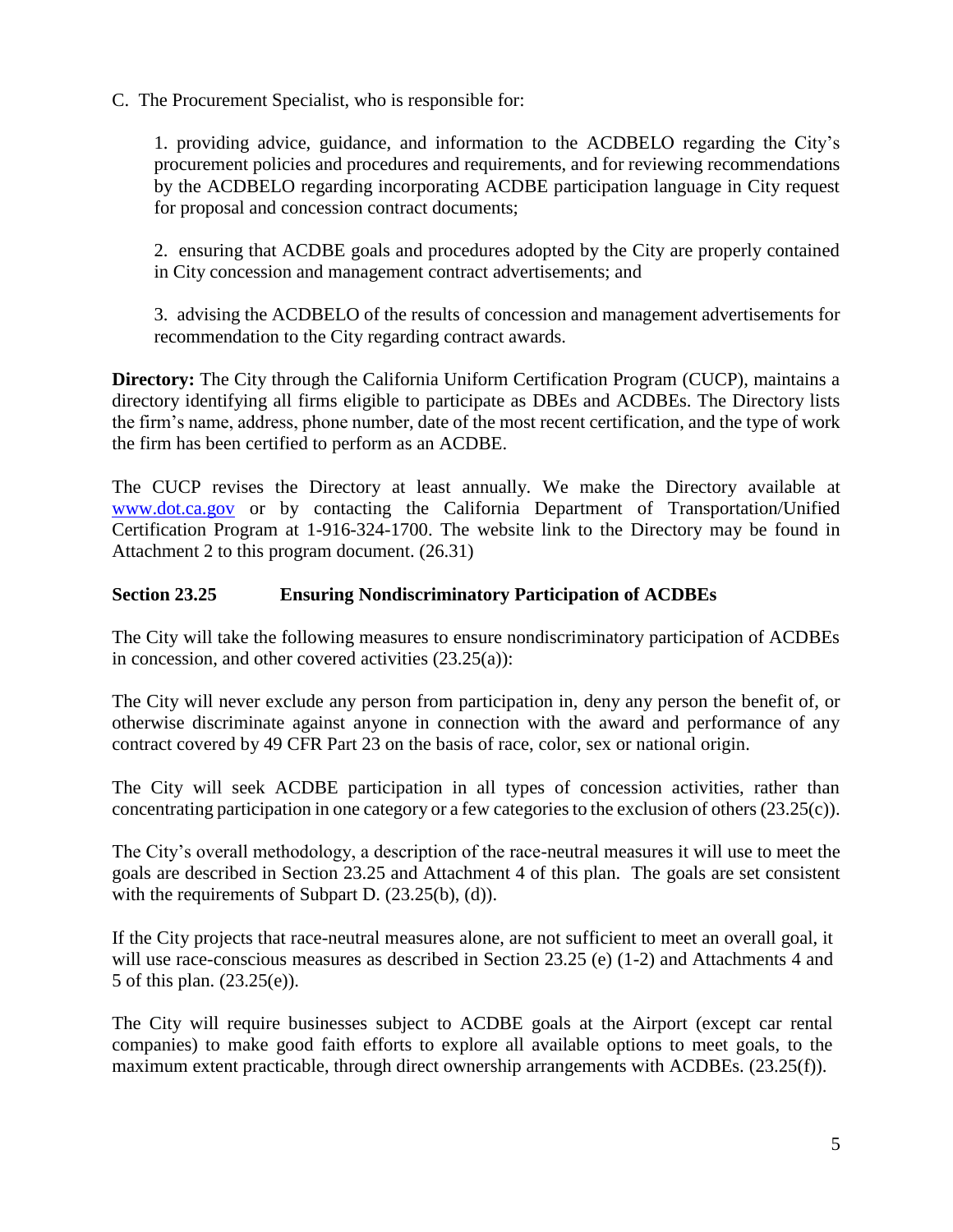The City will not use set-asides or quotas as a means of obtaining ACDBE participation.  $(23.25(g))$ .

#### **Section 23.27 Reporting**

The City will retain sufficient basic information about its ACDBE Program implementation, ACDBE certification, and the award and performance of agreements and contracts to enable the FAA to determine our compliance with Part 23. This data will be retained for a minimum of three (3) years following the end of the concession agreement or other covered contract.

It is the contractor's responsibility to maintain records and documents for three (3) years following the performance of the contract. These records will be made available for inspection upon request by any authorized representative of the City or DOT. This reporting requirement is also extended to any certified ACDBE.

Beginning March 1, 2006, we will submit to the FAA Regional Civil Rights Office, an annual ACDBE participation report on the form in Appendix A of Part 23. We will submit the report to the FAA Regional Civil Rights Office via hard copy of the form or electronically via dbE-Connect.

#### **Section 23.29 Compliance and Enforcement Procedures**

The City will implement the following monitoring and enforcement mechanisms to ensure compliance with 49 CFR Part 23.

At San Jose Mineta International Airport, the Airport Property Section monitors ACDBE sales. They are tracked as a percentage of overall concession revenue. The Airport maintains these statistics and graphs the results on a quarterly basis to ensure that work committed to ACDBEs at contract award is actually performed by the ACDBEs.

Monitoring of the work on-site may be conducted in conjunction with monitoring of concession performance for other purposes. On a daily basis airport staff monitors the ongoing operation of the concession areas including but not limited to: standards of service, pricing, cleanliness and opening and closing times. These standards are specifically listed in each agreement and together with customer service surveys and direct observations we are able to gauge compliance.

The City will monitor compliance of its contractors on concession related contracts, including review of records of all contracts, leases, joint venture agreements, or other concession-related agreements, consistent with the requirements of Part 23 and this Program. The City may impose such contract remedies as are available under the contract and under federal, state and local law and regulations for non-compliance. Failure to carry out the City's ACDBE Policy and goals and obligations set forth above shall constitute a breach of contract that may result in termination of the Agreement, or such other remedy as deemed appropriate by the City.

The following monitoring and enforcement provisions are included in the City's concession agreements and management contracts:

Compliance. Failure to carry out the City's ACDBE Program Policy and obligations in accordance with the requirements of Part 23 shall constitute a breach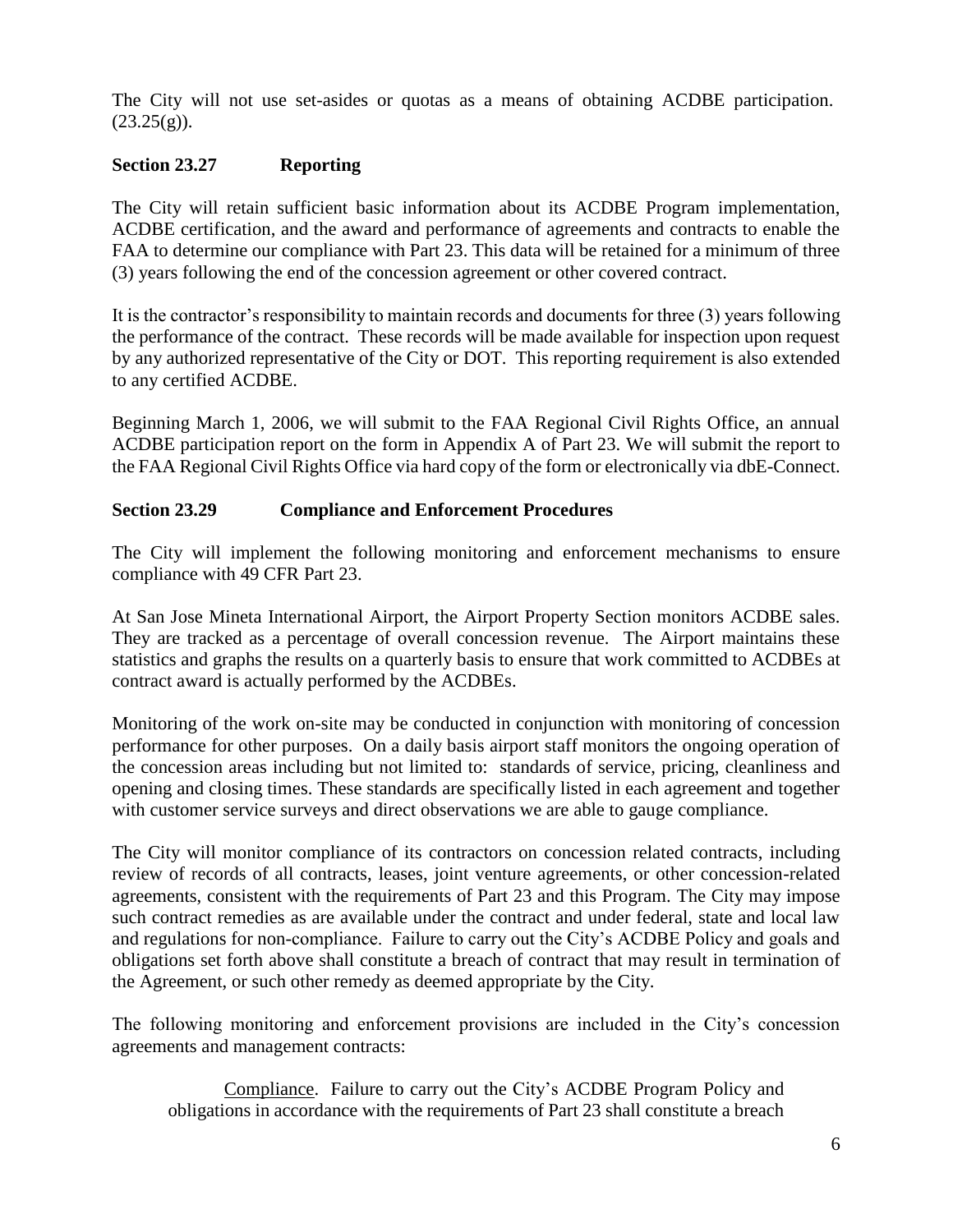of contract that may result in termination of the Agreement, or such other remedy as deemed appropriate by the City.

Monitoring and Enforcement. The City will monitor and enforce compliance of its contractors on concession related contracts consistent with the requirements of Part 23. This monitoring includes the City's review of records of all contracts, leases, joint venture agreements, or other concession-related agreements. The City will also monitor the work on-site, which may be conducted in conjunction with monitoring of concession performance for other purposes.

Audits. The City may also perform interim audits of contract payments to ACDBE management firms or subcontractors. The audit will review payments to ACDBE subcontractors and gross receipts earned by or payments for goods and services and management agreements to ACDBEs to ensure that the actual amount equals or exceeds the dollar amounts stated in the report of proposed ACDBE participation.

Replacement/Substitutions of ACDBEs. For concession contracts that include concession-specific ACDBE goals, Concessionaire will be required to have a valid arrangement with the ACDBE(s) designated by Concessionaire to fulfill the contract goal. For any such concession contracts that include concession-specific ACDBE goals, Concessionaire will be allowed to substitute the originally designated ACDBE(s) only if it is demonstrated to the City that the ACDBE(s) is unwilling or unable to perform. For any such concession contracts that include concession-specific ACDBE goals, Concessionaire's ability to negotiate a more advantageous contract with another ACDBE firm will not be considered a valid basis for substitution. For any such concession contracts that include concessionspecific ACDBE goals, if an ACDBE is unwilling or unable to perform, Concessionaire shall inform the City in writing and include documentation to justify the substitution, including a statement from the ACDBE to be replaced acknowledging the substitution. In any such instance, Concessionaire will identify a replacement ACDBE or document good faith efforts to replace the ACDBE with another ACDBE. For any such concession contracts that include concessionspecific ACDBE goals, if Concessionaire or a non-ACDBE firm performs the work originally committed to an ACDBE, the Concessionaire shall submit a revised ACDBE plan to the City detailing how the ACDBE goal will be met or will supply documentation detailing good faith efforts which have been made to meet the goal.

ACDBE Reports. Non-car rental concessionaires shall submit, in the format required by the City, a monthly report of ACDBE utilization. Car rental concessionaires shall submit, in the format required by the City, a quarterly report of ACDBE utilization. The City reviews the reports that are required to be submitted by concessionaires to ensure that the ACDBE participation levels remain in compliance with any contract requirements and to verify that the work committed to ACDBEs is actually performed by ACDBEs. This information will also be used to provide the statistical data for the achievement reports to the FAA. If the City determines that any concessionaire is not complying with any contract requirements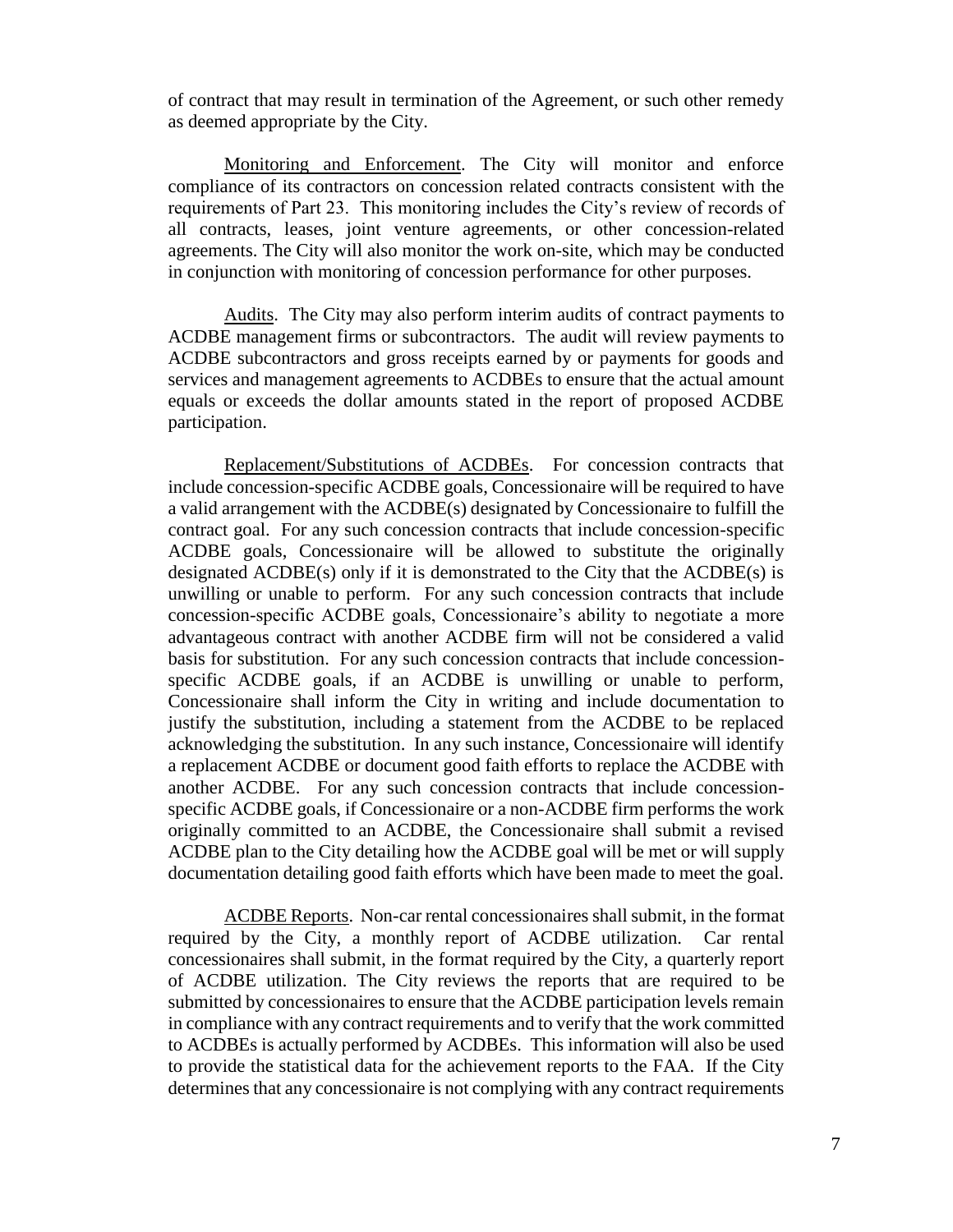regarding this Program, the City will implement the contract remedies specified above.

Notices to DOT. The City will also notify the Department of Transportation of any false, fraudulent, or dishonest conduct in connection with the program, so that DOT can take steps (e.g., referral to the Department of Justice for criminal prosecution, referral to the DOT Inspector General, action under suspension and debarment or Program Fraud and Civil Penalties rules) provided in Section 26.107.

We will consider similar action under our own legal authorities, including responsibility determinations in future contracts. Attachment 3 lists the regulation, provisions, and contract remedies available to us in the events of non-compliance with the ACDBE regulation by a participant in our procurement activities. (26.37).

# **SUBPART C – CERTIFICATION AND ELIGIBILITY**

**Section 23.31** The City will use the procedures and standards of Part 26, except as provided in Section 23.31, for certification of ACDBEs to participate in our concessions program and such standards are incorporated herein**.**

The City is a member of the Unified Certification Program (UCP) administered by the State of California, which will make ACDBE certification decisions on behalf of the City.

The UCP's directory of eligible DBEs specifies whether a firm is certified as a DBE for purposes of Part 26, and ACDBE for purposes of part 23, or both.

Prior to entering into a new contract, extension, or option with a currently certified ACDBE, the City will review ACDBE eligibility. The City's schedule for this review process will occur during the solicitation evaluation process for a new contract and prior to executing any extension option of an existing contract. The City will rely on the CUCP's certification decisions to confirm an ACDBE's continued eligibility.

We will treat a firm as a small business eligible to be certified as an ACDBE if its gross receipts, averaged over the firm's previous three fiscal years do not exceed \$56.42 million for non-car rental ACDBEs and \$75.23 million for car rental ACDBEs. The size standard for banks and other financial institutions is \$1 billion in assets, for pay telephone companies is 1500 employees and for ACDBE automobile dealers is 350 employees**.** 

**Section 23.35** The personal net worth standard used in determining eligibility for purposes of part 23 is \$1.32 million. *We recognize that Personal net worth* means the net value of the assets of an individual remaining after total liabilities are deducted. An individual's personal net worth (PNW) does not include the following:

(1) The individual's ownership interest in an ACDBE firm or a firm that is applying for ACDBE certification; and

(2) The individual's equity in his or her primary place of residence.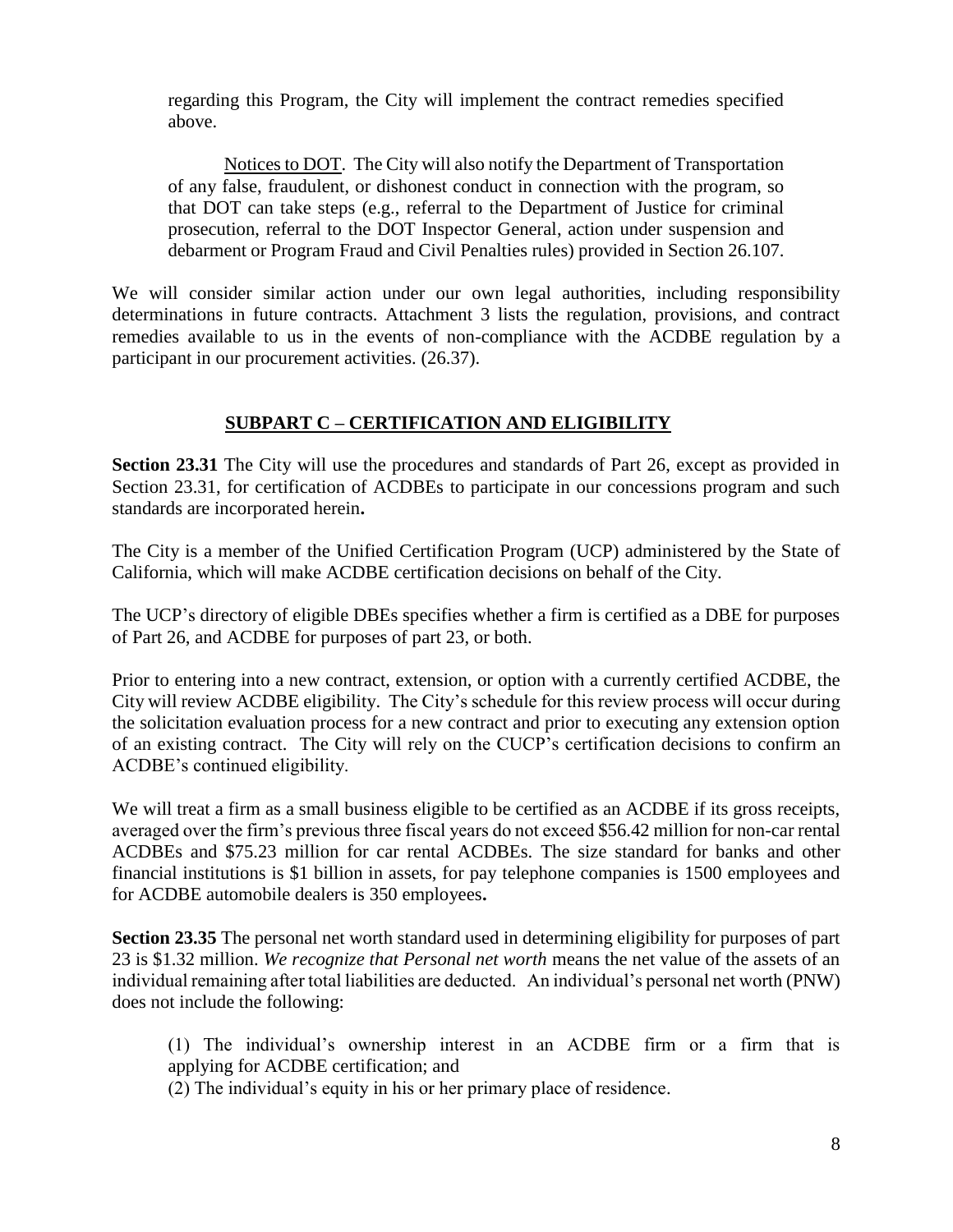An individual's personal net worth includes only his or her own share of assets held jointly or as community property with the individual's spouse.

Any person who has a personal net worth exceeding this amount is not a socially and economically disadvantaged individual, even if a member of a group otherwise presumed to be disadvantaged. (See 23.3 - *Personal Net Worth* definition and 23.35.)

We will presume that a firm that is certified as a DBE under Part 26 is eligible to participate as an ACDBE. However, before certifying such a firm, we will ensure that the disadvantaged owners of a DBE certified under Part 26 are able to control the firm with respect to its activity in our concessions program. We are not obligated to certify a Part 26 DBE as an ACDBE if the firm does not do work relevant to our concessions program. (23.37).

We recognize that the provisions of Part 26, sections 26.83(c) (2-6) do not apply to certifications for purposes of Part 23. We will obtain resumes or work histories of the principal owners of the firm and personally interview these individuals. We will analyze the ownership of stock of the firm, if it is a corporation. We will analyze the bonding and financial capacity of the firm. We will determine the work history of the firm, including any concession contracts or other contracts it may have received. We will compile a list of the licenses of the firm and its key personnel to perform the concession contracts or other contracts it wishes to receive. We will obtain a statement from the firm of the types of concessions it prefers to operate or the type of other contracts it prefers to perform. We will ensure that the ACDBE firm meets the applicable size standard.  $(23.39(a)(b))$ .

We acknowledge that a prime contractor includes a firm holding a prime contract with an airport concessionaire to provide goods or services to the concessionaire or a firm holding a prime concession agreement with a recipient. We recognize that the eligibility of Alaska Native Corporations (ANC) owned firms for purposes of Part 23 is governed by Part 26 section 26.73(h).  $(23.39(c)(d))$ .

We will use the certification standards of Part 23 to determine the ACDBE eligibility of firms that provide goods and services to concessionaires. (23.39(i)).

In instances when the eligibility of a concessionaire is removed after the concessionaire has entered into a concession agreement because the firm exceeded the size standard or the owner has exceeded the PNW standard, and the firm in all other respects remains an eligible DBE, we may continue to count the concessionaire's participation toward ACDBE goals during the remainder of the current concession agreement. We will not count the concessionaire's participation toward ACDBE goals beyond the termination date for the concession agreement in effect at the time of the decertification. (23.39(e)).

We will use the Uniform Application Form found in appendix F to Part 26 with additional instruction as stated in Section 23.39(g).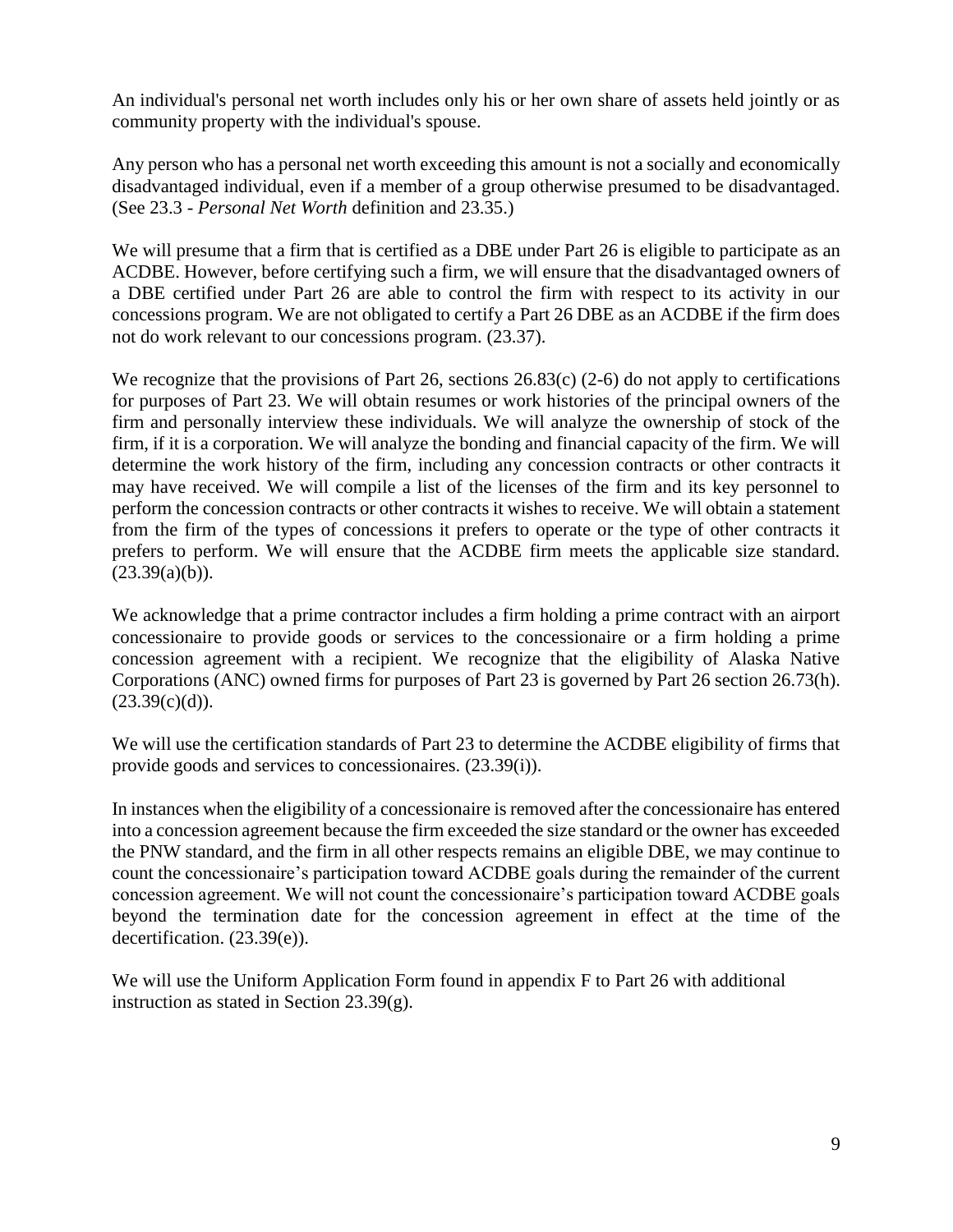# **SUBPART D – GOALS, GOOD FAITH EFFORTS, AND COUNTING**

## **Section 23.41 Basic Overall Goal Requirement**

The City will establish two separate overall ACDBE goals; one for car rentals and another for concessions other than car rentals. The overall goals will cover a three-year period and the City will review the targets annually to make sure they continue to fit the City's circumstances. The City will report any significant overall adjustments to the FAA.

If the average annual concession revenues for car rentals over the preceding 3 years do not exceed \$200,000, we need not submit an overall goal for car rentals. Likewise, if the average annual concession revenues for concessions other than car rentals over the preceding 3 years do not exceed \$200,000, we need not submit an overall goal for concessions other than car rentals. We understand that "revenue" means total revenue generated by concessions, not the fees received by the airport from concessionaires.

The City's overall targets provide for participation by all certified ACDBEs and are not subdivided into group-specific goals.

# **Section 23.43 Consultation in Goal Setting**

The City consults with stakeholders before submitting its overall goals to the FAA, including but not limited to, minority and women's business groups, community organizations, trade associations representing concessionaires currently located at the airport, as well as existing concessionaires themselves, and other officials or organizations that could be expected to have information concerning the availability of disadvantaged businesses, the effects of discrimination on opportunities for ACDBEs, and the City's efforts to increase participation of ACDBEs.

When submitting our overall goals, we will identify the stakeholders that we consulted with and provide a summary of the information obtained from the stakeholders.

#### **Section 23.45 Overall Goals**

Norman Y. Mineta San José International Airport is a medium hub primary airport. As a condition of eligibility for FAA financial assistance, the City will submit its overall goals for the Airport according to the following schedule:

| Primary<br><b>Airport Size</b> | <b>Region</b> | Date Due                                                      | <b>Period</b><br><b>Covered</b> | <b>Next Goal Due</b>                       |
|--------------------------------|---------------|---------------------------------------------------------------|---------------------------------|--------------------------------------------|
| <b>Hubs</b>                    |               | Large/Medium   All regions   October 1, 2011   2012/2013/2014 |                                 | <b>October 1, 2014</b><br>(2015/2016/2017) |

If a new concession opportunity arises at a time that falls between the normal submission dates above and the estimated average of annual gross revenues are anticipated to be \$200,000 or greater, the City will submit an appropriate adjustment to its overall goal to the FAA for approval no later than 90 days before issuing the solicitation for the new concession opportunity. (23.45i)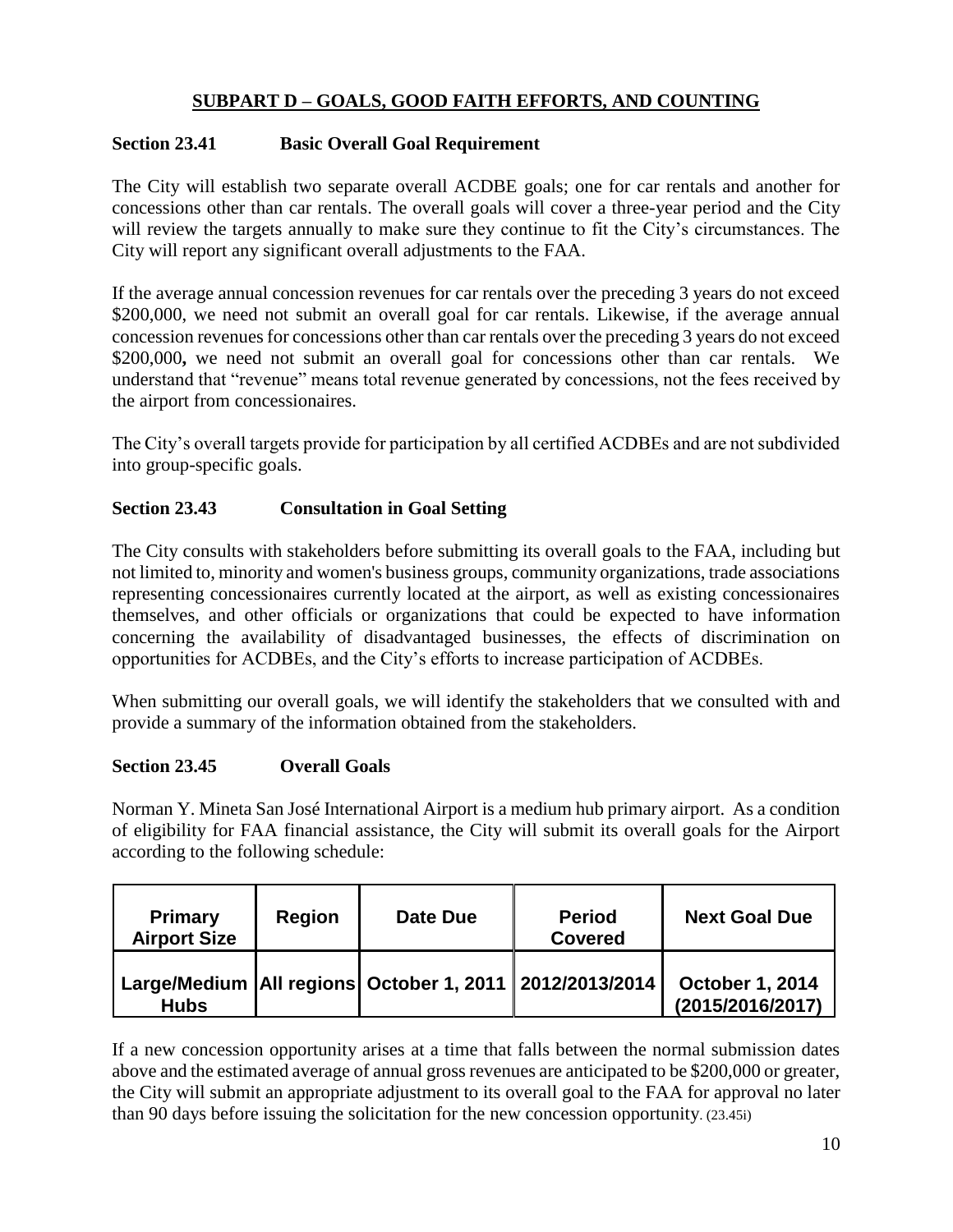The City will establish overall goals in accordance with the 2-Step process as specified in section 23.51. After determining the total gross receipts for the concession activity, the first step is to determine the relative availability of ACDBEs in the market area, "base figure". The second step is to examine all relevant evidence reasonably available in the sponsor's jurisdiction to determine if an adjustment to the Step 1 "base figure" is necessary so that the goal reflects as accurately as possible the ACDBE participation the City would expect in the absence of discrimination. Evidence may include, but is not limited to past participation by ACDBEs, a disparity study, evidence from related fields that affect ACDBE opportunities to form, grow, and compete (such as statistical disparities in ability to get required financing, bonding, insurance; or data on employment, self-employment, education, training and union apprenticeship).

The sponsor will arrange solicitations, times for the presentation of bids, quantities, specifications, and delivery schedules in ways that facilitate participation by ACDBEs and other small businesses and by making contracts more accessible to small businesses, by means such as those provided under § 26.39 of this part.

A description of the methodology to calculate the overall goal for car rentals, the goal calculations, and the data we relied on can be found in Attachment 5 to this program.

A description of the methodology to calculate the overall goal for concessions other than car rentals, the goal calculations, and the data we relied on can be found in Attachment 4 to this program.

#### **Projection of Estimated Race-Neutral & Race Conscious Participation (23.45(f), 23.25(d-e))**

The breakout of estimated race-neutral and race-conscious participation can be found with the goal methodology in Attachments 4 and 5 to this program. This section of the program will be reviewed annually when the goal calculation is reviewed under Section 23.41(c).

#### **Concession-Specific Goals (23.25(c)(e)(1)(iv))**

The City will use concession-specific goals to meet any portion of the overall goals the City does not project being able to meet using race-neutral means. Concession-specific goals are established so that, over the period to which the overall goals apply, they will cumulatively result in meeting any portion of our overall goal that is not projected to be met through the use of race-neutral means.

We will establish concession-specific goals only on those concessions that have direct ownership arrangements (except car rentals), sublease, or subcontracting possibilities. We will require businesses subject to ACDBE goals at the airport (except car rental companies) to make good faith efforts to explore all available options to meet goals, to the maximum extent practicable, through direct ownership arrangements with DBEs (23.25 (f)). Car rental firms are not required to change their corporate structure to provide for direct ownership arrangements. In the case of a car rental goal, where it appears that all or most of the goal is likely to be met through the purchases by car rental companies of vehicles or other goods or services from ACDBEs, one permissible alternative is to structure the goal entirely in terms of purchases of goods and services.)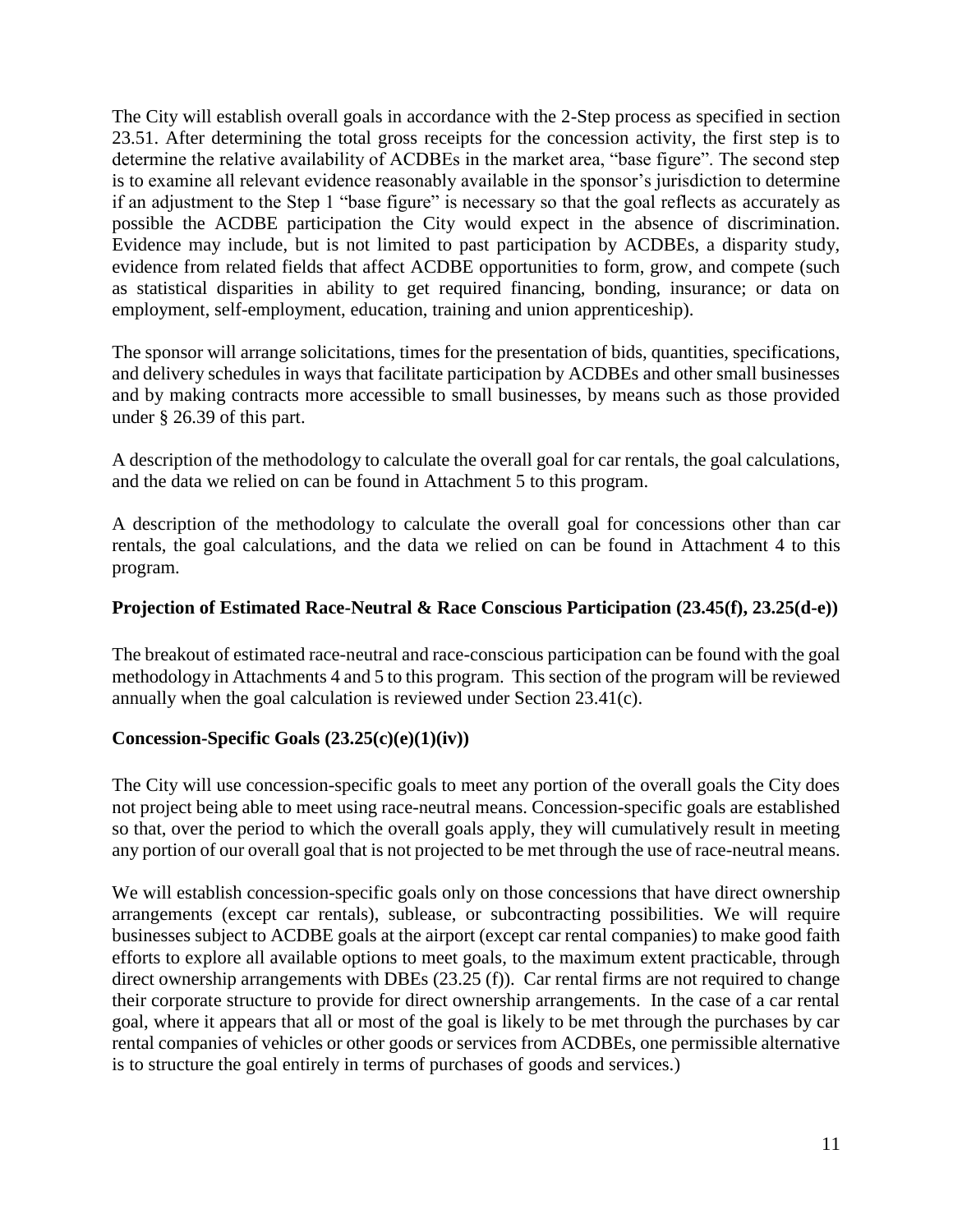We need not establish a concession-specific goal on every such concession, and the size of concession-specific goals will be adapted to the circumstances of each such concession (e.g., type and location of concession, availability of ACDBEs.)

If the objective of a concession-specific goal is to obtain ACDBE participation through direct ownership with an ACDBE, the City will calculate the goal as a percentage of the total estimated annual gross receipts from the concession.  $(23.25(e)(1)(i))$ .

If the concession-specific goal applies to purchases and/or leases of goods and services, the City will calculate the goal by dividing the estimated dollar value of such purchases and/or leases from ACDBEs by the total estimated dollar value of all purchases to be made by the concessionaire.  $(23.25(e)(1)(ii))$ .

#### **Good Faith Efforts Procedures on Concession-Specific Goals (23.25(e)(1)(iii), (iv))**

To be eligible to be awarded a concession that has a concession-specific goal; competitors must make good faith efforts to meet the goal. A competitor may do so either by obtaining enough ACDBE participation to meet the goal or by documenting that it made sufficient good faith efforts to do so. Examples of good faith efforts are found in Appendix A to 49 CFR Part 26. The procedures applicable to 49 CFR Sections 26.51 and 26.53, regarding contract goals and good faith efforts apply to the City's concession-specific goals.  $(23.25(e)(1)(iv))$ . Specifically,

# *Demonstration of good faith efforts (26.53(a) & (c))*

The Airport Managers are responsible for determining whether a concessionaire who has not met the concession-specific goal has documented sufficient good faith efforts to be regarded as responsive.

We will ensure that all information is complete and accurate and adequately documents the concessionaire's good faith efforts before we commit to the concession agreement with the bidder/offeror.

#### *Information to be submitted (26.53(b))*

The City treats bidder/offeror's compliance with good faith effort requirements as a matter of responsiveness.

Each solicitation for which a concession-specific goal has been established will require the concessionaires to submit the following information:

- 1. The names and addresses of ACDBE firms or ACDBE suppliers of goods and services that will participate in the concession;
- 2. A description of the work that each ACDBE will perform;
- 3. The dollar amount of the participation of each ACDBE firm/supplier participating;
- 4. Written and signed documentation of commitment to use an ACDBE whose participation it submits to meet a contract goal;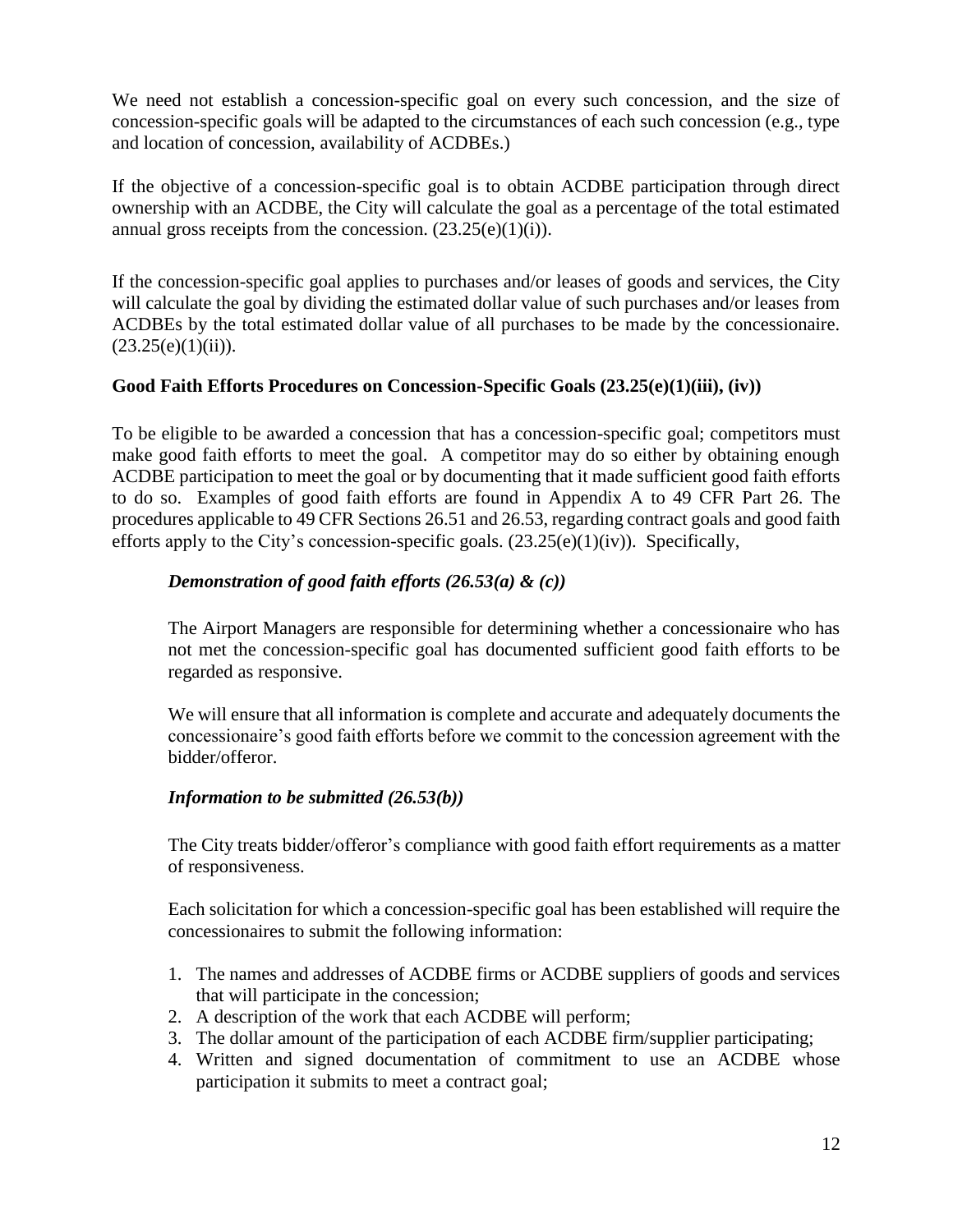- 5. Written and signed confirmation from the ACDBE that it is participating in the concession as provided in the prime concessionaire's commitment; and
- 6. If the contract goal is not met, evidence of good faith efforts.

#### *Administrative reconsideration (26.53(d))*

Within three (3) days of being informed by the City that it is not responsive because it has not documented sufficient good faith efforts, a concessionaire may request administrative reconsideration. Concessionaire should make this request in writing to the following reconsideration official: Ed Shikada, City Manager, 200 East Santa Clara Street, San Jose, California 95113, (408) 535-8100, ed.shikada@sanjoseca.gov. The reconsideration official will not have played any role in the original determination that the concessionaire did not document sufficient good faith efforts.

As part of this reconsideration, the concessionaire will have the opportunity to provide written documentation or argument concerning the issue of whether it met the goal or made adequate good faith efforts to do so. The concessionaire will have the opportunity to meet in person with our reconsideration official to discuss the issue of whether it met the goal or made adequate good faith efforts to do. We will send the concessionaire a written decision on reconsideration, explaining the basis for finding that the concessionaire did or did not meet the goal or make adequate good faith efforts to do so. The result of the reconsideration process is not administratively appealable to the DOT.

Any business that fails to demonstrate that it achieved the concession-specific ACDBE participation goal and fails to demonstrate that it made sufficient good faith efforts to do so shall be deemed "non-responsive" and, therefore, shall be ineligible for award of the concession contract.

#### *Good Faith Efforts when an ACDBE is replaced on a concession (26.53(f))*

The City will require a concessionaire to make good faith efforts to replace an ACDBE that is terminated or has otherwise failed to complete its concession agreement, lease, or subcontract with another certified ACDBE, to the extent needed to meet the concession-specific goal. We will require the concessionaire to notify the ACDBE Liaison officer immediately of the ACDBEs inability or unwillingness to perform and provide reasonable documentation.

In this situation, we will require the concessionaire to obtain our prior approval of the substitute ACDBE and to provide copies of new or amended subcontracts, or documentation of good faith efforts.

If the concessionaire fails or refuses to comply in the time specified, our contracting office will give notice and opportunity to cure until satisfactory action has been taken. If the concessionaire still fails to comply, the contracting officer may issue a termination for default proceeding.

When a concession-specific goal is established pursuant to the City's ACDBE Program, the following specification will be used to notify concession firms of the requirements to make good faith efforts: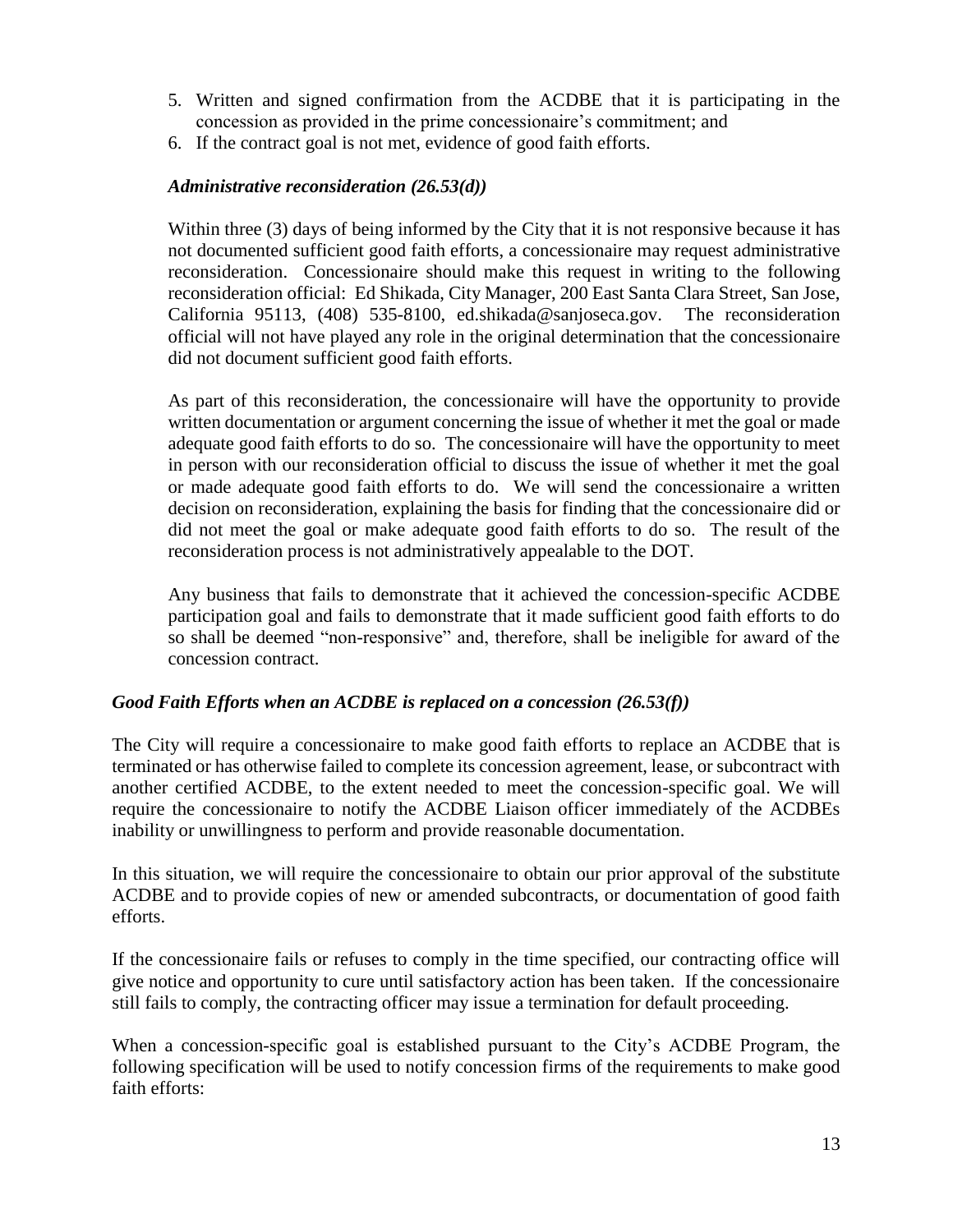The requirements of 49 CFR Part 23, regulations of the U.S. Department of Transportation, applies to this concession. It is the policy of the City of San José to practice nondiscrimination based on race, color, sex, or national origin in the award or performance of this contract. All firms qualifying under this solicitation are encouraged to submit bids/proposals. Award of this concession will be conditioned upon satisfying the requirements of this proposal/bid specification. These requirements apply to all concessions firms and suppliers, including those who qualify as an ACDBE. An ACDBE concession-specific goal of \_\_\_\_ percent of *(annual gross receipts; value of leases and/or purchases of goods and services)* has been established for this concession. The concession firm shall make good faith efforts, as defined in Appendix A, 49 CFR Part 26 to meet the concession-specific goal for ACDBE participation in the performance of this concession.

The concession firm will be required to submit the following information: (1) the names and addresses of ACDBE firms and suppliers that will participate in the concession, (2) a description of the work that each ACDBE will perform; (3) the dollar amount of the participation of each ACDBE firm participating; (4) written and signed documentation of commitment to use an ACDBE whose participation it submits to meet a contract goal; (5) written and signed confirmation from the ACDBE that it is participating in the concession as provided in the prime concessionaire's commitment, and (6) if the contract goal is not met, evidence of good faith efforts.

#### **Section 23.53 Counting ACDBE Participation for Car Rental Concessions**

We will count ACDBE participation toward overall goals for car rentals as provided in 49 CFR Section 23.53.

#### **Section 23.55 Counting ACDBE Participation for Concessions Other Than Car Rentals**

We will count ACDBE participation toward goals other than car rentals as provided in 49 CFR Section 23.55.

#### **Section 23.57 Falling Short of Meeting Overall Goals**

If the awards and commitments shown on the Airport's Uniform Report of ACDBE Participation (found in Appendix A to this Part) at the end of any fiscal year are less than the overall goal applicable to that fiscal year, the City will:

(1) Analyze in detail the reasons for the difference between the overall goal and our awards and commitments in that fiscal year; and

(2) Establish specific steps and milestones to correct the problems identified in our analysis in order to enable the City to meet fully its goal for the new fiscal year. The City will retain analysis and corrective actions in its records for three years and make it available to the FAA, on request, for their review.

#### **Section 23.61 Quotas or Set-asides**

We will not use quotas or set-asides as a means of obtaining ACDBE participation.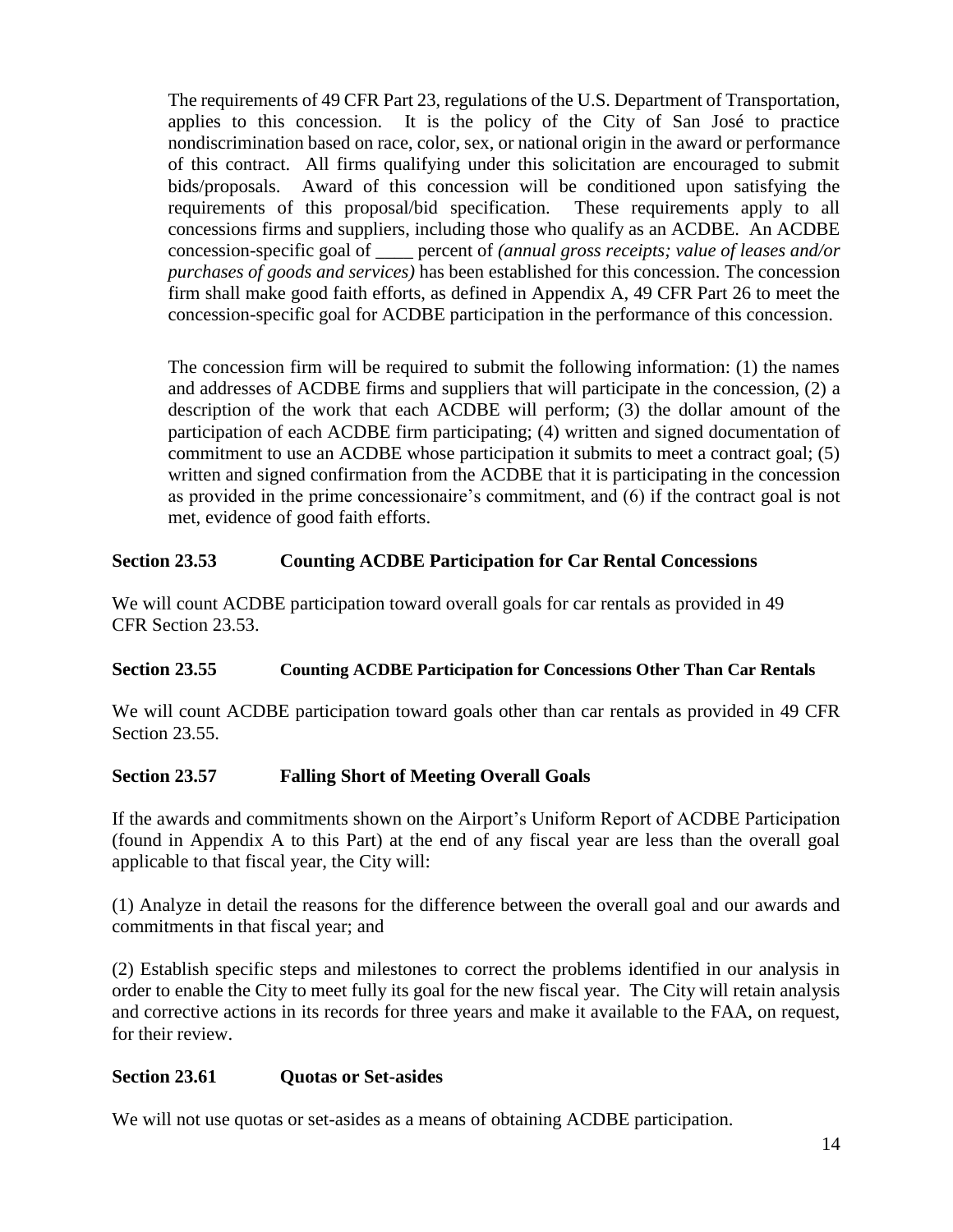### **SUBPART E—OTHER PROVISIONS**

#### **Section 23.71 Existing Agreements**

We will assess potential for ACDBE participation when an extension or option to renew an existing agreement is exercised, or when a material amendment is made. We will use any means authorized by Part 23 to obtain a modified amount of ACDBE participation in the renewed or amended agreement.

#### **Section 23.75 Long-Term Exclusive Agreements**

We will not enter into a long-term exclusive agreement for concessions without prior approval of the FAA Regional Civil Rights Office. We understand that a "long-term" agreement is one having a term of longer than 5 years. We understand that an "exclusive" agreement is one in which an entire category of a particular business opportunity is limited to a single business entity. If special, local circumstances exist that make it important to enter into a long-term and exclusive agreement, the City will submit detailed information to the FAA Regional Civil Rights Office for review and approval.

#### **Section 23.77 Preemption of Local Requirements**

In the event that a State or local law, regulation, or policy differs from the requirements Part 23, the City must, as a condition of remaining eligible to receive Federal financial assistance from the DOT, take such steps as may be necessary to comply with the requirements of Part 23.

The City will clearly identify any State or local law, regulation, or policy pertaining to minority, women's, or disadvantaged business enterprise concerning airport concessions that adds to, goes beyond, or imposes more stringent requirements than the provisions of Part 23. The FAA will determine whether such a law, regulation, or policy conflicts with this part, in which case the requirements of this Part will govern. The FAA will not approve the City's ACDBE program if there are such provisions that conflict with the provisions Part 23.

If not deemed in conflict by the FAA, the City must write and administer such a State or local law, policy, or regulation separately from the ACDBE program. Copies of any such provisions and the legal authority supporting them will be provided to the FAA with the City's ACDBE program submission.

However, nothing in Part 23 preempts any State or local law, regulation, or policy enacted by the governing body of the City, or the authority of any State or local government or recipient to adopt or enforce any law, regulation, or policy relating to ACDBEs, as long as the law, regulation, or policy does not conflict with Part 23.

#### **Section** *23.79* **Geographic Preferences**

We will not use a: "local geographic preference", i.e., any requirement that gives an ACDBE located in one place (e.g., *our local area*) an advantage over ACDBEs from other places in obtaining business as, or with, a concession at our airport**.**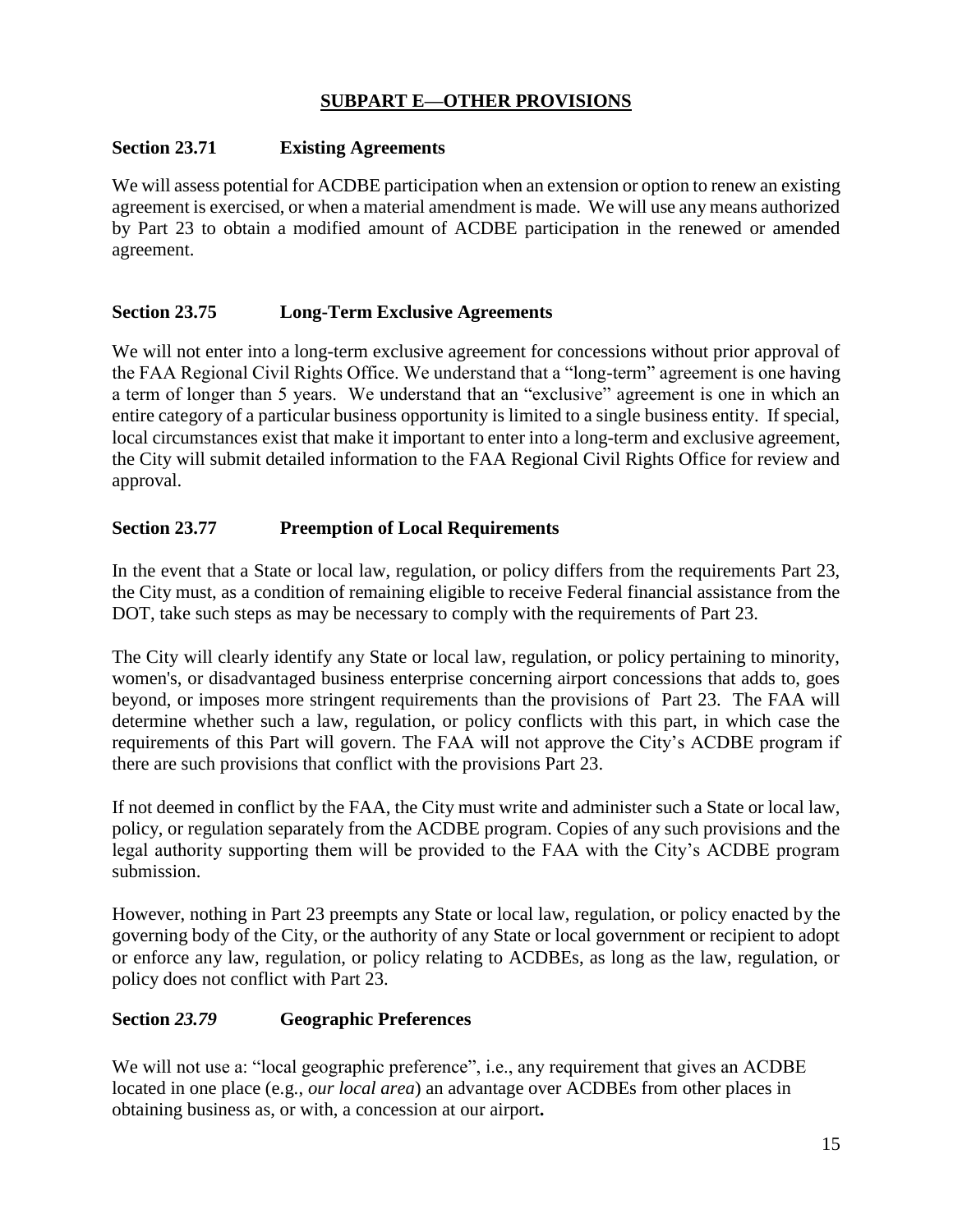# **ATTACHMENTS**

| Attachment 1  | <b>Organizational Chart</b>                                         |
|---------------|---------------------------------------------------------------------|
| Attachment 2  | Website link to DBE/ACDBE Directory                                 |
| Attachment 3  | Monitoring and Enforcement Mechanisms                               |
| Attachment 4  | Overall Goal for Concessions other than Car Rental Calculation,     |
|               | Consultation, Breakout of Estimated Race-Neutral & Race-Conscious   |
|               | Participation                                                       |
| Attachment 5  | Overall Goal for Car Rentals Calculation, Consultation, Breakout of |
|               | Estimated Race-Neutral & Race-Conscious Participation               |
| Attachment 6  | Form 1 & 2 for Demonstration of Good Faith Efforts                  |
| Attachment 7  | Website link to Certification Application Forms                     |
| Attachment 8  | Procedures for Removal of ACDBEs Eligibility                        |
| Attachment 9  | <b>State's UCP Agreement</b>                                        |
| Attachment 10 | Website Link to Regulations: 49 CFR Part 23                         |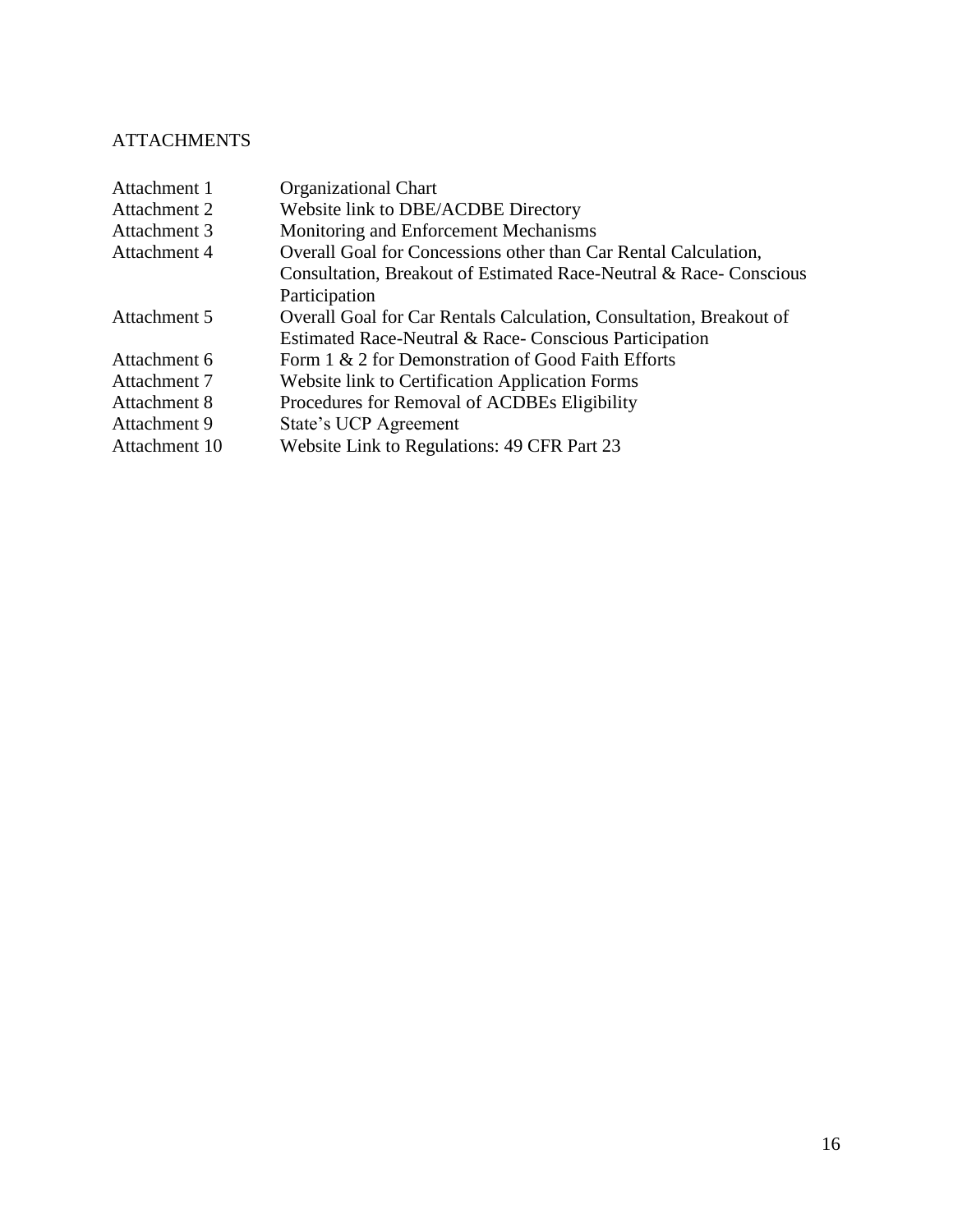

 $1.0$ 

July 2014 Functional Org Chart1b.vsd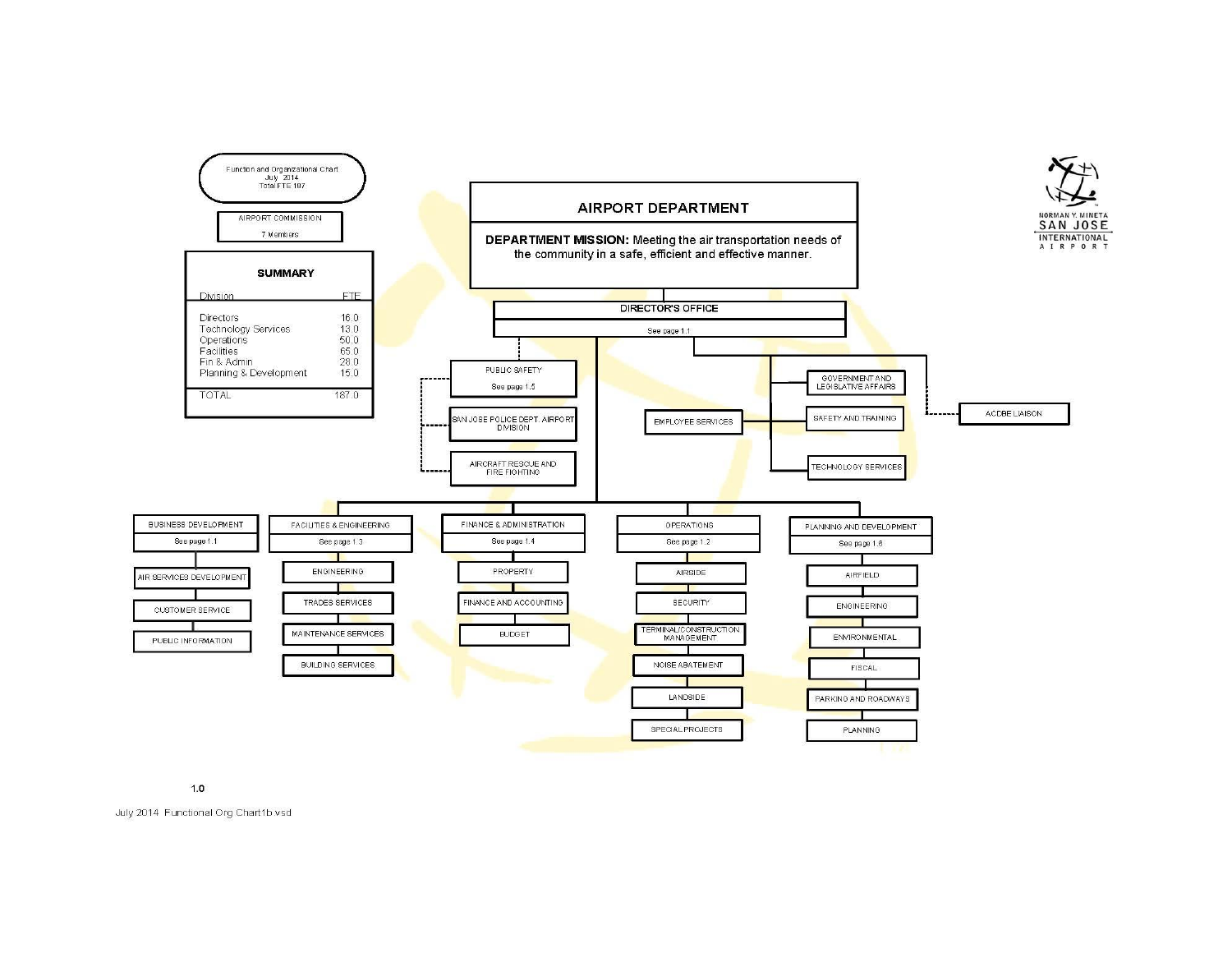**Website Link to California DBE Directory:**

**[http://www.dot.ca.gov/hq/bep/find\\_certified.htm](http://www.dot.ca.gov/hq/bep/find_certified.htm)**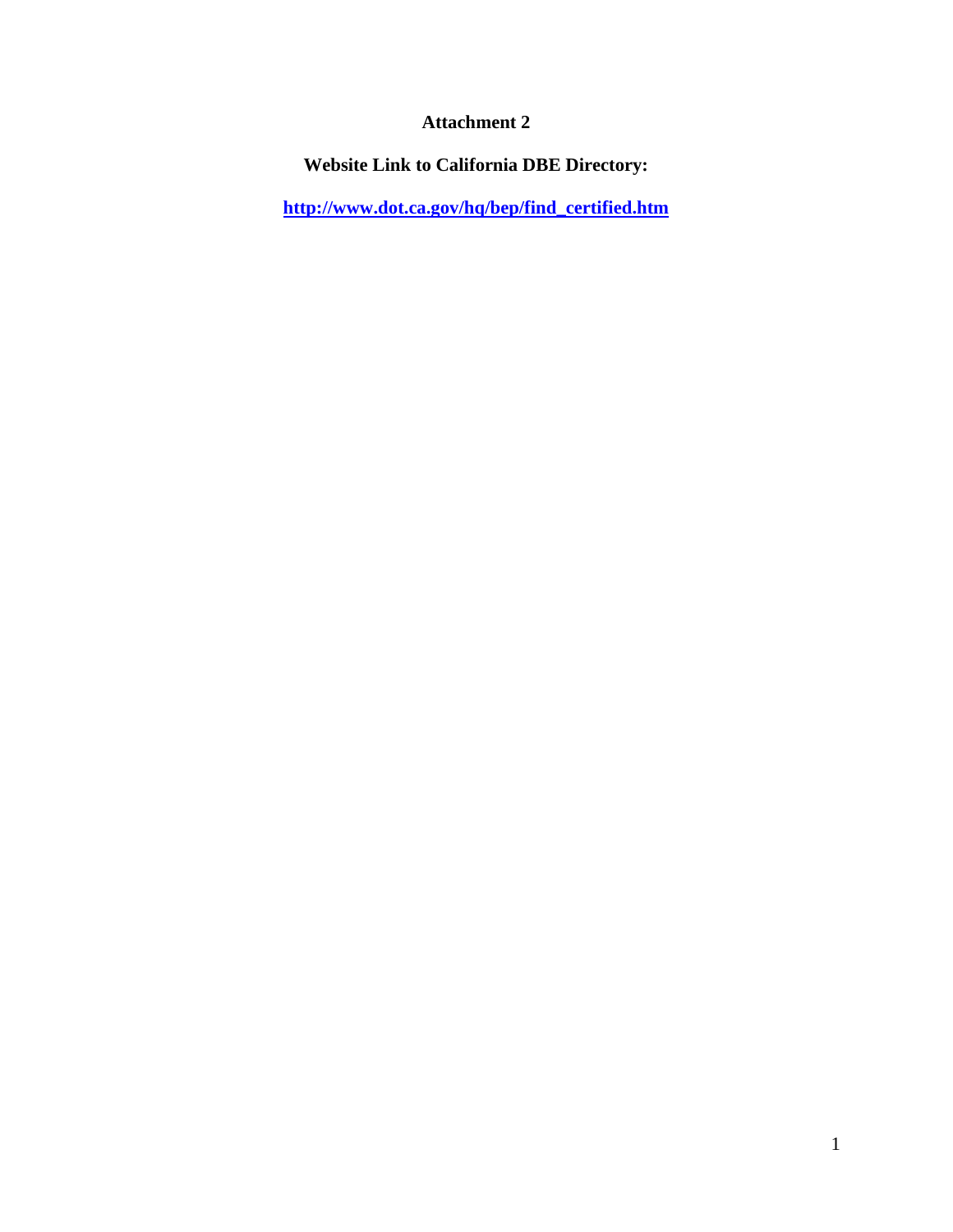#### **Monitoring and Enforcement Mechanisms**

The City has available several remedies to enforce the ACDBE requirements contained in its contracts, including, but not limited to, the following:

- 1. Breach of contract action, pursuant to the terms of the contract; and
- 2. Breach of contract action, pursuant to the San Jose Municipal Code Chapter 4.10, Debarment of Contractors from City Contracts.

In addition, the federal government has available several enforcement mechanisms that it may apply to firms participating in the ACDBE program, including, but not limited to, the following:

- 1. Suspension or debarment proceedings pursuant to 49 CFR part 23;
- 2. Enforcement action pursuant to 49 CFR part 31; and
- 3. Prosecution pursuant to 18 USC 1001.

The City will implement various mechanisms to monitor program participants to ensure they comply with Part 23, including, but not limited to, the insertion of the following provisions into concessions agreements and management contracts:

Compliance. Failure to carry out the ACDBE Policy and obligations set forth above shall constitute a breach of contract that may result in termination of the Agreement, or such other remedy as deemed appropriate by the City.

Audits. The City may also perform interim audits of contract payments to ACDBE management firms or subcontractors. The audit will review payments to ACDBE subcontractors and gross receipts earned by or payments for goods and services and management agreements to ACDBEs to ensure that the actual amount equals or exceeds the dollar amounts stated in the report of proposed ACDBE participation.

Replacement/Substitutions of ACDBEs. For concession contracts that include concession-specific ACDBE goals, Concessionaire will be required to have a valid arrangement with the ACDBE(s) designated by Concessionaire to fulfill the contract goal. For any such concession contracts that include concession-specific ACDBE goals, Concessionaire will be allowed to substitute the originally designated ACDBE(s) only if it is demonstrated to the City that the ACDBE(s) is unwilling or unable to perform. For any such concession contracts that include concession-specific ACDBE goals, Concessionaire's ability to negotiate a more advantageous contract with another ACDBE firm will not be considered a valid basis for substitution. For any such concession contracts that include concessionspecific ACDBE goals, if an ACDBE is unwilling or unable to perform, Concessionaire shall inform the City in writing and include documentation to justify the substitution, including a statement from the ACDBE to be replaced acknowledging the substitution. In any such instance, Concessionaire will identify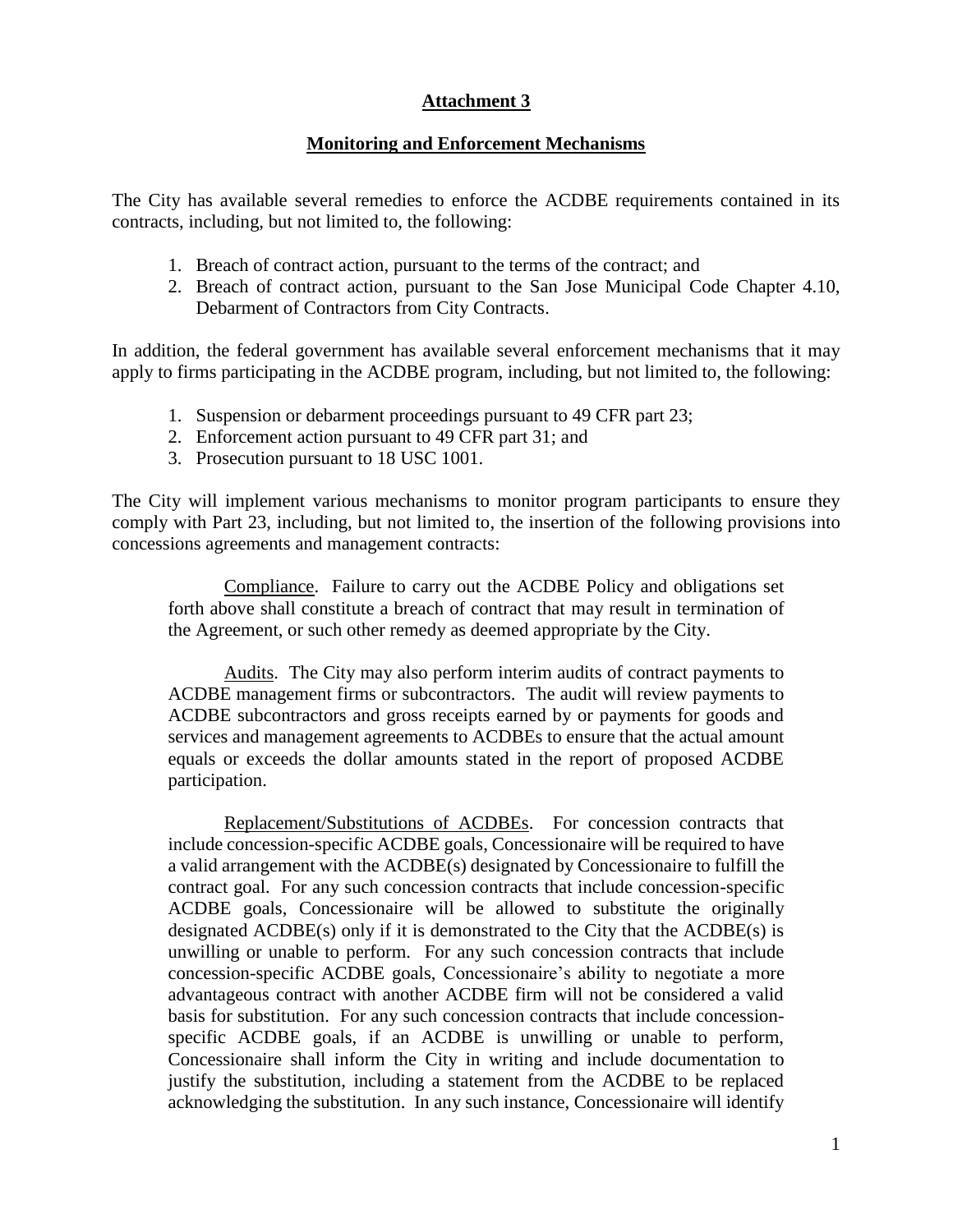a replacement ACDBE or document good faith efforts to replace the ACDBE with another ACDBE. For any such concession contracts that include concessionspecific ACDBE goals, if Concessionaire or a non-ACDBE firm performs the work originally committed to an ACDBE, the Concessionaire shall submit a revised ACDBE plan to the City detailing how the ACDBE goal will be met or will supply documentation detailing good faith efforts which have been made to meet the goal.

ACDBE Reports. Non-car rental concessionaires shall submit, in the format required by the City, a monthly report of ACDBE utilization. Car rental concessionaires shall submit, in the format required by the City, a quarterly report of ACDBE utilization. The City reviews the reports that are required to be submitted to the City by concessionaires to ensure that the ACDBE participation levels remain in compliance with any contract requirements and to verify that the work committed to ACDBEs is actually performed by ACDBEs. This information will also be used to provide the statistical data for the achievement reports to the FAA. If the City determines that any concessionaire is not complying with any contract requirements regarding this Program, the City will implement the contract remedies specified above.

Notices to DOT. The City will also notify the U.S. Department of Transportation of any false, fraudulent, or dishonest conduct in connection with the program, so that DOT can take steps (e.g., referral to the Department of Justice for criminal prosecution, referral to the DOT Inspector General, action under suspension and debarment or Program Fraud and Civil Penalties rules) provided in Section 26.107.

We will also implement a monitoring and enforcement mechanism to ensure that work committed to ACDBEs at contract award is actually performed by the ACDBEs. This mechanism will provide for a running tally of actual ACDBE attainments (e.g., payment actually made to ACDBE firms), including a means of comparing these attainments to commitments. This will be accomplished by the Airport Property Section's monitoring of ACDBE sales, which are tracked as a percentage of overall concession revenue. The Airport maintains these statistics and graphs the results on a monthly basis. In addition, on a daily basis, airport staff monitors the ongoing operation of the concession areas including but not limited to: standards of service, pricing, cleanliness and opening and closing times. These standards are specifically listed in each agreement and together with customer service surveys and direct observations we are able to gauge compliance.

In our reports of ACDBE participation to the FAA, we will show both commitments and attainments, as required by the DOT reporting form.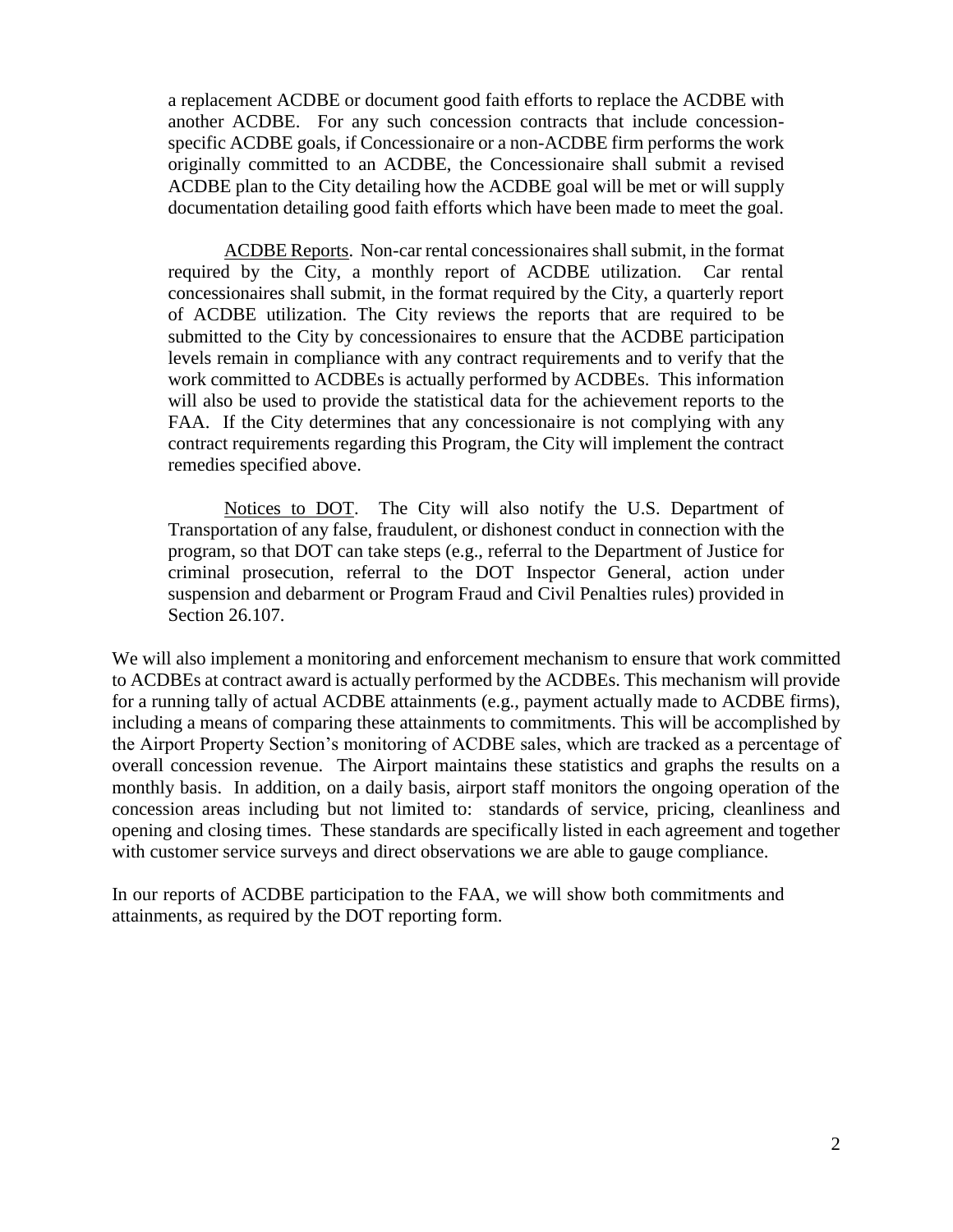#### **Attachment 4 Section 23.45: Overall Goal Calculation for Concessions Other than Car Rentals**

**Amount of Goal**: **10.57%**

**Name of Recipient**: City of San Jose, California Norman Y. Mineta San Jose International Airport

**Goal Period**: FFY 2015-2017 – October 1, 2014 through September 30, 2017

**Overall Three-Year Goal**: 10.57%, to be accomplished through 100% RN

The City has determined the market area for new opportunities during this goal-setting period as follows:

| <b>Type of Concession</b>               | <b>Market Area</b>                                                |  |
|-----------------------------------------|-------------------------------------------------------------------|--|
| <b>ATMs</b>                             | Alameda, San Francisco,<br>San Mateo, and Santa<br>Clara Counties |  |
| <b>Brochure</b><br>Display/Distribution | State of California                                               |  |
| <b>CNG Station Management</b>           | National                                                          |  |
| Currency Exchange                       | National                                                          |  |
| Luggage Carts                           | National                                                          |  |
| Passenger Security<br>Screening         | National                                                          |  |
| Security Checkpoint<br>Mailing          | Undetermined                                                      |  |
| Self-service Massage<br>Chairs          | National                                                          |  |

**Chart 1 – Market Area** 

The market area is the geographical area in which the substantial majority of firms that seek to do concessions business with the airport are located and the geographical area in which the firms receive a substantial majority of concessions related revenues are located.

#### **Base of Goal**

To calculate the base of the goal the City considered the previous 3 years of gross concession receipts and the projected potential concession revenue (gross receipts) three years into the future including upcoming new opportunities.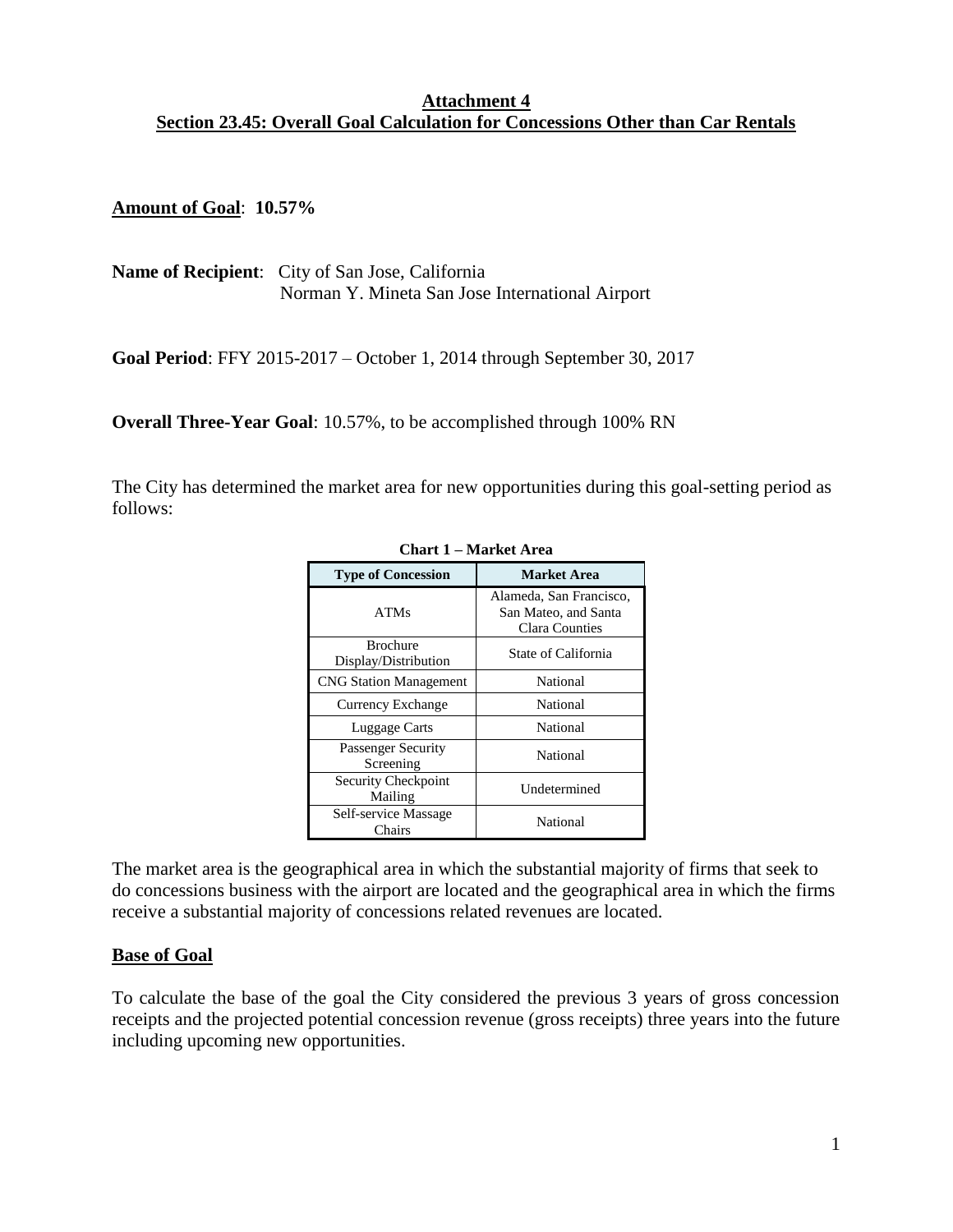| Federal<br><b>Fiscal Year</b> | <b>Concessions Revenue</b><br>(Excluding Rental Cars) |  |  |
|-------------------------------|-------------------------------------------------------|--|--|
| 2011                          | \$53,403,884                                          |  |  |
| 2012                          | \$49,829,076                                          |  |  |
| 2013                          | \$55,906,729                                          |  |  |
|                               |                                                       |  |  |
| <b>Total</b>                  | \$159,139,689                                         |  |  |
| Average                       | 53,046,563                                            |  |  |

**Chart 2 – Base of Goal**

The City estimates that revenues to existing concessions will grow by approximately 7% over the next three years due to expected levels of passenger growth.  $$53,046,563 \times 7\% = 3,713,259 = 56,759,822 =$ base of goal.

The concession opportunities anticipated during this goal period are: Automated Teller Machines (ATMs), Brochure Display/ Distribution, CNG Station Management, Currency Exchange Luggage Carts, Passenger Security Screening, Security Checkpoint Mailing Services, and Selfservice Massage Chairs, with estimated gross receipts of \$3,069,240.

The following are not included in the total gross receipts for concessions: (a) the gross receipts of car rental operations, (b) the dollar amount of a management contract or subcontract with a non-ACDBE, (c) the gross receipts of business activities to which a management contract or subcontract with a non-ACDBE pertains, and (d) any portion of a firm's estimated gross receipts that will not be generated from a concession.

If a new concession opportunity arises prior to the end of this goal period and the estimated average of annual gross revenues are anticipated to be \$200,000 or greater, the City will submit to the FAA an appropriate adjustment to the overall goal. This will be submitted to the FAA for approval no later than 90 days before issuing the solicitation for the new concession opportunity.  $(23.45(i))$ .

# **Methodology used to Calculate Overall Goal**

#### Goods and Services

We can meet the percentage goal by including the purchase from ACDBEs of goods and services used in businesses conducted at the airport. We, and the businesses at the airport, shall make good faith efforts to explore all available options to achieve, to the maximum extent practicable, compliance with the goal through direct ownership arrangements, including joint ventures and franchises. The dollar value from purchases of goods and services from ACDBEs may be added to the numerator, and the dollar value from purchases of goods and services from all firms (ACDBEs and non-ACDBEs) may be added to the denominator.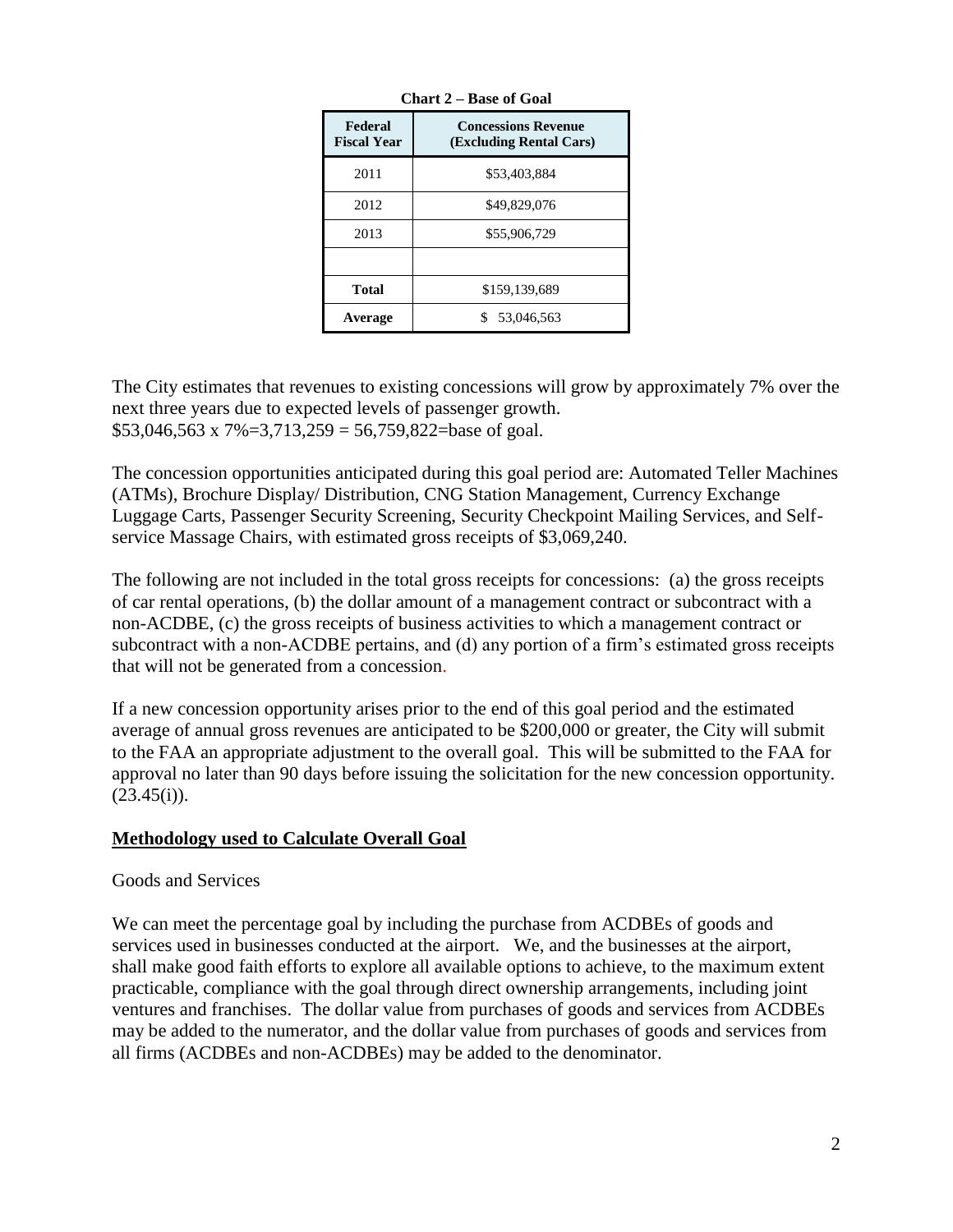#### Management Contract or Subcontract

We can meet the percentage goal by including any business operated through a management contract or subcontract with an ACDBE. We, and the businesses at the airport, will add the dollar amount of a management contract or subcontract with an ACDBE to the total participation by ACDBEs in airport concessions (both the numerator AND the denominator) and to the base from which the airport's percentage goal is calculated. However, the dollar amount of a management contract or subcontract with a non-ACDBE and the gross revenue of business activities to which the management contract or subcontract pertains will not be added to this base in either the numerator or denominator. *While we realize that this appears to go against the normal rules and rationale for goal-setting, we understand that this method is nevertheless required by statute.* 

#### **Step 1**: 23.51(c)

We determined the base figure for the relative availability of ACDBEs other than car rentals as follows, which includes a narrative explanation for the new opportunities during this goal period:

| <b>All Non-rental Car</b><br><b>Concessions</b>         | <b>Estimated Gross Revenue</b><br>FFYs 2015-2017 | <b>Potential ACDBE Gross</b><br><b>Revenue</b> | <b>ACDBE Race-</b><br><b>Neutral Goal</b> |
|---------------------------------------------------------|--------------------------------------------------|------------------------------------------------|-------------------------------------------|
| Advertising                                             | \$7,740,814                                      | \$<br>435,807                                  | 5.63%                                     |
| Airport Lounge                                          | \$1,312,459                                      | \$0                                            | 0%                                        |
| <b>Automated Teller</b><br>Machines                     | \$<br>643,765                                    | \$0                                            | 0%                                        |
| <b>Brochure</b><br>Display/Distribution                 | \$<br>172,957                                    | \$<br>34,591                                   | 20%                                       |
| Food and Beverage                                       | \$77,478,448                                     | \$10,320,129                                   | 13.32%                                    |
| Currency Exchange                                       | \$1,312,459                                      | \$<br>131,246                                  | 10%                                       |
| <b>Luggage Carts</b>                                    | \$<br>526,066                                    | \$0                                            | 0%                                        |
| News, Gifts & Specialty<br>Retail                       | \$40,106,995                                     | \$8,755,357                                    | 21.83%                                    |
| Passenger Security<br>Screening                         | \$<br>143,221                                    | \$0                                            | 0%                                        |
| Security Checkpoint<br><b>Mailing Services</b>          | \$<br>51,262                                     | \$0                                            | 0%                                        |
| Vending                                                 | \$<br>49,145                                     | \$0                                            | 0%                                        |
| Self-service Massage<br><b>Chairs</b>                   | \$<br>219,510                                    | \$32,936                                       | 15%                                       |
| <b>CNG Fueling Station</b><br>Management                | \$<br>$\Omega$                                   | \$0                                            | 0%                                        |
| <b>Parking Facilities</b><br>Management                 | \$<br>535,066                                    | \$<br>535,066                                  | 5%                                        |
| <b>On-Demand Ground</b><br>Transportation<br>Management | \$<br>$\Omega$                                   | \$<br>$\theta$                                 | 0%                                        |
| Shuttle Bus Management                                  | \$<br>259,763                                    | \$<br>259,763                                  | 2%                                        |
| <b>TOTALS</b>                                           | \$130,551,930                                    | \$20,504,895                                   | 15.70%                                    |
| FFYs 2015-2017 BASE FIGURE                              | 15.70%                                           |                                                |                                           |

| <b>Chart 3 – Step 1 Base Figure</b> |  |  |  |  |  |
|-------------------------------------|--|--|--|--|--|
|-------------------------------------|--|--|--|--|--|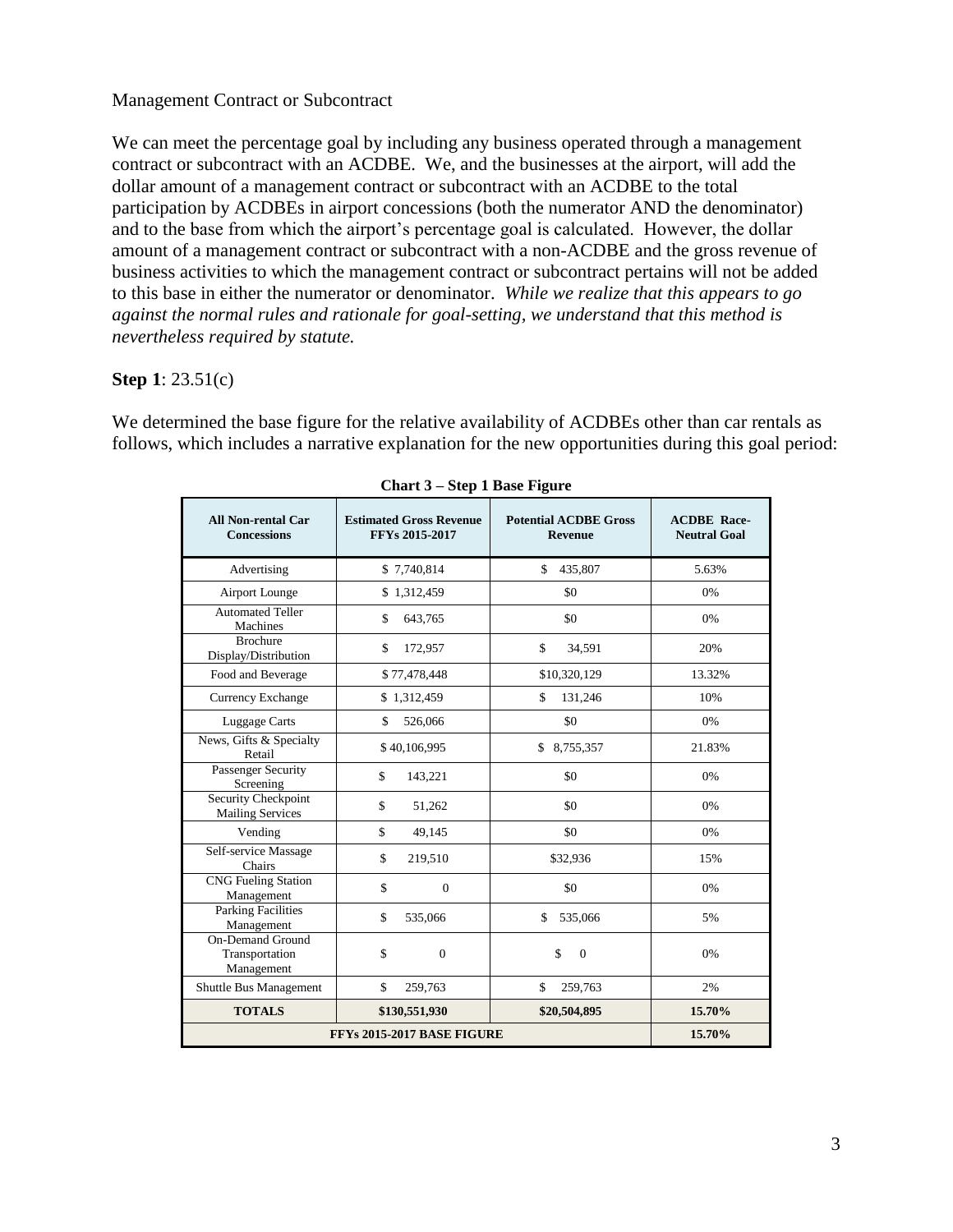The data sources used to derive the numerator were:

- 1. California Unified Certification Program database
- 2. Concessions information from other airports<sup>1</sup>
- 3. SJC's FFYs 2009-2013 Annual ACDBE Achievements Reports to the FAA
- 4. SJC's Active Participants List
- 5. FAA dbE-Connect online DBE/ACDBE database
- 6. Airport Minority Council online DBE/ACDBE/MBE/WBE database
- 7. Alliance for Community Development
- 8. Pacific Community Ventures

The data sources used to derive the denominator were:

- 1. California Unified Certification Program DBE database
- 2. Concessions information from other airports
- 3. SJC's FFYs 2009-2013 Annual ACDBE Achievements Reports to the FAA
- 4. SJC's Active Participants List
- 5. FAA dbE-Connect online DBE/ACDBE database
- 6. Airport Minority Council online DBE/ACDBE/MBE/WBE database
- 7. Alliance for Community Development
- 8. Pacific Community Ventures
- 9. Airports Council International-North America Vendor Directory
- 10. National Association of Professional Brochure Displays
- 11. TSA website

When we divided the numerator by the denominator we arrived at the Step 1 base figure for our overall goal for non-car rental concessions of 15.70%.

# *ATMs* (NAICS Code 522110)

#### Market Area

The majority of seekers of this opportunity are located in the Counties of Alameda, San Francisco, San Mateo, and Santa Clara, California. The firm generating all of the gross revenue from the ATM concession is located in Portland, Oregon. We determined that the Market Area for the ATM concessions business is the Counties of Alameda, San Francisco, San Mateo, and Santa Clara, California.

#### Step One

Of the 56 firms in the Market Area, none are ACDBEs. As a result, the availability of ACDBE firms for this opportunity accounts for 0% of all firms identified.

 $\overline{a}$ <sup>1</sup> LAWA, OAK, SAC, SAN, SBA, SFO, SMO, SNA, STL, MIA, LAX, PHX, BOX, PHL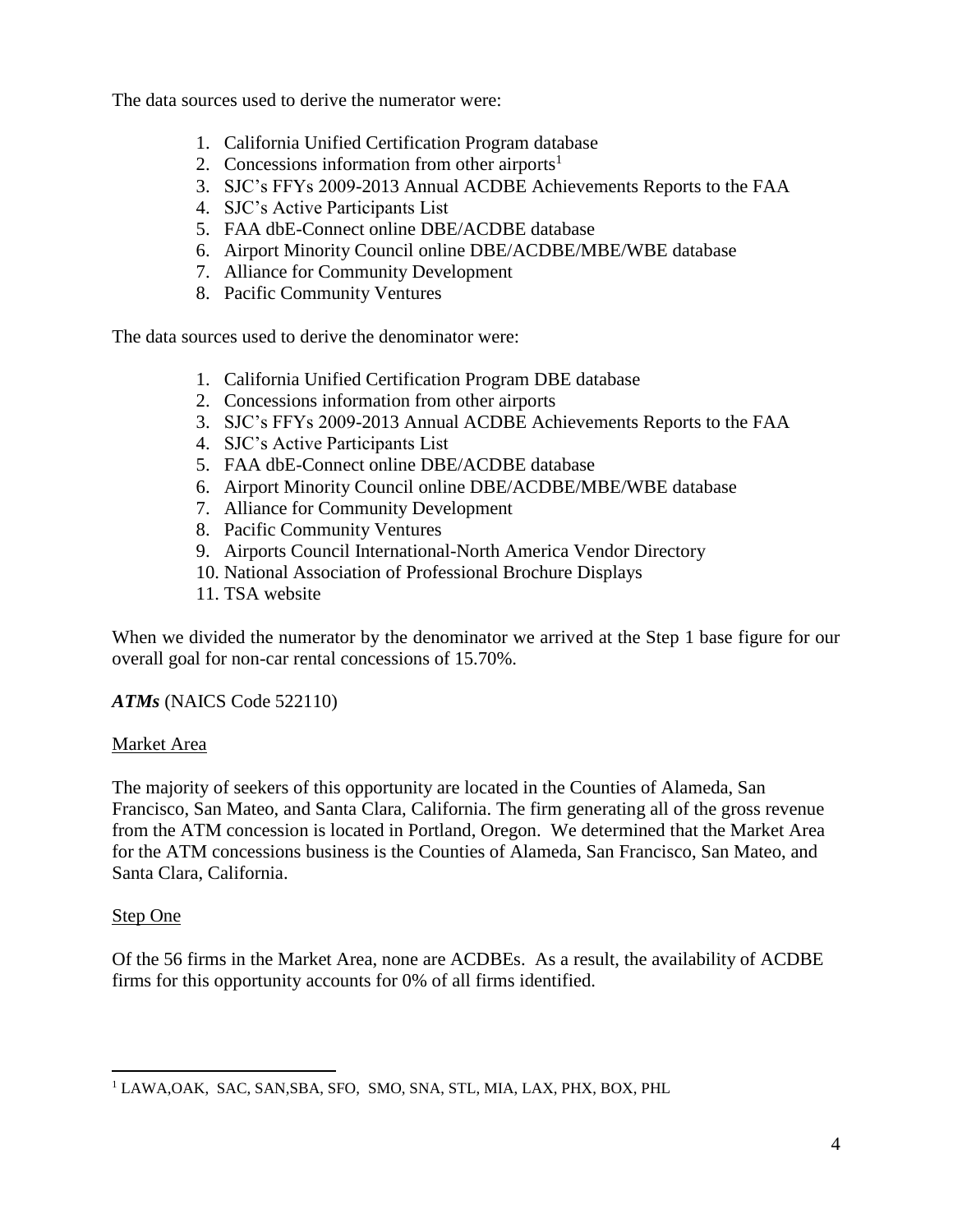#### Step Two

We did not make an adjustment to our 0% base figure because:

- ACDBE were not identified for this concession opportunity.
- ACDBE firms have not pursued this opportunity in the past.
- There has not been past ACDBE participation in this concession.
- The Airport does not have data to rely on from a disparity study, as we could not identify any disparity studies conducted in the State of California or elsewhere specific to brochure display/distribution concessions.

#### *Brochure Display/Distribution* (NAICS Code 541870)

#### Market Area

The majority of seekers of this opportunity are located throughout the State of California. The firm generating all of the gross revenue from the Brochure Display/Distribution concession is located in Vista, California. We determined that the State of California is SJC's Market Area for the Brochure Display/Distribution concessions business.

#### Step One

Of the 13 firms in the Market Area, 10 are DBEs. As a result, the availability of ACDBE firms for this opportunity accounts for 76.92% of all the firms identified.

#### Step Two

We adjusted our 76.92% base figure to 20% because:

- ACDBE firms have not pursued this opportunity in the past.
- There has not been past ACDBE participation in this concession.
- The Airport does not have data to rely on from a disparity study, as we could not identify any disparity studies conducted in the State of California or elsewhere specific to brochure display/distribution concessions.

#### *CNG Station Management* (NAICS Code 447190)

#### Market Area

The majority of seekers of this opportunity are located in states from coast-to-coast. The firm currently generating all of SJC's CNG Station Management revenue is located in Midland, TX. We determined a National Market Area for CNG Station Management concessions business.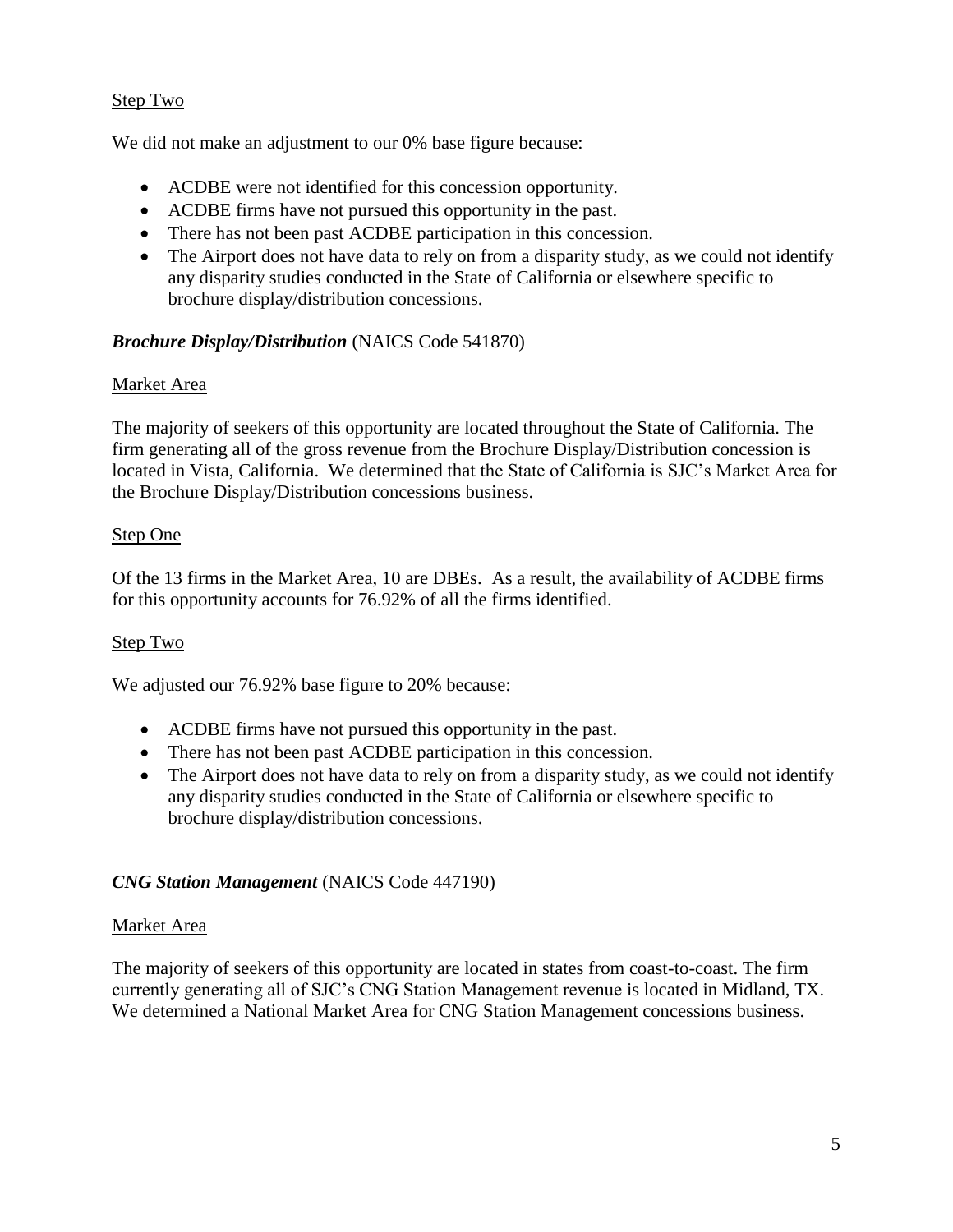#### Step One

Of the 8 firms in the Market Area, none are ACDBEs. As a result, the availability of ACDBE firms for this opportunity accounts for 0% of all the firms identified.

#### Step Two

We did not make an adjustment to our 0% base figure because:

- ACDBE firms have not pursued this opportunity in the past.
- There has not been past ACDBE participation in this concession.
- The Airport does not have data to rely on from a disparity study, as we could not identify any disparity studies conducted in the State of California or elsewhere that are specific to CNG station management concessions.

#### *Currency Exchange* (NAICS Code 523130)

#### Market Area

The majority of seekers of this opportunity are located in states from coast-to-coast. The firm currently generating all of SJC's currency exchange concession revenue is located in San Jose, CA. We determined a National Market Area for the Currency Exchange concessions business.

#### Step One

Of the 36 firms in the Market Area, 8 are ACDBEs. As a result, the availability of ACDBE firms for this opportunity accounts for 22.22% of all the firms identified.

#### Step Two

We adjusted our 22.22% base figure to 10% because:

- ACDBE firms have not pursued this opportunity in the past.
- There has not been past ACDBE participation in this concession.
- The Airport does not have data to rely on from a disparity study, as we could not identify any disparity studies conducted in the State of California or elsewhere that are specific to currency exchange concessions.

#### *Luggage Carts* (NAICS Code 812990)

#### Market Area

The majority of seekers of this opportunity are national and/or international firms. A national/international operator located in Minneapolis, MN is currently generating all of SJC's luggage cart concession revenue. The Market Area for this opportunity was therefore determined to be National.

#### Step One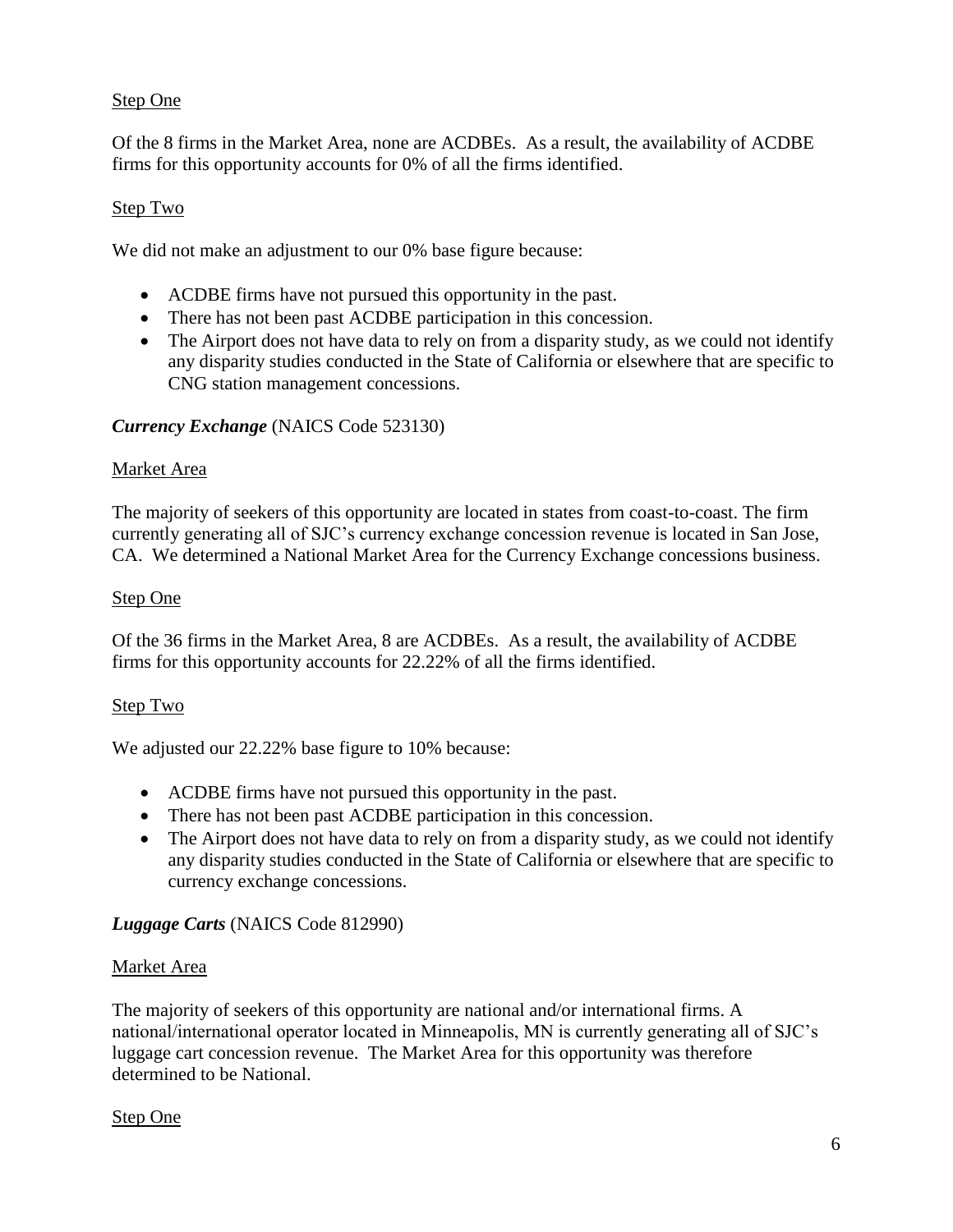Of the 6 firms in the Market Area, 2 are ACDBEs. As a result, the availability of ACDBE firms for this opportunity accounts for 33.33% of all the firms identified.

# Step Two

We adjusted our 33.33% base figure to 0% because:

- There has not been interest from ACDBEs or ACDBE participation in this concession since FFY 2005.
- Airport luggage cart concessions are a niche market for one or two non-ACDBE companies.
- The limited amount of revenues generated from this concession may make it impractical to obtain meaningful ACDBE participation.
- The Airport does not have data to rely on from a disparity study, as we could not identify any disparity studies conducted in the State of California or elsewhere that are specific to luggage cart concessions.

#### *Passenger Security Screening* (NAICS Code: 488190)

#### Market Area

All seekers of this opportunity are located in states from coast-to-coast. The firm currently generating all of the passenger security screening concession revenue is located in New York, NY. We determined a National Market Area for the passenger security screening concessions business.

#### Step One

Of the 9 firms in the Market Area, none are ACDBEs. As a result, the availability of ACDBE firms for this opportunity accounts for 0% of all firms identified.

# Step Two

We did not make an adjustment to our 0% base figure because:

- ACDBE firms have not pursued this opportunity in the past.
- There has not been past ACDBE participation in this concession.
- There were not ACDBE firms identified for this opportunity
- The Airport does not have data to rely on from a disparity study, as we could not identify any disparity studies conducted in the State of California or elsewhere that are specific to passenger security screening concessions.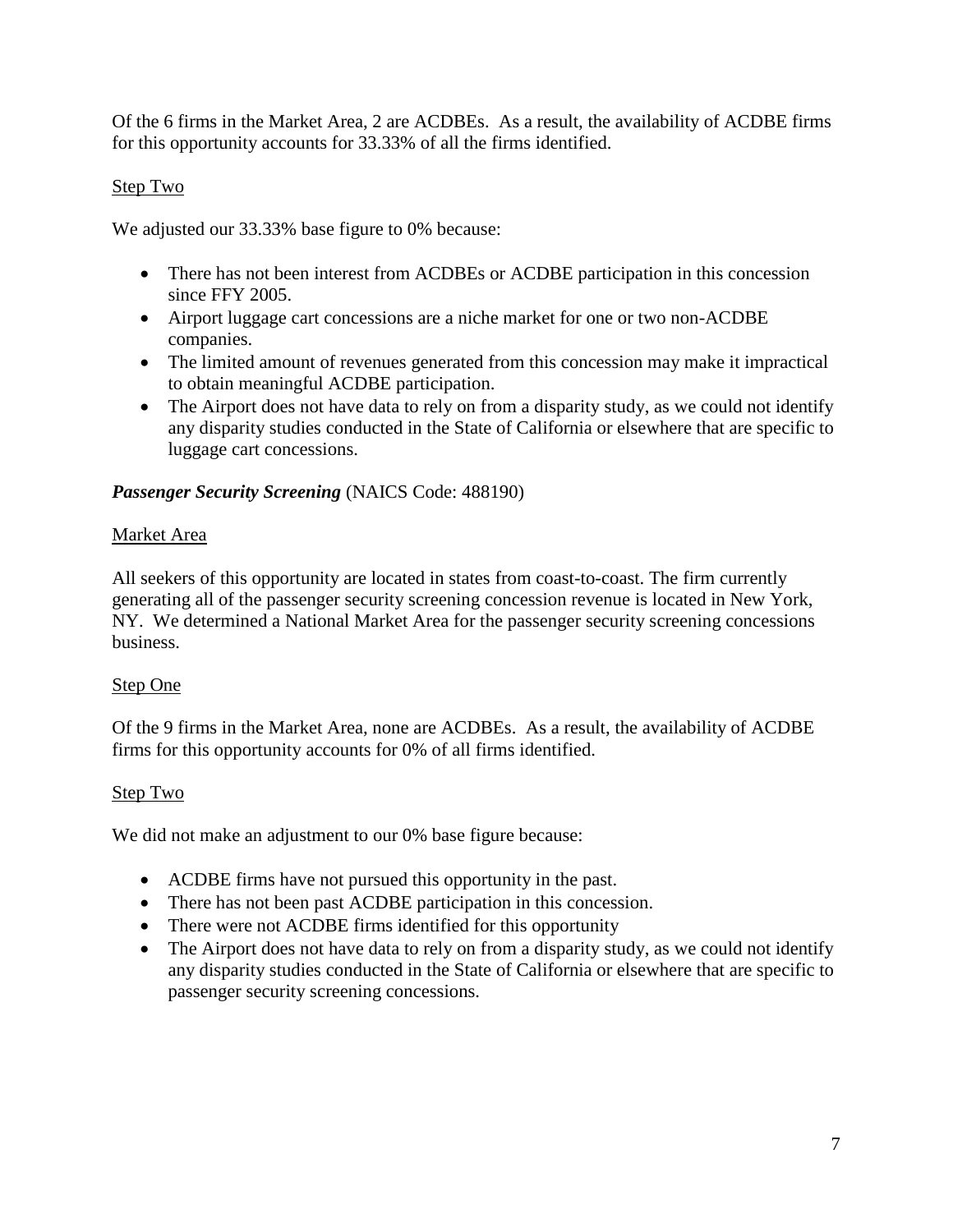# *Security Checkpoint Mailing Services* (NAICS Code: 561431)

### Market Area

Airport security checkpoint mailing services have been available at U.S. airports for approximately 12 years. These services are not available at all U.S. airports and some airports provide this service themselves. The provision of these services has resulted in a niche market for one firm located in Kernersville, North Carolina. That firm receives all of SJC's revenue from the security checkpoint mailing services concession. Thus, we could not establish a Market Area for this opportunity.

#### Step One

It is impractical to establish a base figure with only one interested seeker.

#### Step Two

Since we could not establish a base figure, a step two adjustment was not made.

#### *Self-service Massage Chairs* (NAICS Code 812990)

#### Market Area

The majority of seekers of this opportunity are located in states from coast-to-coast. A national/international operator located in Minneapolis, MN is currently generating all of the selfservice massage chairs concession revenue. We determined a National Market Area for the selfservice massage chairs concession business.

#### Step One

Of the 11 firms in the Market Area, 5 are ACDBEs. As a result, the availability of ACDBE firms for this opportunity accounts for 45.45% of all the firms identified.

#### Step Two

We adjusted our 45.45% base figure to 15% because:

- ACDBE firms have not pursued this opportunity in the past.
- There has not been past ACDBE participation in this concession.
- The Airport does not have data to rely on from a disparity study, as we could not identify any disparity studies conducted in the State of California or elsewhere that are specific to self-service massage chair concessions.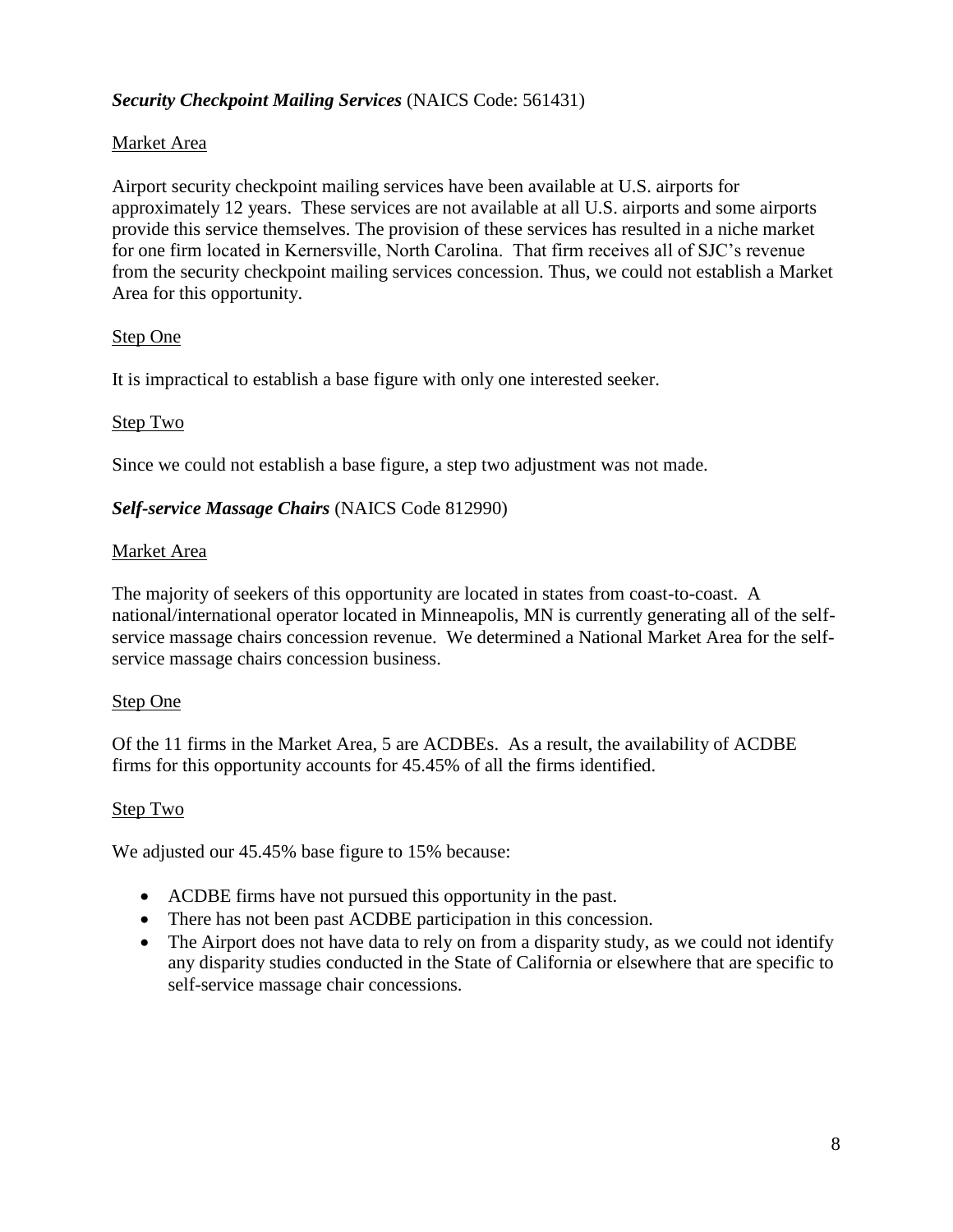#### **Step 2**: 23.51(d)

After calculating a base figure of the relative availability of ACDBEs, we examined evidence to determine what adjustment was needed to the Step 1 base figure in order to arrive at the overall goal.

In order to reflect as accurately as possible the ACDBE participation we would expect in the absence of discrimination we have adjusted our base figure by 5.13%. Our overall goal for noncar rental concessions is 10.57%.

The data used to determine the adjustment to the base figure was:

#### **Past History Participation**

Data used to determine the adjustment to the base figure was the median of historical ACDBE accomplishments.

| Federal<br><b>Fiscal Year</b>             | <b>Total Gross Revenue</b><br>(excludes rental cars) | <b>ACDBE Gross</b><br><b>Revenue</b><br>(excludes rental cars) | <b>ACDBE R-N</b><br><b>Participation</b> |
|-------------------------------------------|------------------------------------------------------|----------------------------------------------------------------|------------------------------------------|
| 2009                                      | \$26,839,150                                         | \$1,213,626                                                    | 4.52%                                    |
| 2010                                      | \$28,809,943                                         | \$1,442,599                                                    | 5.00%                                    |
| 2011                                      | \$53,403,884                                         | \$2,908,477                                                    | 5.45%                                    |
| 2012                                      | \$49,829,076                                         | \$5,973,947                                                    | 11.99%                                   |
| 2013                                      | \$55,906,729                                         | \$6,332,524                                                    | 11.33%                                   |
| MEDIAN ACDBE PAST PARTICIPATION $=$ 5.45% |                                                      |                                                                |                                          |

**Chart 4 – Past ACDBE Accomplishments**

To arrive at an overall goal, we added our Step 1 base figure with our Step 2 adjustment figure and then averaged the total arriving at an overall goal of 10.57%. In our opinion, this adjusted goal figure accurately reflects ACDBE non-car rental concession participation that can be achieved during this 3-year period.

#### **PUBLIC PARTICIPATION**

**Consultation**: Section 23.43.

Prior to submitting this goal to the FAA, the City made a good faith effort to consult with the following stakeholders:

Alliance for Community Development AnewAmerica Filipino American Chamber of Commerce of Santa Clara County Hispanic Chamber of Commerce of Silicon Valley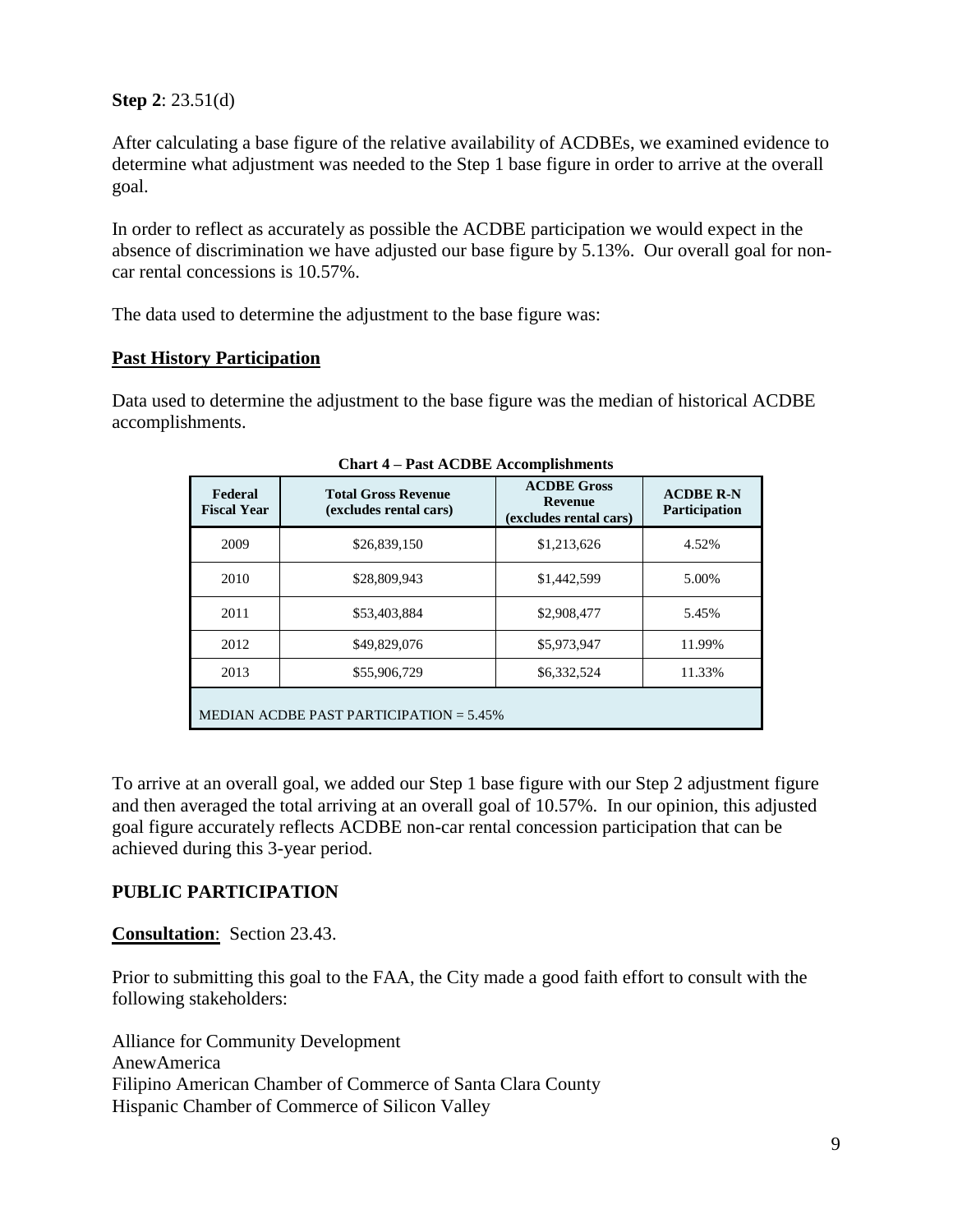Japanese American Chamber of Commerce of Silicon Valley Northern California Minority Business Enterprise Center Opportunity Fund Pacific Community Ventures San Jose Silicon Valley Chamber of Commerce Silicon Valley Black Chamber of Commerce Silicon Valley SCORE Silicon Valley Small Business Development Center Women's Initiative for Self Employment North Bay Black Chamber of Commerce Team San Jose Existing Concessionaires Potential concessionaires

Three organizations and existing and potential concessionaires responded; no comments have been received.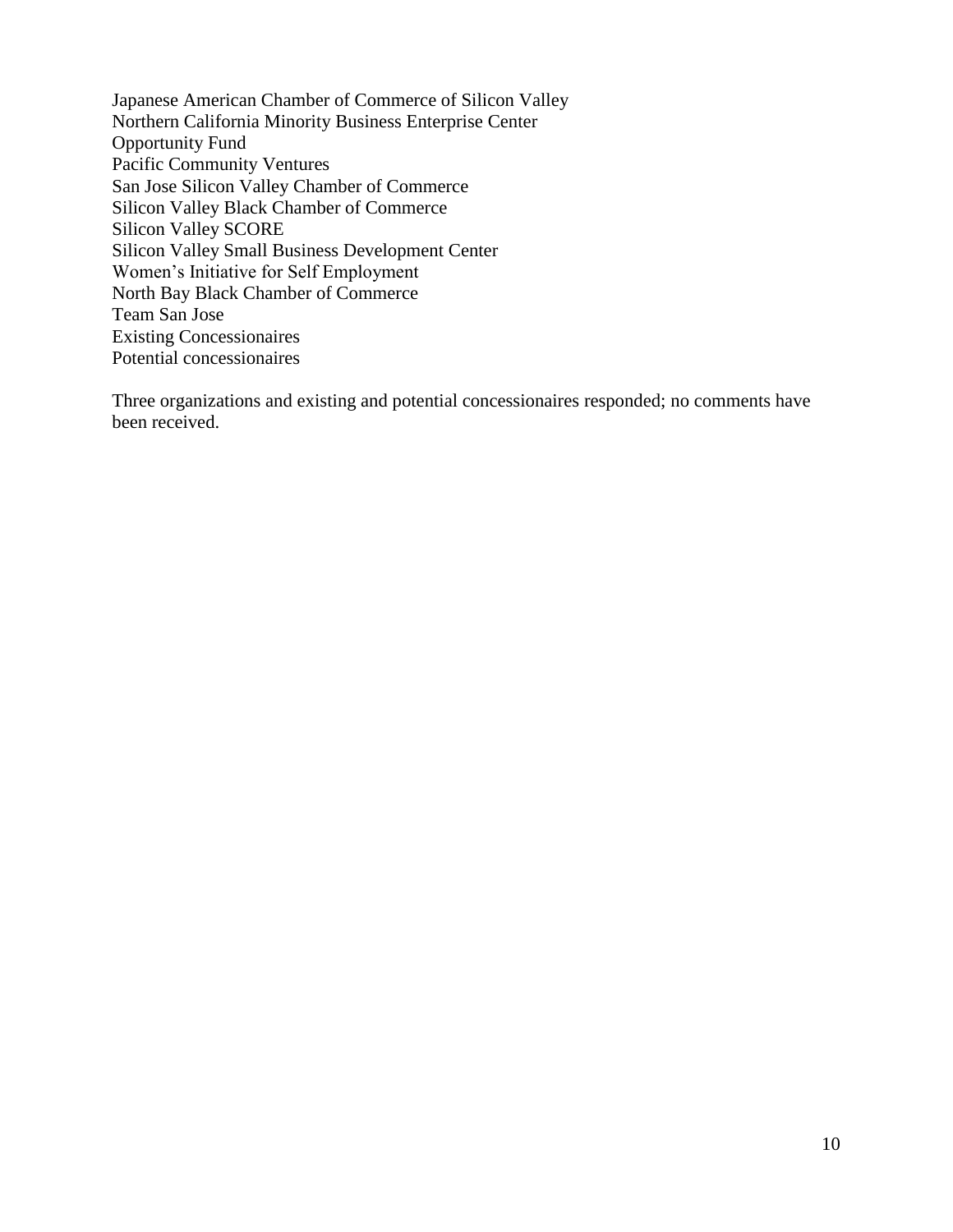# **Breakout of Estimated Race-Neutral & Race Conscious Participation Section 23.51**

The City will meet the maximum feasible portion of its overall goal by using race-neutral means of facilitating ACDBE participation. The City uses the following race-neutral measures to increase ACDBE participation:

- Locating and identifying ACDBEs and other small businesses who may be interested in participating as concessionaires;
- Notifying ACDBEs of concession opportunities and encouraging them to compete, when appropriate;
- When practical, structuring concession activities so as to encourage and facilitate the participation of ACDBEs;
- Providing advice to ACDBEs in overcoming limitations such as the inability to obtain bonding, financing, or technical assistance;
- Ensuring that competitors for concession opportunities are informed during presolicitation meetings about how the City's ACDBE program will affect the procurement process;
- Providing information concerning the availability of ACDBE firms to competitors to assist them in obtaining ACDBE participation;
- Providing information to ACDBE firms about the City, its function and full range of contractual needs;
- Offering instructions and clarifications on solicitation requirements, the City's procurement policies, procedures, and general proposal requirements;
- Conducting debriefing sessions to explain why certain proposals were unsuccessful;
- Providing information to ACDBE firms on future concession opportunities, contracting schedules, subcontracting opportunities and bonding requirements;
- Providing instructions about job performance requirements;
- Placing solicitation notices in periodicals of interest to the disadvantaged business community; and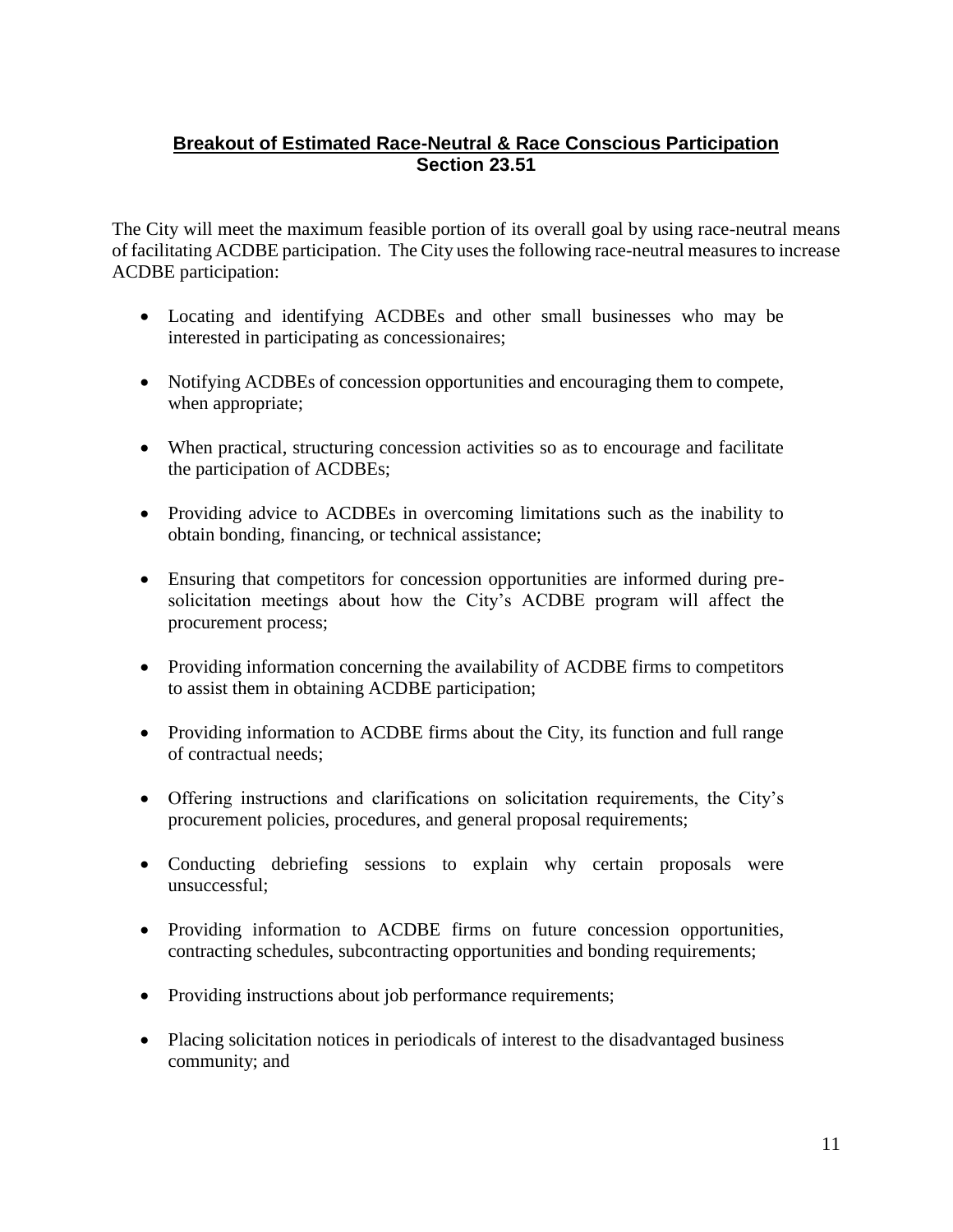Taking other race-neutral steps to foster ACDBE participation in the City's concession opportunities.

We estimate that in meeting our overall goal of 10.57%, we will obtain 100% from raceneutral participation and 0% through race-conscious measures.

If we project that race-neutral measures, standing alone, are not sufficient to meet our ACDBE participation goals, the following race-conscious measures will be implemented in the City's program, but only to the extent the City is able to demonstrate the need for race-conscious action to meet the overall goal:

1. Establishing concession-specific goals for particular concession opportunities. (Section  $23.25(e)(1)$ .), as follows:

a. If the objective of the contract-specific goal is to obtain ACDBE participation through a direct ownership arrangement with an ACDBE, the goal will be calculated as a percentage of the total estimated annual gross receipts from the concession.

b. If the goal applies to purchases and/or leases of goods and services, the goal will be calculated by dividing the estimated dollar value of such purchases and/or leases from ACDBEs by the total estimated dollar value of all purchases to be made by the concessionaire.

c. To be eligible to be awarded the concession, competitors must make good faith efforts to meet the goal. A competitor may do so either by obtaining enough ACDBE participation to meet the goal or by documenting that it made sufficient good faith efforts to do so.

d. The administrative procedures applicable to contract goals in Sections 26.51–53, apply with respect to the City's concession-specific goals.

2. Negotiating with a potential concessionaire to include ACDBE participation, through direct ownership arrangements or measures, in the operation of the concession. (Section  $23.25(e)(2)$ .

3. With the FAA's prior approval, other methods that take a competitor's ability to provide ACDBE participation into account in awarding a concession. (Section 22.35(e)(3).)

In order to ensure that our ACDBE program will be narrowly tailored to overcome the effects of discrimination, if we use concession-specific goals we will adjust the estimated breakout of raceneutral and race-conscious participation as needed to reflect actual ACDBE participation (see 26.51(f)) and we will track and report race-neutral and race conscious participation separately. For reporting purposes, race-neutral ACDBE participation includes, but is not necessarily limited to, the following: ACDBE participation through a prime contract that an ACDBE obtains through customary competitive procurement procedures; ACDBE participation through a subcontract on a prime contract that does not carry ACDBE goal; ACDBE participation on a prime contract exceeding a concession-specific goal; and ACDBE participation through a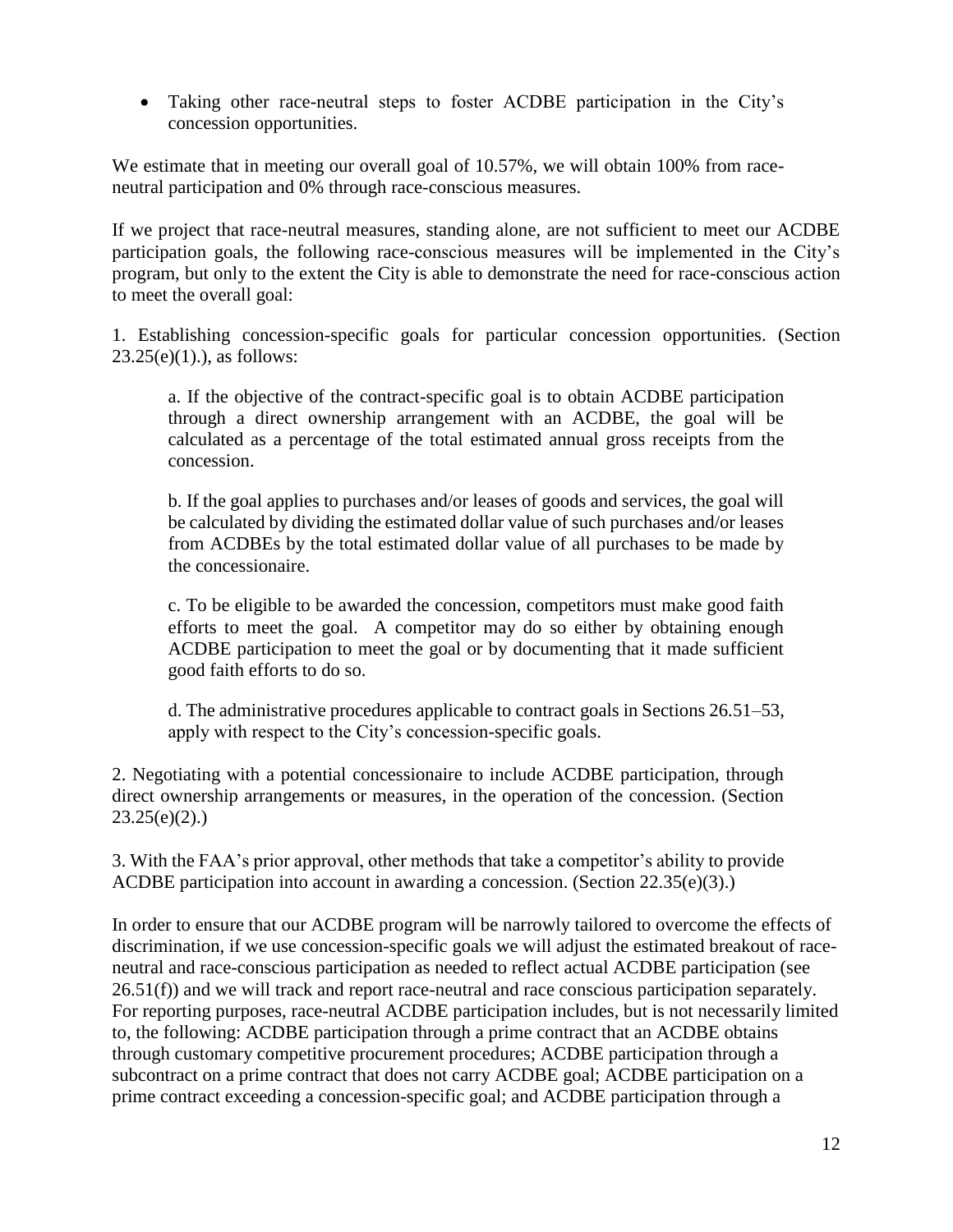subcontract from a prime contractor that did not consider a firm's ACDBE status in making the award.

We will maintain data separately on ACDBE achievements in those contracts with and without concession-specific goals, respectively.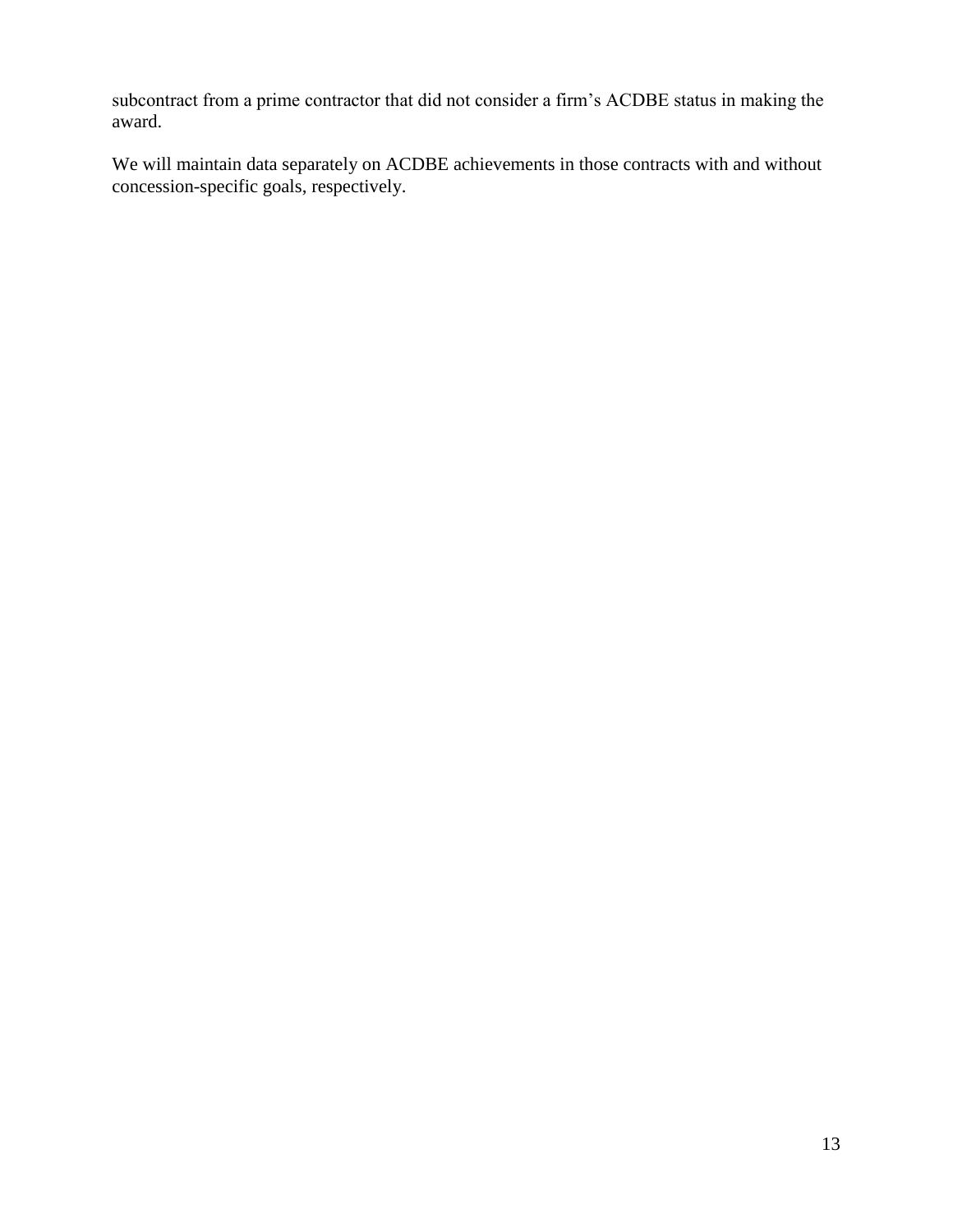# **Section 23.45: Overall Goal Calculation for Car Rentals**

#### **Amount of Goal:** 3.46%

**Name of Recipient**: City of San Jose, California Norman Y. Mineta San Jose International Airport (SJC)

**Goal Period**: FFYs 2015 – 2017 (October 1, 2014 through September 30, 2017)

**Overall Three-Year Goal**: 3.46%, to be accomplished 100% RN.

The City has determined that its Market Area is National.

The market area is the geographical area in which the substantial majority of firms which seek to do concessions business with the airport are located and the geographical area in which the firms that receive a substantial majority of concessions related revenues are located.

The existing rental car concession agreements at SJC do not expire during this goal-setting period. The rental car concessionaires are, however, achieving race-neutral ACDBE participation. We anticipate that existing ACDBEs will continue to provide goods and services to the rental car concessionaires in FFYs 2015-2017. A national operator located in Park Ridge, New Jersey is currently receiving the substantial majority of SJC car rental concessions revenue. The substantial majority of firms participating in SJC's existing rental car concessions are nationwide operators, as shown in the Chart 1 below.

| Company       | <b>Type of Concession</b> | City           | <b>State</b> | <b>Nationwide</b> |
|---------------|---------------------------|----------------|--------------|-------------------|
| Alamo         | Car Rental                | St. Louis      | MO.          | xх                |
| Avis          | Car Rental                | Parsippany     | NJ           | xх                |
| <b>Budget</b> | Car Rental                | Parsippany     | NJ           | XX                |
| Dollar        | Car Rental                | Tulsa          | OK           | XX                |
| Enterprise    | Car Rental                | St. Louis      | <b>MO</b>    | XX                |
| Fox           | Car Rental                | Los Angeles    | CA           |                   |
| Hertz         | Car Rental                | Park Ridge     | NJ           | XX                |
| Payless       | Car Rental                | St. Petersburg | FL.          | XX                |
| Thrifty       | Car Rental                | Tulsa          | OK           | XХ                |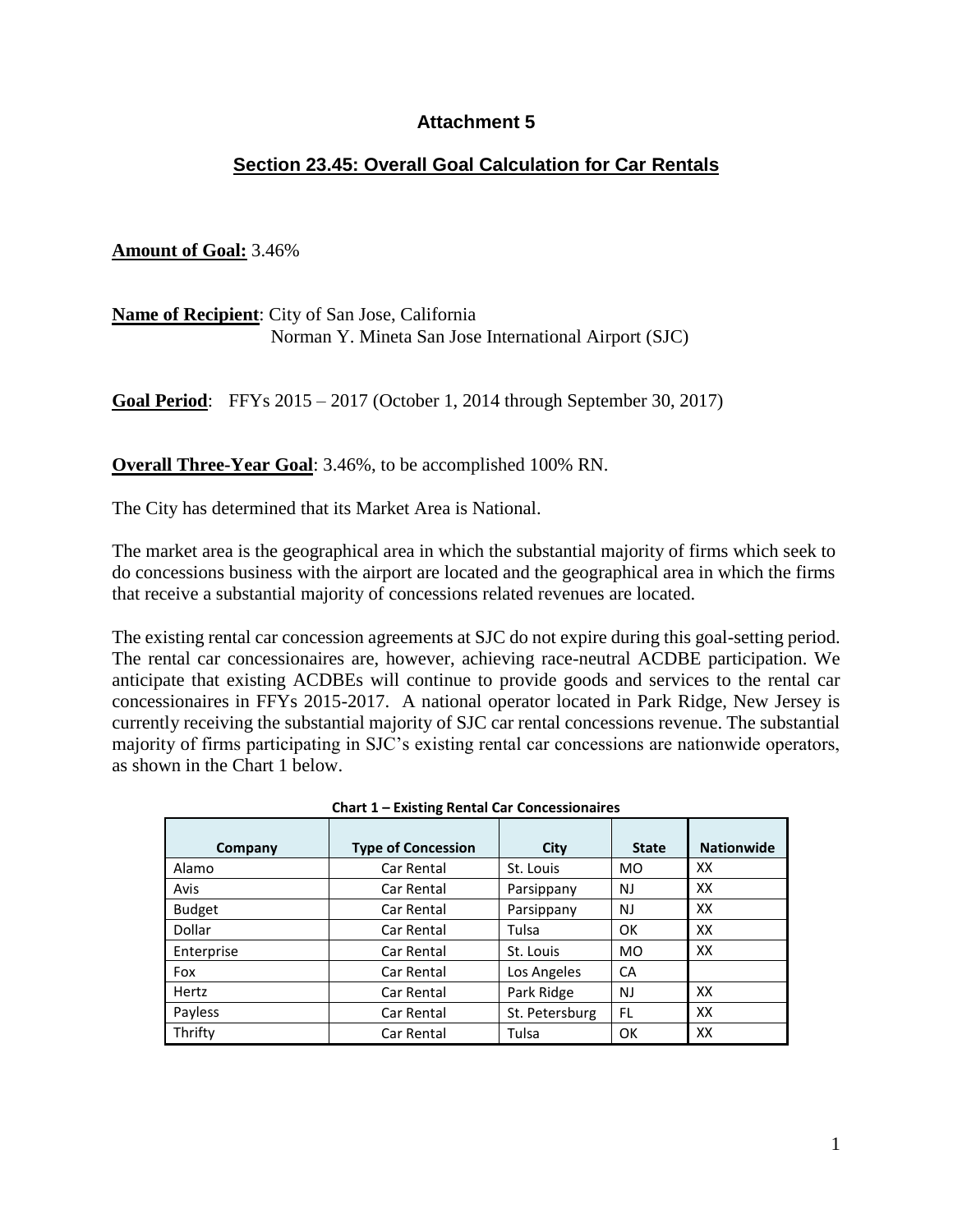#### **Base of Car Rental Goal**

As referenced above, there are not any new rental car concession opportunities anticipated during this goal period. However, since race-neutral ACDBE participation is being achieved in these concessions, the City established a race-neutral goal for this goal-setting period based on the total gross receipts of car rental operations at SJC. We have been reporting race-neutral ACDBE participation to the FAA based on gross receipts for the past five years in accordance with the Part 23 regulation.

If a new concession opportunity arises prior to the end of this goal period and the estimated average of annual gross revenues are anticipated to be \$200,000 or greater, the City will submit to the FAA an appropriate adjustment to the overall goal. This will be submitted to FAA for approval no later than 90 days before issuing the solicitation for the new concession opportunity. (23.45(i)).

#### **Methodology used to Calculate Overall Goal**

**Step 1**: 23.51(c)

As stated above, race-neutral ACDBE participation is being achieved in the existing rental car concessions. We anticipate that existing ACDBEs will continue participating in the rental car concessions during this goal period, with estimated gross receipts of \$71,989,908.

We therefore calculated the base figure by dividing the total estimated ACDBE gross receipts by the total gross rental car concession revenue of \$406,552,644 anticipated during this goal-setting period, as follows:  $$71,989,908 \div $406,552,644 = 4.42\%$ 

#### **Step 2**: 23.51(d)

After calculating the base figure, we examined past participation to determine whether to adjust the Step 1 base figure in order to arrive at the overall goal.

#### **Past History Participation**

In determining whether to adjust the Base Figure, the City assessed past race-neutral participation from SJC's ACDBE achievement reports for FFYs 2009-2013, as shown in the Chart 2 below: **Chart 2 - Past Participation Achievements**

| Charles - Fast Farticipation Achievements |                                                        |                                                            |                                               |  |
|-------------------------------------------|--------------------------------------------------------|------------------------------------------------------------|-----------------------------------------------|--|
| <b>Federal Fiscal</b><br>Year             | <b>Race-Neutral ACDBE</b><br><b>Participation Goal</b> | <b>Race-Neutral ACDBE</b><br><b>Participation Achieved</b> | <b>ACDBE Over/Under</b><br><b>Achievement</b> |  |
| 2009                                      | 0%                                                     | 0%                                                         | 0%                                            |  |
| 2010                                      | 0%                                                     | 0%                                                         | 0%                                            |  |
| 2011                                      | 0%                                                     | 2.51%                                                      | $+2.51%$                                      |  |
| 2012                                      | 0%                                                     | 8.09%                                                      | $+8.09%$                                      |  |
| 2013                                      | 0%                                                     | 8.81%                                                      | +8.81%                                        |  |
| MEDIAN ACDBE PAST PARTICIPATION = 2.51%   |                                                        |                                                            |                                               |  |

| To arrive at an overall goal, we added our Step 1 base figure (4.42%) with our Step 2 adjustment |  |  |
|--------------------------------------------------------------------------------------------------|--|--|
| figure (2.51%) and then averaged the total arriving at an overall race-neutral goal of 3.46%.    |  |  |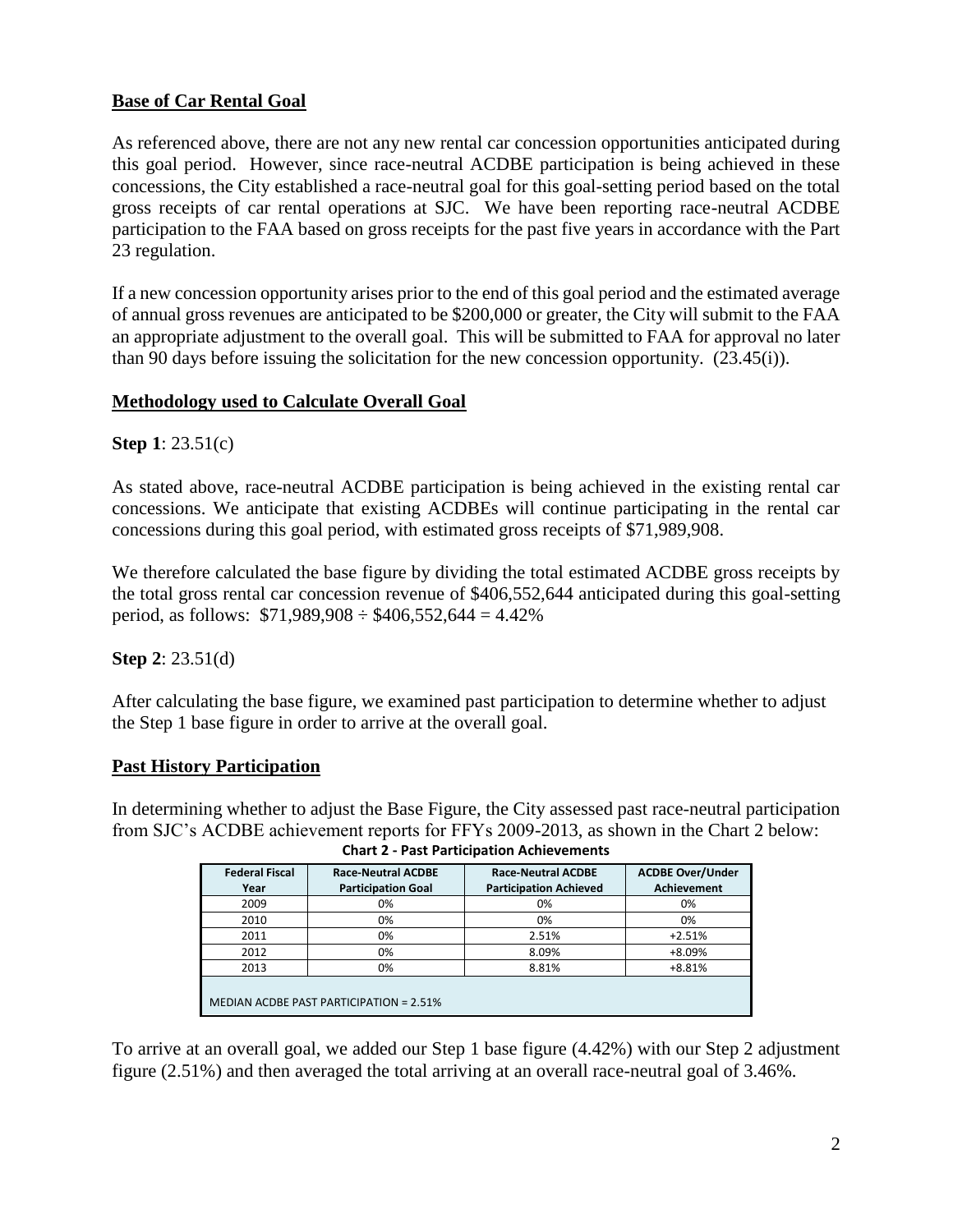In order to reflect as accurately as possible the ACDBE participation we would expect in the absence of discrimination we have adjusted our base figure by .96%. We also made this adjustment because it is uncertain whether the level of ACDBE participation currently being achieved will continue throughout this three-year goal-setting period. Our overall goal for car rental concessions is therefore 3.46%.

SJC will review its rental car goal annually to determine whether the 3.46% race-neutral goal is appropriate or can be adjusted. We will inform the FAA of any significant adjustments to the target before SJC's next scheduled plan submission.

In accordance with the provisions of Section 23.53, rental car concessionaires' purchases of goods and services from ACDBEs will be counted as follows:

- 1. All purchases or leases of vehicles from an ACDBE vendor will be counted as race-neutral ACDBE participation.
- 2. The entire amount of the cost charged by an ACDBE for repairing vehicles will be counted as race-neutral ACDBE participation, provided that such cost is reasonable and not excessive as compared with fees customarily allowed for similar services.
- 3. The entire amount of the fee or commission charged by an ACDBE to manage a car rental concession under an agreement with a rental car concessionaire will be counted as raceneutral ACDBE participation, provided that such fee or commission is reasonable and not excessive as compared with fees or commissions customarily allowed for similar services.
- 4. For other goods and services, ACDBE participation will be counted as provided in Sections 26.55 and 23.55. In the event of any conflict between these two sections, §23.55 controls.
- 5. If a rental car company has a national or regional contract with an ACDBE, the pro-rated share of the amount of that contract that is attributable to its car rental concession at SJC will be counted as race-neutral ACDBE participation.
- 6. No portion of a fee paid by a manufacturer to an ACDBE car dealership for reimbursement of work performed under the manufacturer's warranty will be counted as ACDBE participation.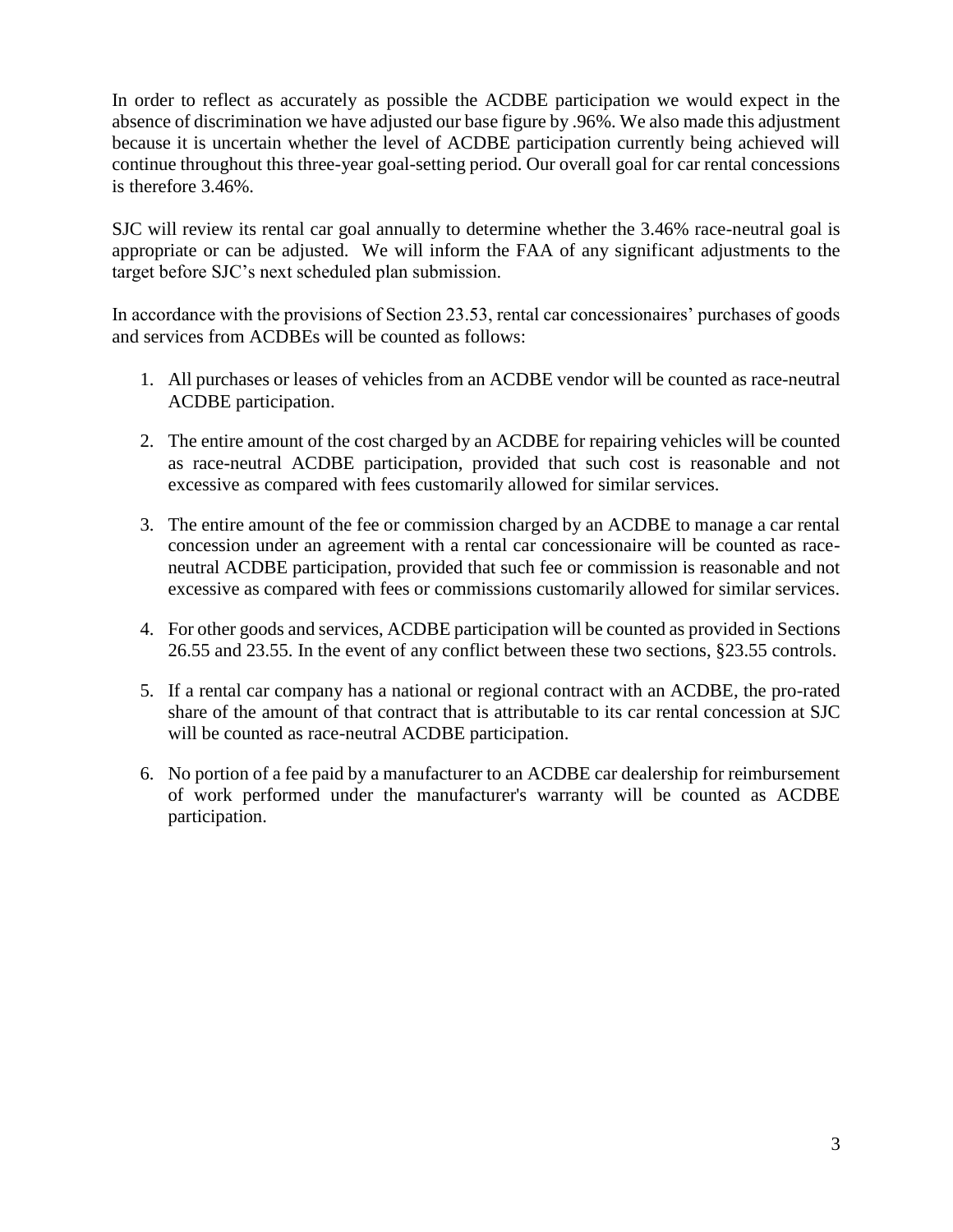#### **Forms 1 & 2 for Demonstration of Good Faith Efforts**

#### **FORM 1 AIRPORT CONCESSION DISADVANTAGED BUSINESS ENTERPRISE (ACDBE) UTILIZATION**

The undersigned bidder/offeror has satisfied the requirements of the bid/proposal specification in the following manner (please check the appropriate space):

\_\_\_\_\_ The bidder/offeror is committed to a minimum of \_\_\_\_ % ACDBE utilization on this contract.

\_\_\_\_\_ The bidder/offeror (if unable to meet the ACDBE target of \_\_\_\_%) is committed to a minimum of \_\_\_\_% ACDBE utilization on this contract submits documentation demonstrating good faith efforts.

Name of bidder/offeror's firm:

State Registration No.

 $\n By \n   
\n \n \n \qquad \qquad \n \qquad \qquad \n \qquad \qquad \n \qquad \qquad \n$ 

(Signature) Title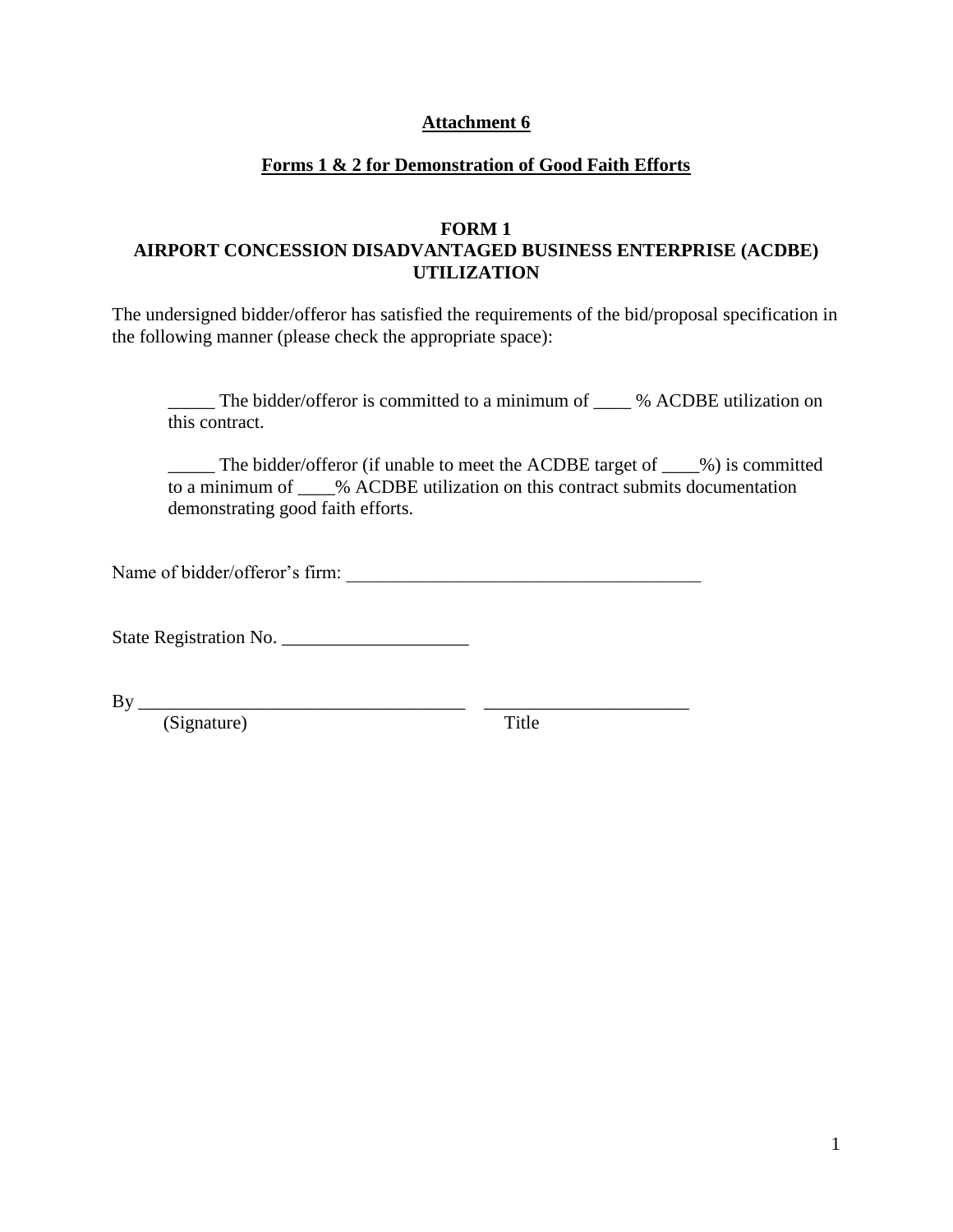#### **Forms 1 & 2 for Demonstration of Good Faith Efforts**

#### **FORM 2**

## **LETTER OF INTENT**

| Name of bidder/offeror's firm:                                                                                                                                                                                                                                                                                              |  |  |
|-----------------------------------------------------------------------------------------------------------------------------------------------------------------------------------------------------------------------------------------------------------------------------------------------------------------------------|--|--|
|                                                                                                                                                                                                                                                                                                                             |  |  |
|                                                                                                                                                                                                                                                                                                                             |  |  |
|                                                                                                                                                                                                                                                                                                                             |  |  |
|                                                                                                                                                                                                                                                                                                                             |  |  |
|                                                                                                                                                                                                                                                                                                                             |  |  |
|                                                                                                                                                                                                                                                                                                                             |  |  |
| Description of work to be performed by ACDBE firm:                                                                                                                                                                                                                                                                          |  |  |
|                                                                                                                                                                                                                                                                                                                             |  |  |
|                                                                                                                                                                                                                                                                                                                             |  |  |
|                                                                                                                                                                                                                                                                                                                             |  |  |
|                                                                                                                                                                                                                                                                                                                             |  |  |
| $\mathbf{T}^1$ , 1.11, 4.6, $\mathcal{C}$ , and $\mathcal{C}$ , and $\mathcal{C}$ , $\mathcal{C}$ , $\mathcal{C}$ , $\mathcal{C}$ , $\mathcal{C}$ , $\mathcal{C}$ , $\mathcal{C}$ , $\mathcal{C}$ , $\mathcal{C}$ , $\mathcal{C}$ , $\mathcal{C}$ , $\mathcal{C}$ , $\mathcal{C}$ , $\mathcal{C}$ , $\mathcal{C}$ , $\math$ |  |  |

The bidder/offeror is committed to utilizing the above-named ACDBE firm for the work described above. The estimated dollar value of this work is \$

#### **Affirmation**

The above-named ACDBE firm affirms that it will perform the portion of the contract for the estimated dollar value as stated above.

By \_\_\_\_\_\_\_\_\_\_\_\_\_\_\_\_\_\_\_\_\_\_\_\_\_\_\_\_\_\_\_\_\_\_\_\_\_\_\_\_\_\_\_\_\_\_\_\_\_\_\_\_\_\_\_\_\_\_

(Signature) (Title)

**If the bidder/offeror does not receive award of the prime contract, any and all representations in this Letter of Intent and Affirmation shall be null and void.**

(Submit this page for each ACDBE subcontractor.)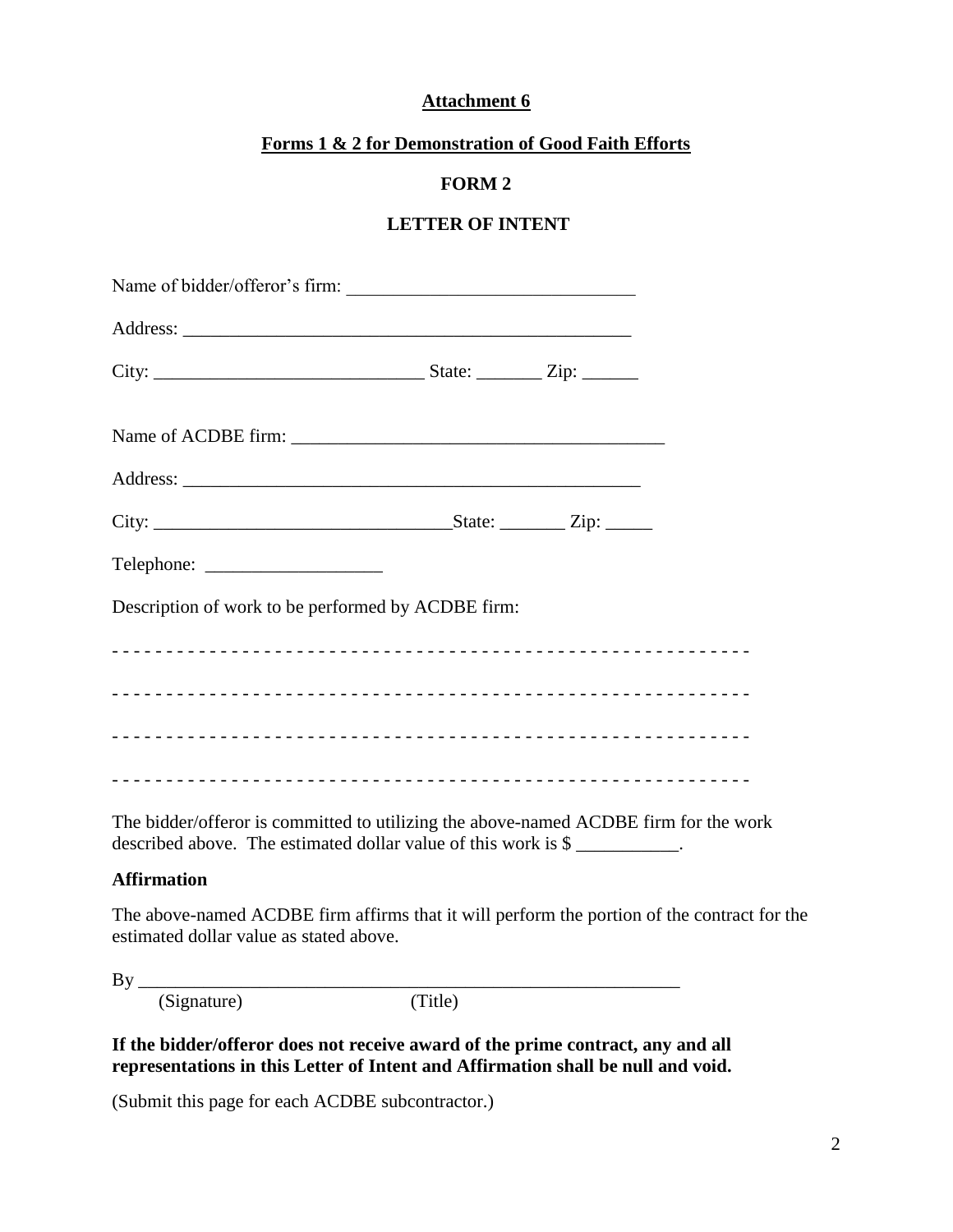# **ACDBE Certification Application Form**

The website where the ACDBE Certification Application Form can be found for the State of California is: [http://www.dot.ca.gov/hq/bep/business\\_forms.htm.](http://www.dot.ca.gov/hq/bep/business_forms.htm)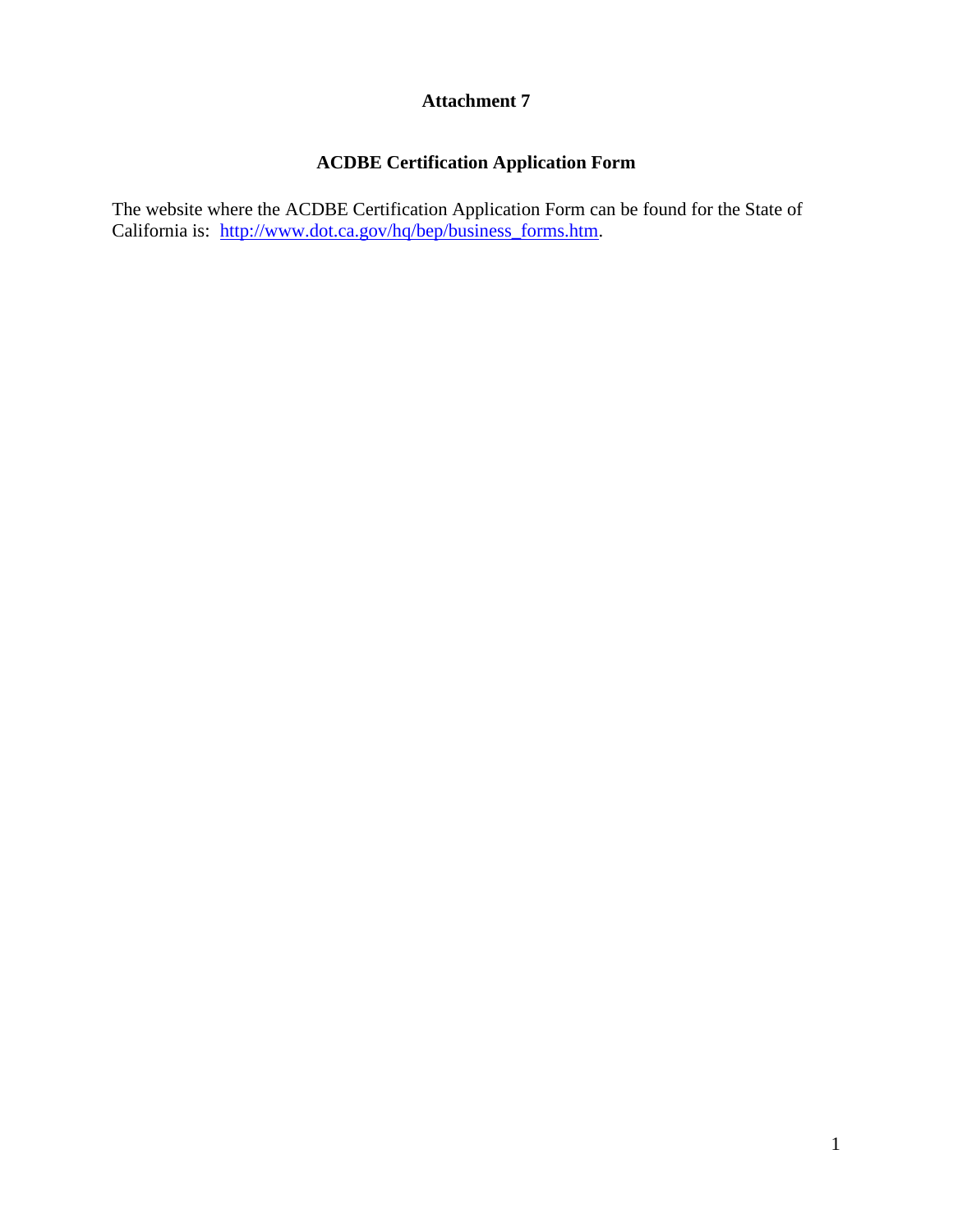## **Procedures for Removal of ACDBEs Eligibility**

The procedures for removal of ACDBEs eligibility, as stated in Part 26.87, are as follows:

[a) *Ineligibility complaints.* (1) Any person may file with you a written complaint alleging that a currently-certified firm is ineligible and specifying the alleged reasons why the firm is ineligible. You are not required to accept a general allegation that a firm is ineligible or an anonymous complaint. The complaint may include any information or arguments supporting the complainant's assertion that the firm is ineligible and should not continue to be certified. Confidentiality of complainants' identities must be protected as provided in §26.109(b).

(2) You must review your records concerning the firm, any material provided by the firm and the complainant, and other available information. You may request additional information from the firm or conduct any other investigation that you deem necessary.

(3) If you determine, based on this review, that there is reasonable cause to believe that the firm is ineligible, you must provide written notice to the firm that you propose to find the firm ineligible, setting forth the reasons for the proposed determination. If you determine that such reasonable cause does not exist, you must notify the complainant and the firm in writing of this determination and the reasons for it. All statements of reasons for findings on the issue of reasonable cause must specifically reference the evidence in the record on which each reason is based.

(b) *Recipient-initiated proceedings.* If, based on notification by the firm of a change in its circumstances or other information that comes to your attention, you determine that there is reasonable cause to believe that a currently certified firm is ineligible, you must provide written notice to the firm that you propose to find the firm ineligible, setting forth the reasons for the proposed determination. The statement of reasons for the finding of reasonable cause must specifically reference the evidence in the record on which each reason is based.

(c) *DOT directive to initiate proceeding.* (1) If the concerned operating administration determines that information in your certification records, or other information available to the concerned operating administration, provides reasonable cause to believe that a firm you certified does not meet the eligibility criteria of this part, the concerned operating administration may direct you to initiate a proceeding to remove the firm's certification.

(2) The concerned operating administration must provide you and the firm a notice setting forth the reasons for the directive, including any relevant documentation or other information.

(3) You must immediately commence and prosecute a proceeding to remove eligibility as provided by paragraph (b) of this section.

(d) *Hearing.* When you notify a firm that there is reasonable cause to remove its eligibility, as provided in paragraph (a), (b), or (c) of this section, you must give the firm an opportunity for an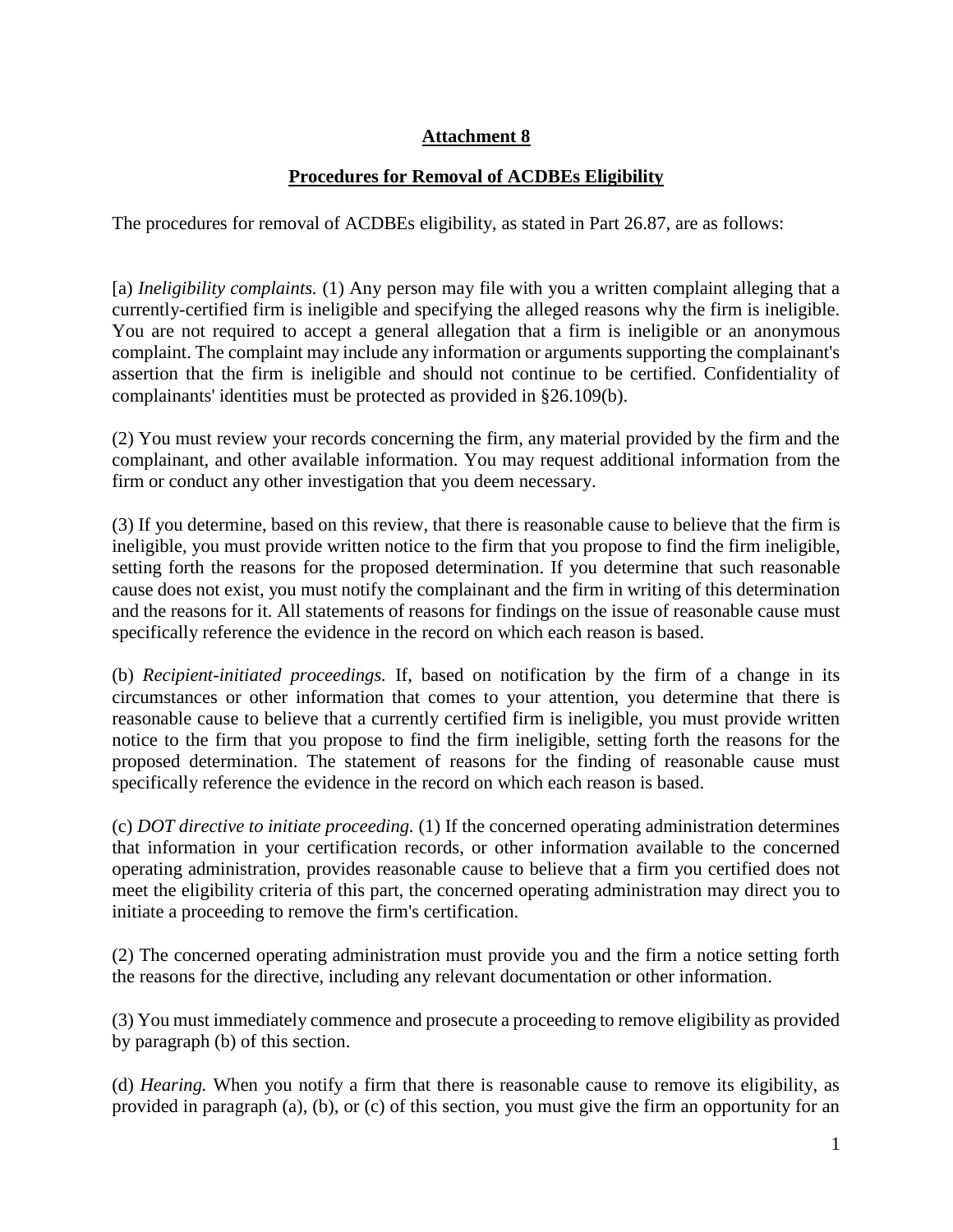informal hearing, at which the firm may respond to the reasons for the proposal to remove its eligibility in person and provide information and arguments concerning why it should remain certified.

(1) In such a proceeding, you bear the burden of proving, by a preponderance of the evidence, that the firm does not meet the certification standards of this part.

(2) You must maintain a complete record of the hearing, by any means acceptable under state law for the retention of a verbatim record of an administrative hearing. If there is an appeal to DOT under §26.89, you must provide a transcript of the hearing to DOT and, on request, to the firm. You must retain the original record of the hearing. You may charge the firm only for the cost of copying the record.

(3) The firm may elect to present information and arguments in writing, without going to a hearing. In such a situation, you bear the same burden of proving, by a preponderance of the evidence, that the firm does not meet the certification standards, as you would during a hearing.

(e) *Separation of functions.* You must ensure that the decision in a proceeding to remove a firm's eligibility is made by an office and personnel that did not take part in actions leading to or seeking to implement the proposal to remove the firm's eligibility and are not subject, with respect to the matter, to direction from the office or personnel who did take part in these actions.

(1) Your method of implementing this requirement must be made part of your DBE program.

(2) The decisionmaker must be an individual who is knowledgeable about the certification requirements of your DBE program and this part.

(3) Before a UCP is operational in its state, a small airport or small transit authority (i.e., an airport or transit authority serving an area with less than 250,000 population) is required to meet this requirement only to the extent feasible.

(f) *Grounds for decision.* You must not base a decision to remove eligibility on a reinterpretation or changed opinion of information available to the recipient at the time of its certification of the firm. You may base such a decision only on one or more of the following:

(1) Changes in the firm's circumstances since the certification of the firm by the recipient that render the firm unable to meet the eligibility standards of this part;

(2) Information or evidence not available to you at the time the firm was certified;

(3) Information that was concealed or misrepresented by the firm in previous certification actions by a recipient;

(4) A change in the certification standards or requirements of the Department since you certified the firm; or

(5) A documented finding that your determination to certify the firm was factually erroneous.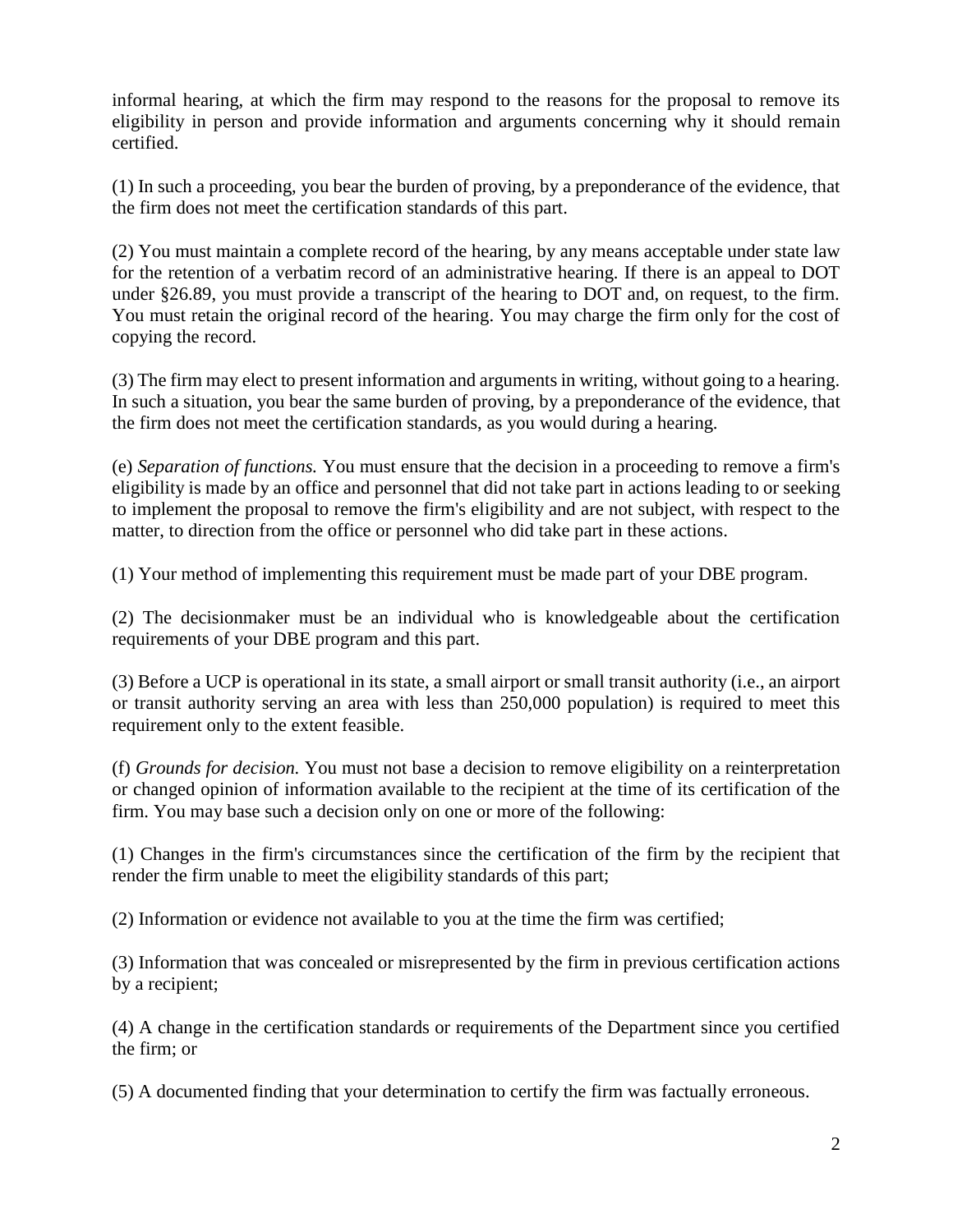(g) *Notice of decision.* Following your decision, you must provide the firm written notice of the decision and the reasons for it, including specific references to the evidence in the record that supports each reason for the decision. The notice must inform the firm of the consequences of your decision and of the availability of an appeal to the Department of Transportation under §26.89. You must send copies of the notice to the complainant in an ineligibility complaint or the concerned operating administration that had directed you to initiate the proceeding.

(h) When you decertify a DBE firm certified by the SBA, you must notify the SBA in writing. The notification must include the reason for denial.

(i) *Status of firm during proceeding.* (1) A firm remains an eligible DBE during the pendency of your proceeding to remove its eligibility.

(2) The firm does not become ineligible until the issuance of the notice provided for in paragraph (g) of this section.

(j) *Effects of removal of eligibility.* When you remove a firm's eligibility, you must take the following action:

(1) When a prime contractor has made a commitment to using the ineligible firm, or you have made a commitment to using a DBE prime contractor, but a subcontract or contract has not been executed before you issue the decertification notice provided for in paragraph (g) of this section, the ineligible firm does not count toward the contract goal or overall goal. You must direct the prime contractor to meet the contract goal with an eligible DBE firm or demonstrate to you that it has made a good faith effort to do so.

(2) If a prime contractor has executed a subcontract with the firm before you have notified the firm of its ineligibility, the prime contractor may continue to use the firm on the contract and may continue to receive credit toward its DBE goal for the firm's work. In this case, or in a case where you have let a prime contract to the DBE that was later ruled ineligible, the portion of the ineligible firm's performance of the contract remaining after you issued the notice of its ineligibility shall not count toward your overall goal, but may count toward the contract goal.

(3) *Exception:* If the DBE's ineligibility is caused solely by its having exceeded the size standard during the performance of the contract, you may continue to count its participation on that contract toward overall and contract goals.

(k) *Availability of appeal.* When you make an administratively final removal of a firm's eligibility under this section, the firm may appeal the removal to the Department under §26.89.

[64 FR 5126, Feb. 2, 1999, as amended at 68 FR 35556, June 16, 2003]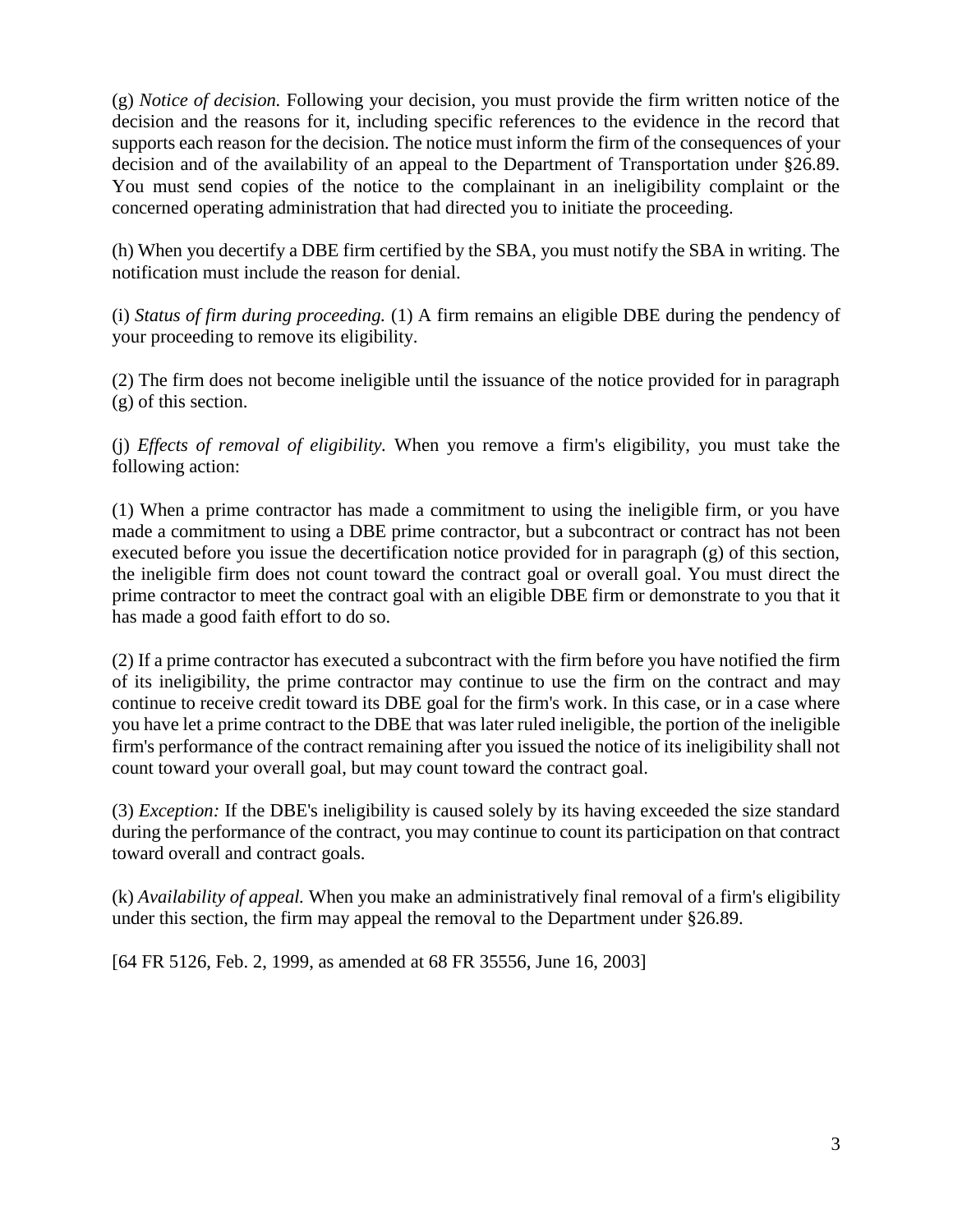# **State of California UCP Agreement**

A City of San José California Unified Certification Program agreement could not be located after an extensive search of records.